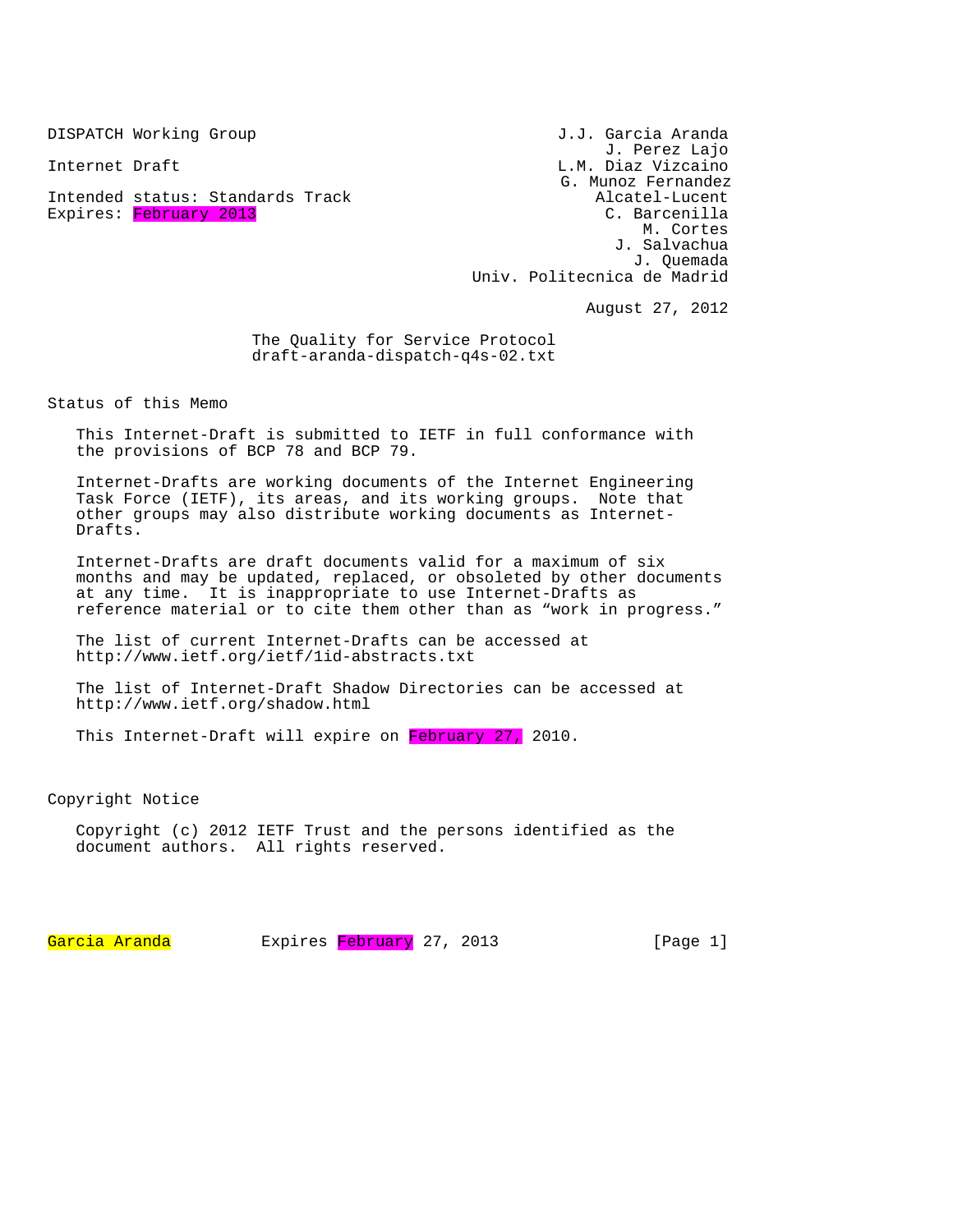This document is subject to BCP 78 and the IETF Trust's Legal Provisions Relating to IETF Documents (http://trustee.ietf.org/license-info) in effect on the date of publication of this document. Please review these documents carefully, as they describe your rights and restrictions with respect to this document.

## Abstract

This memo describes an application level protocol for the standard communication of e2e QoS compliance information using a protocol based on Hypertext Transfer Protocol (HTTP), which forms the basis for the World Wide Web, and Session Description Protocol (SDP). Quality for Service Protocol (Q4S) provides a mechanism for latency, jitter, bandwidth and packet loss negotiation and monitoring, alerting whenever one of the negotiated conditions is violated.

Implementation details on the actions to be triggered upon reception/detection of QoS alerts exchanged by the protocol are out of scope of this draft, it is application dependant (e.g. increase quality, reduce bit-rate) or even network dependant (e.g. change connection's quality profile).

## Table of Contents

| 2.1            |                                              |
|----------------|----------------------------------------------|
| 3.             |                                              |
| 4 <sup>1</sup> |                                              |
|                |                                              |
|                |                                              |
|                |                                              |
|                | 4.3.1. Common 04S Header Fields19            |
|                | 4.3.2. Specific Q4S Request Header Fields20  |
|                | 4.3.3. Specific 04S Response Header Fields21 |
|                |                                              |
|                |                                              |
|                |                                              |
|                |                                              |
|                |                                              |
|                |                                              |
|                |                                              |
|                |                                              |

Garcia Aranda Expires February 27, 2013 [Page 2]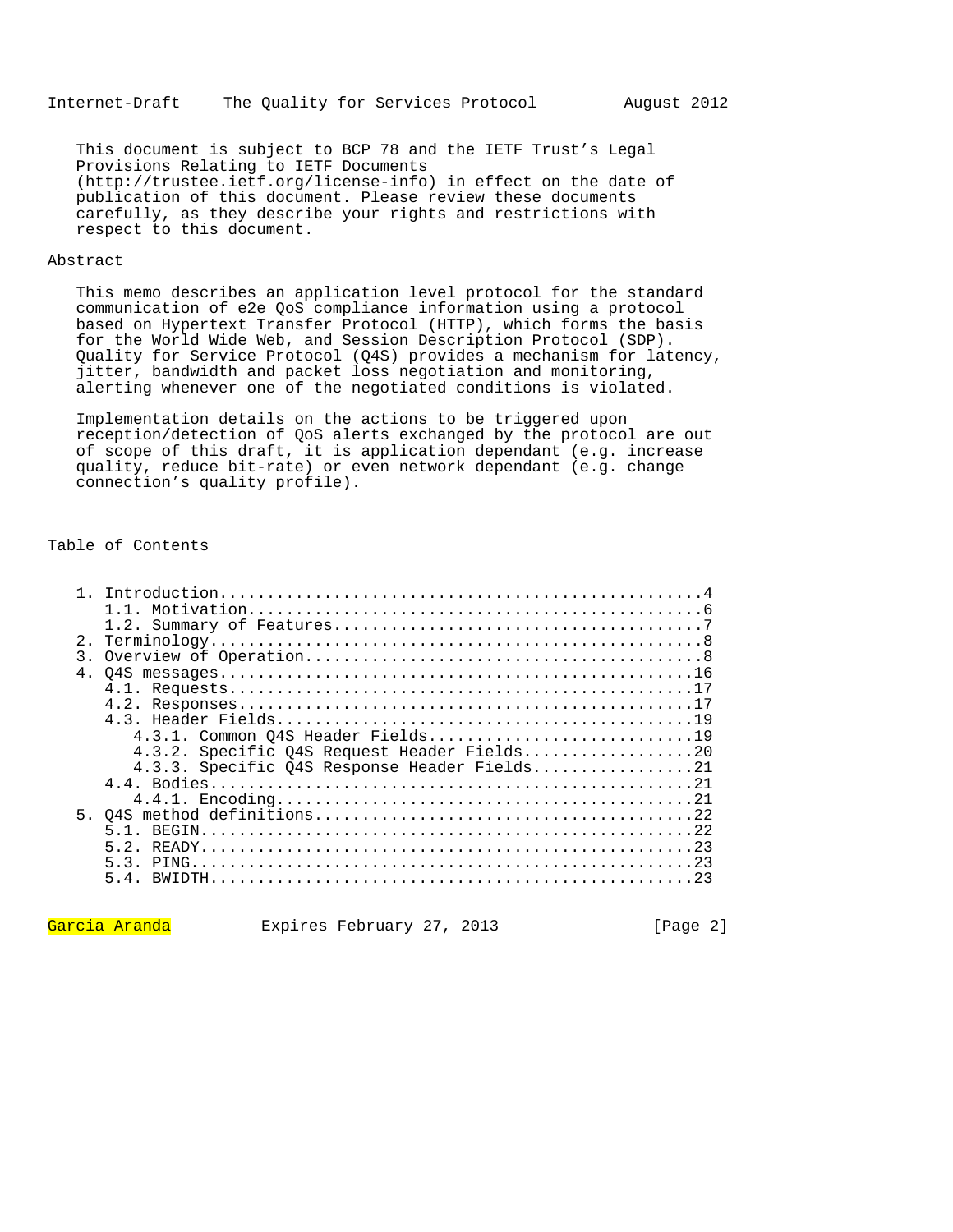| б. |                                             |  |
|----|---------------------------------------------|--|
|    |                                             |  |
|    |                                             |  |
|    |                                             |  |
|    |                                             |  |
|    |                                             |  |
|    |                                             |  |
|    |                                             |  |
|    | 6.4.3. 405 Method Not Allowed26             |  |
|    |                                             |  |
|    |                                             |  |
|    | 6.4.6. 413 Request Entity Too Large26       |  |
|    | 6.4.7. 414 Request-URI Too Long26           |  |
|    | 6.4.8. 415 Unsupported Media Type26         |  |
|    | 6.4.9. 416 Unsupported URI Scheme27         |  |
|    |                                             |  |
|    | 6.5.1. 500 Server Internal Error27          |  |
|    | 6.5.2.<br>501 Not Implemented27             |  |
|    |                                             |  |
|    |                                             |  |
|    | 6.5.5. 505 Version Not Supported28          |  |
|    | 6.5.6. 513 Message Too Large28              |  |
|    | 6.6.1. 600 session does not exist28         |  |
|    | 6.6.2. 601 quality level not allowed28      |  |
|    | 6.6.3. 603 Session not allowed28            |  |
|    | $6.6.4.$ 604 authorization not allowed28    |  |
|    |                                             |  |
|    |                                             |  |
|    |                                             |  |
|    |                                             |  |
|    | 7.2.2. "alerting-mode" attribute31          |  |
|    | "network-alert-pause" attribute32<br>7.2.3. |  |
|    | "app-alert-pause" attribute32<br>7.2.4.     |  |
|    | "public-address" attributes32<br>7.2.5.     |  |
|    | "network: latency" attribute33<br>7.2.6.    |  |
|    | "network: jitter" attribute33<br>7.2.7.     |  |
|    | "network:bandwidth" attribute33<br>7.2.8.   |  |
|    | "network:packetloss" attribute33<br>7.2.9.  |  |
|    | 7.2.10. Application attributes33            |  |
|    |                                             |  |
|    | 7.2.12. Measurement attributes35            |  |
|    |                                             |  |
|    |                                             |  |
|    |                                             |  |

Garcia Aranda Expires February 27, 2013 [Page 3]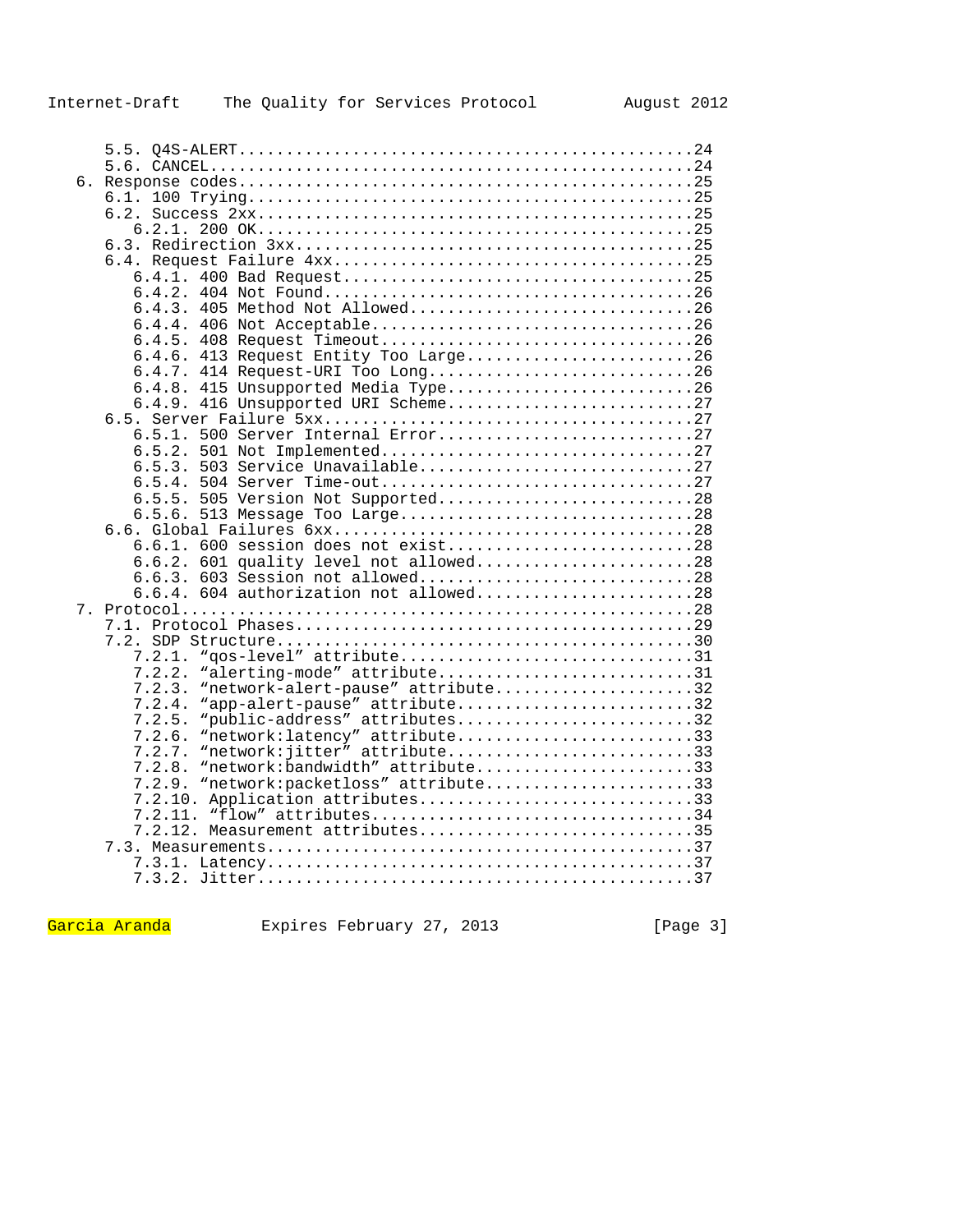|     | 7.5.1. Stage 0: Measurement of latencies and jitters44     |
|-----|------------------------------------------------------------|
|     | 7.5.2. Stage 1: Measurement of bandwidth and packet loss47 |
|     | 7.5.3. Application constraints not reached50               |
|     | 7.5.4. Network constraints not reached51                   |
|     | 7.5.4.1. Policy server role56                              |
|     |                                                            |
|     |                                                            |
|     |                                                            |
|     |                                                            |
|     |                                                            |
|     |                                                            |
|     |                                                            |
|     |                                                            |
|     |                                                            |
|     |                                                            |
|     |                                                            |
|     |                                                            |
|     |                                                            |
|     |                                                            |
|     |                                                            |
|     |                                                            |
|     |                                                            |
|     |                                                            |
|     |                                                            |
|     |                                                            |
|     |                                                            |
|     |                                                            |
| 10. |                                                            |
| 11. |                                                            |
|     |                                                            |
|     |                                                            |
|     |                                                            |
|     |                                                            |
|     |                                                            |
|     |                                                            |
|     |                                                            |

## 1. Introduction

 The World Wide Web (WWW) is a distributed hypermedia system which has gained widespread acceptance among Internet users. Although WWW browsers support other, preexisting Internet application protocols, the native and primary protocol used between WWW clients and servers is the HyperText Transfer Protocol (HTTP) (RFC 2616 [1]). The ease

Garcia Aranda Expires February 27, 2013 [Page 4]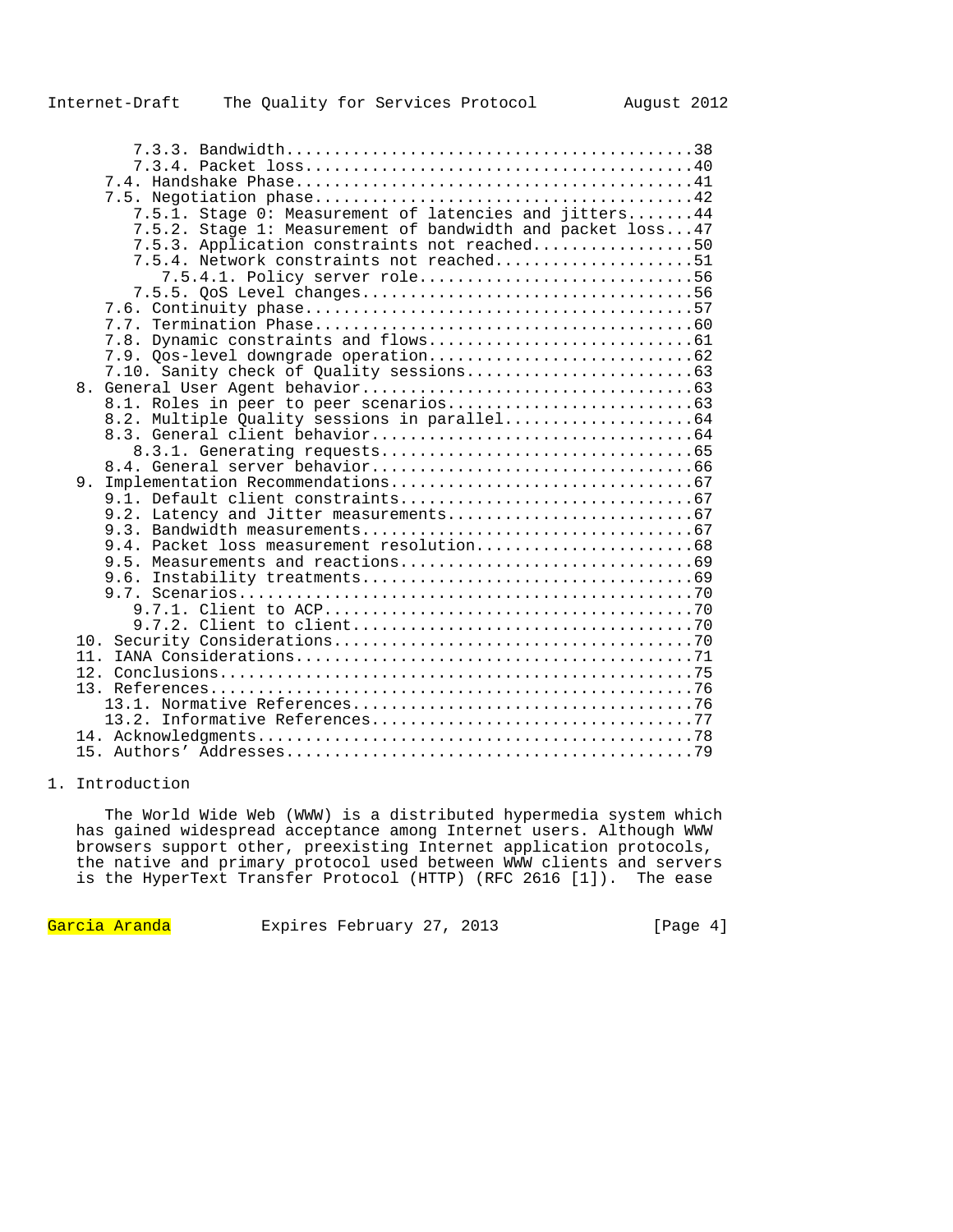of use of the Web has prompted its widespread employment as a client/server architecture for many applications. Many of such applications require the client and the server to be able to communicate each other and exchange information with certain quality constraints.

Quality in communications at application level consists of four measurable parameters:

- o Latency: The time a message takes to travel from source to destination. It may be approximated to RTT/2 (Round trip time), assuming the networks are symmetrical. In this context we will consider the statistical median formula.
- o Jitter: latency variation. There are some formulas to calculate Jitter, and in this context we will consider the arithmetic mean formula.
- o Bandwidth: bit rate of communication. To assure quality, a protocol MUST assure the availability of the bandwidth needed by the application.
- o Packet loss: The percentage of packet loss is closely related to bandwidth and jitter. Affects bandwidth because a high packet loss implies sometimes retransmissions that also consumes extra bandwidth, other times the retransmissions are not achieved (for example in video streaming over UDP) and the information received is less than the required bandwidth. In terms of jitter, a packet loss sometimes is seen by the destination like a larger time between arrivals, causing a jitter growth.

Q4S provides a mechanism for quality monitoring based on an HTTP syntax and SDP in order to be easily integrated in WWW, but it may be used by any type of application, not only those based on HTTP. Quality requirements may be needed by any type of application that communicates using any kind of protocol, especially those with realtime constraints. Depending on the nature of each application the constraints may be different leading to different parameter thresholds that need to be met.

Q4S is an application level Client/Server protocol that continuously measures session quality for a given flow (or set of flows), end-toend and in real-time; raising alerts if quality parameters are below a given pre-negotiated threshold. Q4S describes when these alerts need to be sent and the entity receiving them. The actions

Garcia Aranda Expires February 27, 2013 [Page 5]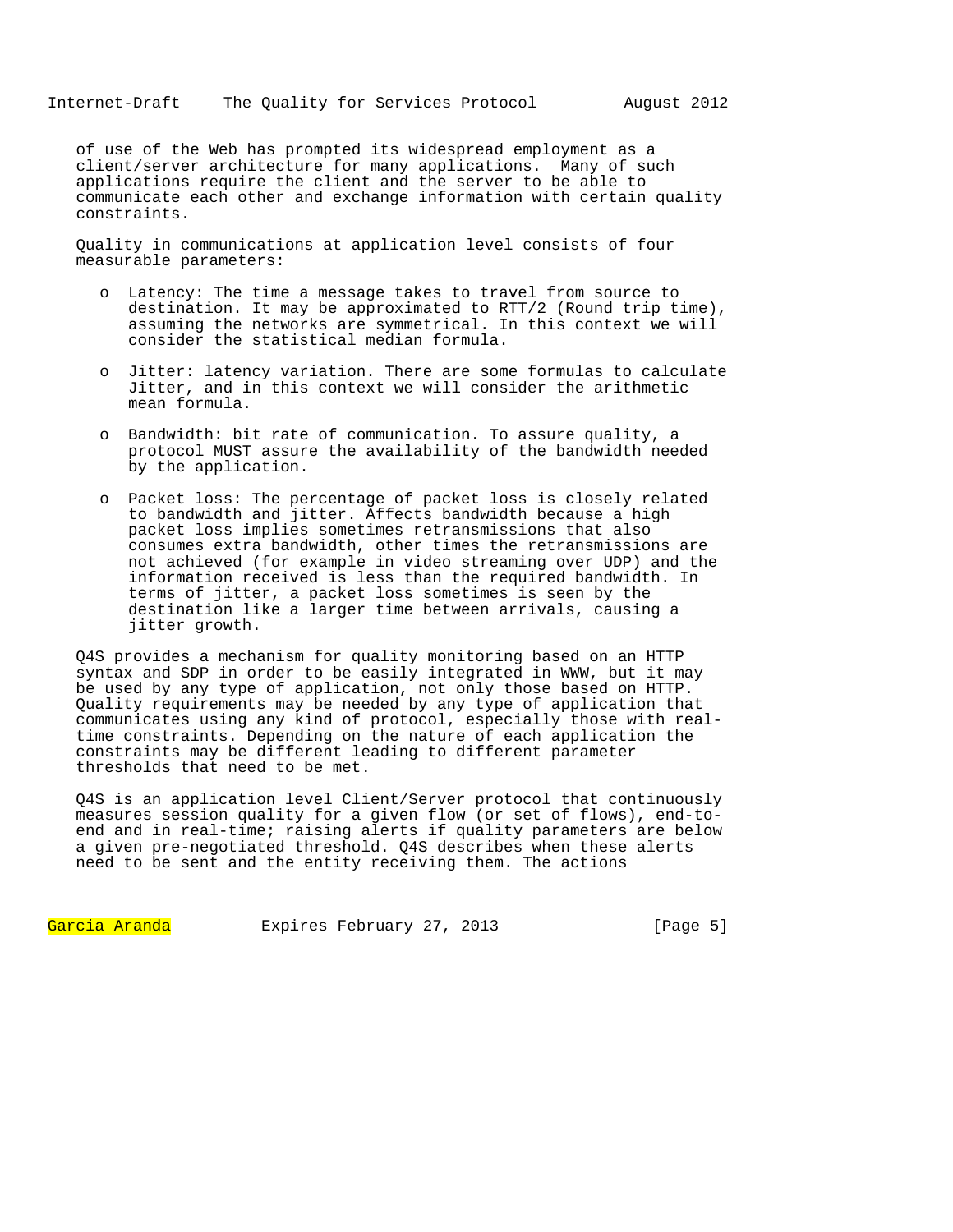undertaken by the receiver of the alert are out of scope of the protocol.

Q4S is session-independent from the application flows, in order to minimize the impact on them. To perform the measurements, two control flows are created on both communication paths (forward and reverse directions).

1.1. Motivation

Monitoring quality of service (QoS) in computer networks is useful for several reasons:

- o Enable real-time services and applications to verify whether network resources achieve a certain QoS level.
- o Monitoring helps real-time services and applications to run through the Internet, allowing the existence of Application Content providers (ACPs) which offer guaranteed real-time services to the final users.
- o Monitoring may also be required by Peer to Peer (P2P) real-time applications for which Q4S can be used
- o Enable ISPs to offer QoS to any ACP or final user application in an accountable way
- o Enable e2e negotiation of QoS parameters, independently of the Internet service providers of both endpoints.

A protocol to monitor QoS must address the following issues:

- o Must be ready to be used in conjunction with current standard protocols and applications, without forcing a change on them.
- o Must have a formal and compact way to specify quality constraints of the desired application to run.
- o Must have measurement mechanisms avoiding application disruption, minimizing network resources consumption.
- o Must have specific messages to alert about the violation of quality constraints in different directions (forward and reverse), because network routing may not be symmetrical, and of course, quality constraints may not be symmetrical.

Garcia Aranda Expires February 27, 2013 [Page 6]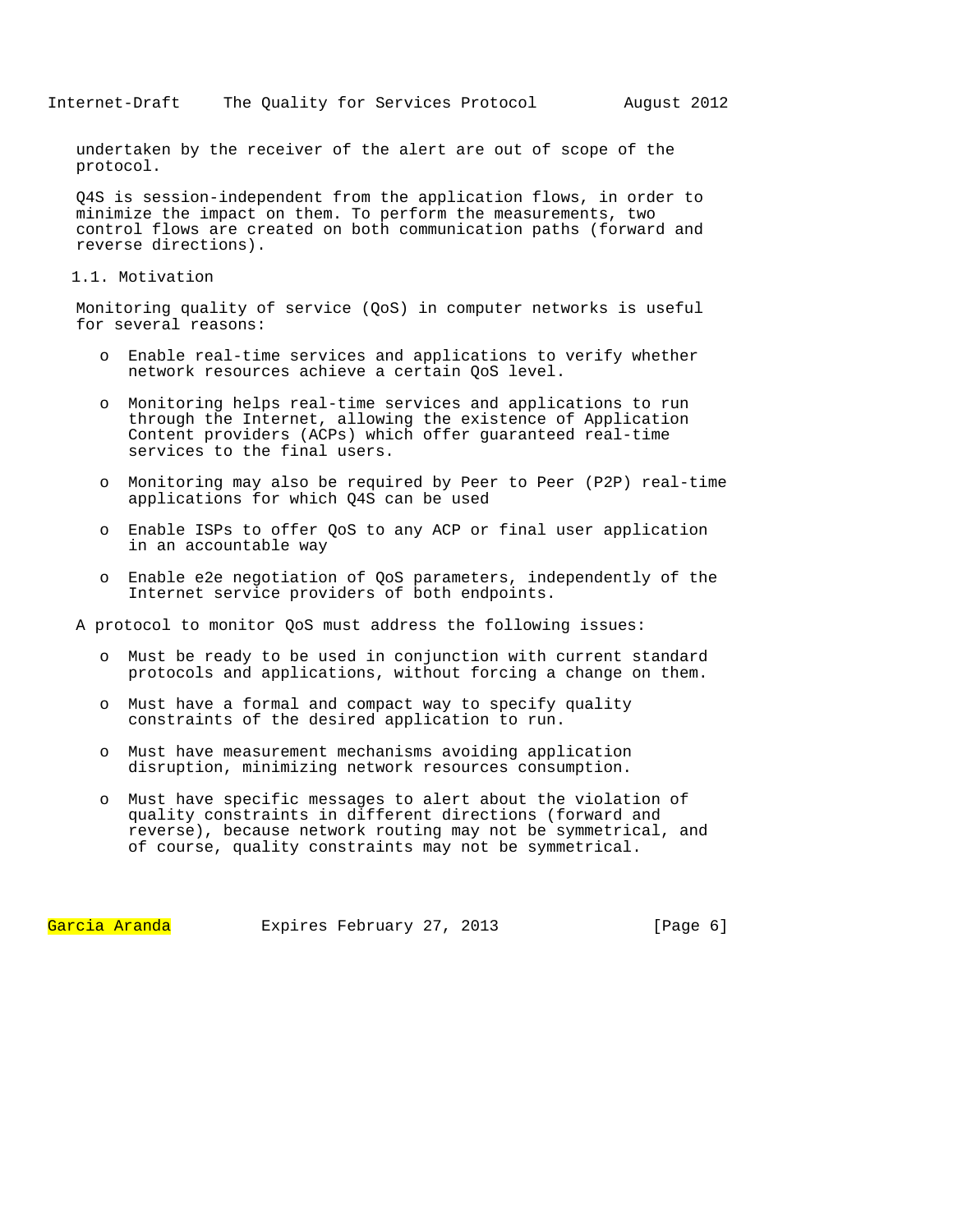o Must protect the data (constrains, measurements, QoS levels demanded from the network) in order to avoid the injection of malicious data in the measurements.

#### 1.2. Summary of Features

 Quality for Service (Q4S) is a message-oriented communication protocol that can be used in conjunction with any other applicationlevel protocol.

The benefits in quality enhancement provided by Q4S can be used by any type of application that uses any type of protocol for data transport. It provides a quality monitoring scheme for any communication that takes place between the client and the server, not only the Q4S communication itself.

Q4S does not establish multimedia sessions and it does not transport application data. It monitors the fulfillment of the quality requirements of the communication between the client and the server, and therefore does not impose any restrictions on the type of application, protocol or the type of usage of the monitored quality connection.

Some applications may vary their quality requirements dynamically for any given quality parameter. Q4S is able to adapt to the changing application needs modifying the parameter thresholds to the new values and monitoring the network quality according to the new constraints. It will raise alerts if the new constraints are violated.

Q4S session lifetime is composed of four phases with different purposes: Handshake, Negotiation, Continuity and Termination. Negotiation and Continuity phases perform network parameter measurements as per a negotiated measurement procedure. Different measurement procedures COULD be used inside Q4S, although one default measurement mechanism is needed for compatibility reasons and is the one defined in this draft. Basically, Q4S defines how to transport application quality requirements and measurement results between client and server and providing monitoring and alerting too.

Q4S MUST be executed just before starting a client-server application which needs a quality connection in terms of latency, jitter, bandwidth and/or packet loss. Once client and server have succeeded in establishing communication under quality constraints,

Garcia Aranda Expires February 27, 2013 [Page 7]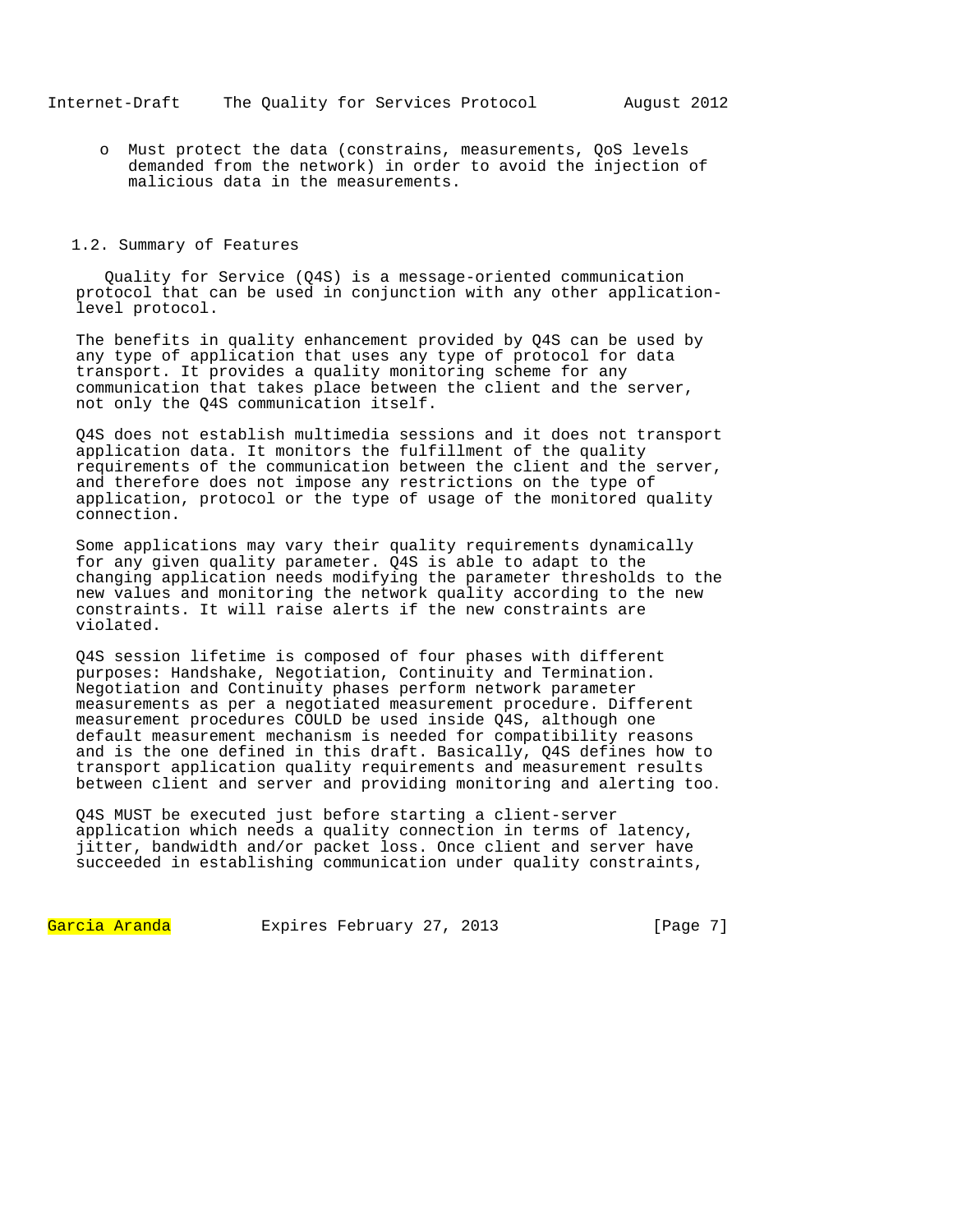the application can start, and Q4S continues measuring and alerting if necessary.

The quality parameters can be suggested by the client in the first message of the handshake phase, but it's the server that accepts these parameter values or forces others. The server is in charge of deciding the final values of quality connection.

### 2. Terminology

The key words "MUST", "MUST NOT", "REQUIRED", "SHALL", "SHALL NOT", "SHOULD", "SHOULD NOT", "RECOMMENDED", "MAY", and "OPTIONAL" in this document are to be interpreted as described in RFC 2119 [3].

3. Overview of Operation

 This section introduces the basic operation of Q4S using simple examples. This section is of tutorial nature and does not contain any normative statements.

The first example shows the basic functions of a Q4S: communication establishment between a client and a server, quality requirement negotiations for the requested application, application start and continuous quality parameter measurements, and finally communication termination.

The client triggers the establishment of the communication requesting a specific service or application from the server. This first message must have a special URI (RFC 3986), which may force the use of the Q4S protocol if it is implemented in a standard web browser. This message consists of a Q4S BEGIN method, which can optionally include initial communication quality requirements in an SDP body.

This request is answered by the server with a Q4S 200 OK response letting the client know that it accepts the request. This response message MUST contain an SDP body with:

- o The assigned Q4S session id
- o The quality constraints required by the requested application
- o The measurement procedure to use.

Garcia Aranda Expires February 27, 2013 [Page 8]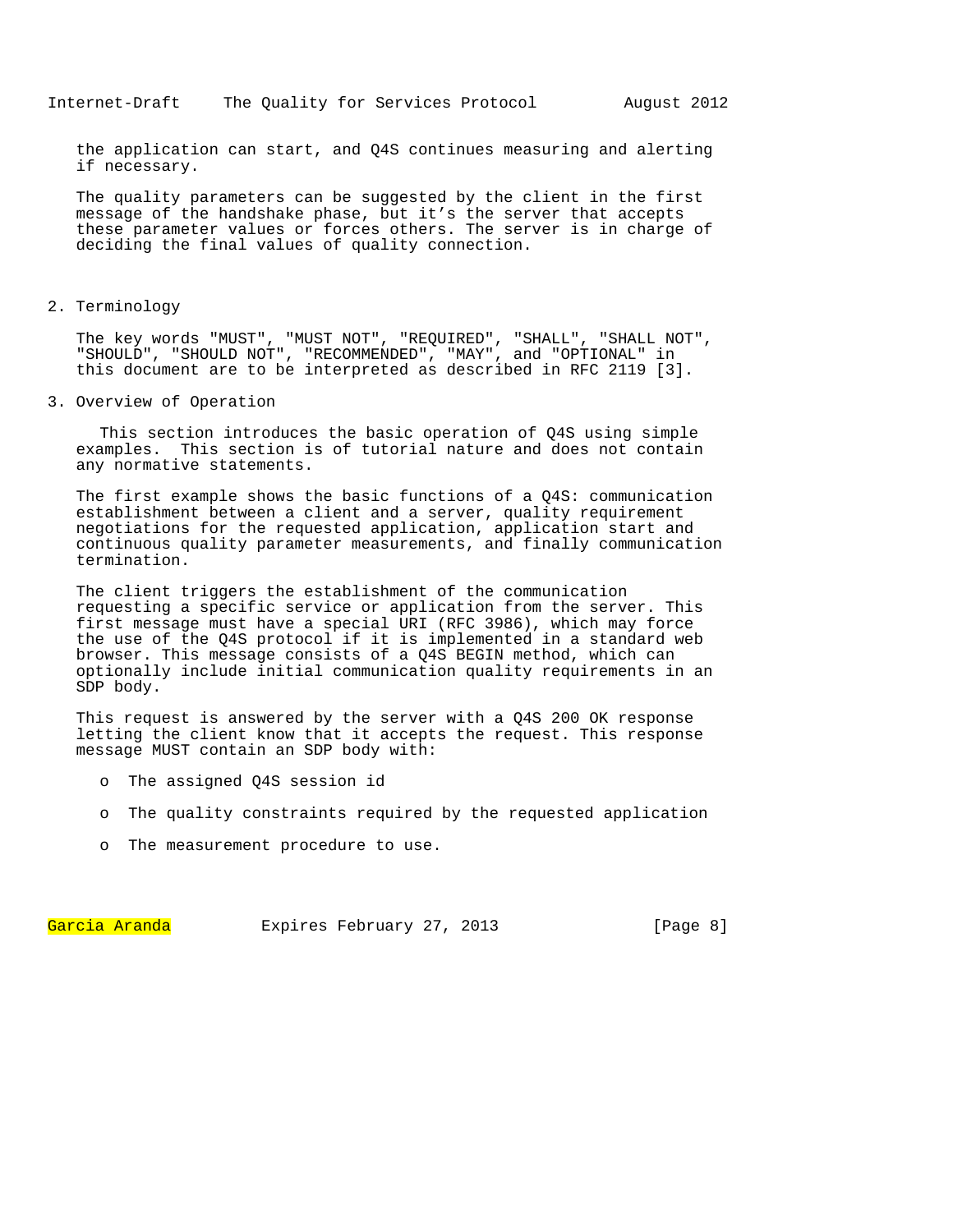o The alerting mode: there are two different scenarios for sending alerts that trigger actions on the network when measurements identify violated quality constraints. In both cases, Q4S alerts are triggered by the server.

> a) q4S-aware-network: the network is Q4S aware, and reacts by itself to these alerts. Q4S alerts are sent by the server to the client.

b) policy-server: the network is not Q4S aware and a specific node (policy server) is in charge of triggering network tuning mechanisms. Q4S alerts are sent by the server to the policy server.

- o network-alert-pause: the amount of time the server waits between consecutive Q4S alerts. Measurements are not stopped in Negotiation or Continuity Phases during this period of time, but no alerts are fired even with violated network quality constraints allowing network reconfigurations.
- o app-alert-pause: the amount of time Q4S stack waits between consecutive notifications to the application even with violated application quality constraints. Notice that the Q4S client stack is in charge of notifying the client application and the Q4S server stack the server application.

Once the communication has been established (handshake phase is finished), the protocol will verify that the communication path between the client and the server meets the quality constraints on both directions, from and to the server (negotiation phase). This negotiation phase requires taking measurements of the quality parameters: latencies, jitter, bandwidth and packet loss. This phase is initiated with a client message containing a Q4S READY method, which will be answered by the server with a  $\overline{Q}4S$  200 OK response.

Negotiation measurements are achieved in two sequential stages:

- o Stage 0: latency and jitter measurements
- o Stage 1: bandwidth and packet loss measurements

Stage 0 measurements are being taken through Q4S PING messages sent both from both the client and the server. All Q4S PING requests will be answered by Q4S 200 OK messages to allow for bidirectional measurements.

Garcia Aranda Expires February 27, 2013 [Page 9]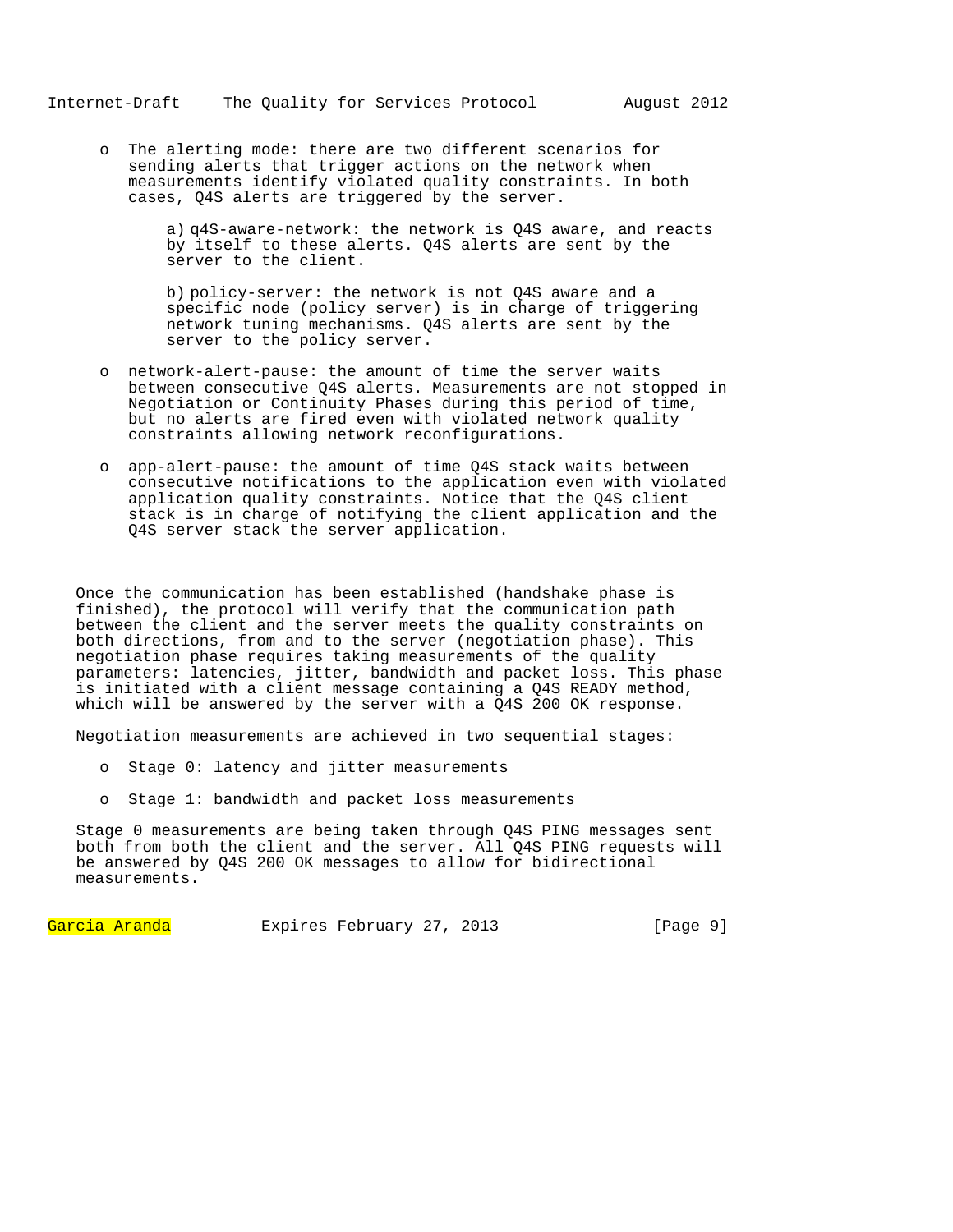After a pre-agreed number of measurements have been performed, determined by the measurement procedure sent by the server, two scenarios may be possible:

- a) Measurements do not meet the requirements: in this case the stage 0 is repeated after sending an alert from the server to the client or from the server to the network policy server, depending on the alerting mode defined in the Handshake phase. Notice that measurements continue to be taken but no Q4S alert is fired during the network-alert-pause time.
- b) Measurements do meet the requirements: in this case client moves to stage 1 sending a new READY message.

Stage 1 measurements are achieved through Q4S BWIDTH messages sent both from the client and the server. Unlike PING messages, Q4S BWIDTH requests will not be answered.

If Stage 0 and 1 meet the application quality constraints, the application may start. Q4S will enter the continuity phase measuring the network quality parameters and raising alerts in case of violation. This will be done through the Q4S PING message exchange on both connection paths.

Once the client wants to terminate the communication it sends a Q4S CANCEL message, which will be acknowledged by the server with another Q4S CANCEL message.

This figure depicts the message exchange in a successful scenario.

Garcia Aranda Expires February 27, 2013 [Page 10]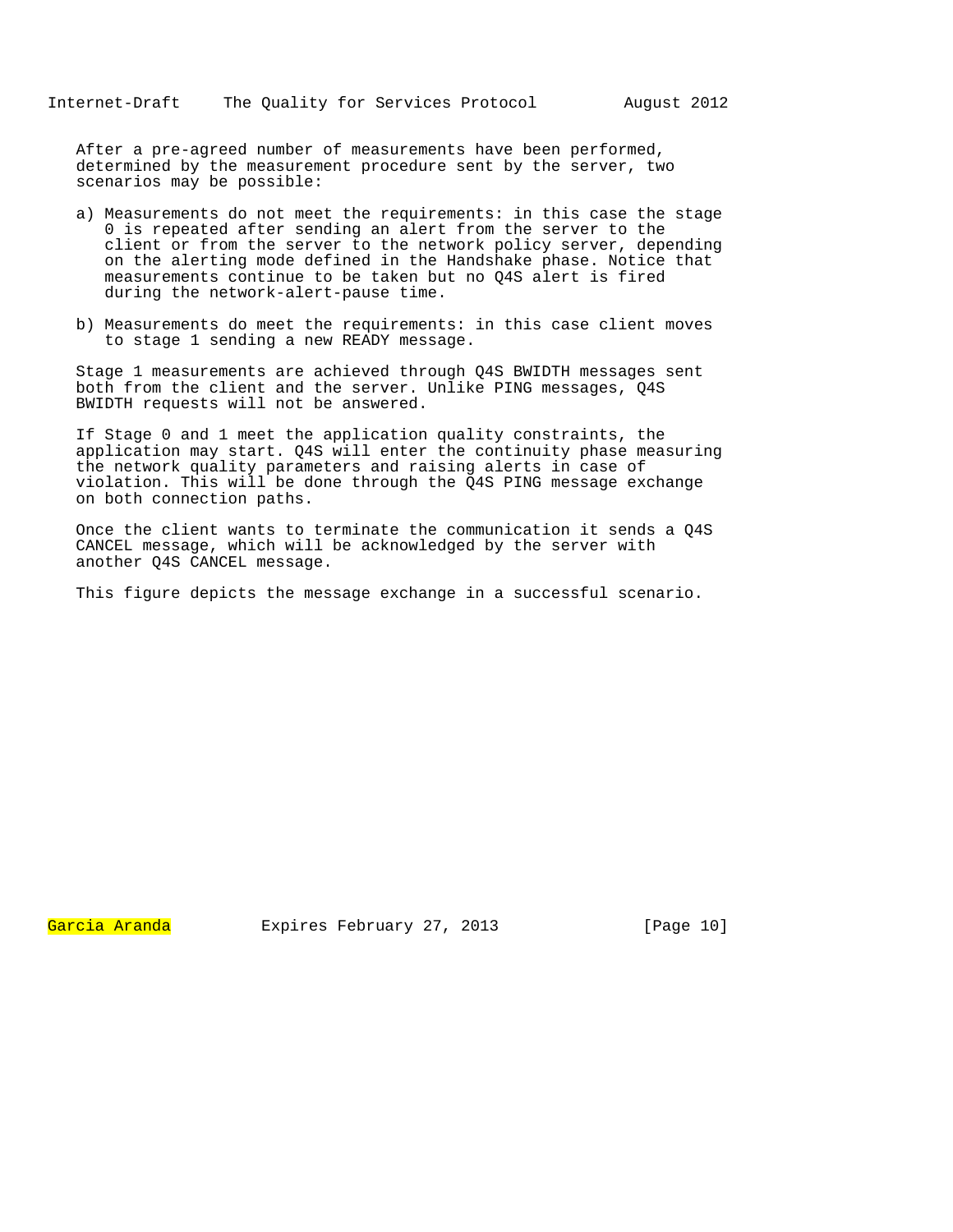|                                                                      |        | -----------------------------                                                                                                                                                                                                                                                                                               |           |
|----------------------------------------------------------------------|--------|-----------------------------------------------------------------------------------------------------------------------------------------------------------------------------------------------------------------------------------------------------------------------------------------------------------------------------|-----------|
|                                                                      | Client | Server                                                                                                                                                                                                                                                                                                                      |           |
| Handshake                                                            |        | --------- Q4S BEGIN -----------><br><-------- Q4S 200 OK -----------                                                                                                                                                                                                                                                        |           |
| Negotiation<br>(Stage 0)                                             |        | --------- Q4S READY 0----------><br>$\leftarrow$ -------- Q4S 200 OK -----------                                                                                                                                                                                                                                            |           |
|                                                                      |        | --------- Q4S PING ------------><br><-------- Q4S 200 OK -----------<br>$\leftarrow$ ------- Q4S PING ------------<br>-------- Q4S 200 OK ----------><br>--------- Q4S PING ------------><br>$\leftarrow$ ------- Q4S PING ------------<br>--------- Q4S 200 OK ----------><br>$\leftarrow$ -------- Q4S 200 OK ----------- |           |
| Negotiation<br>(Stage 1)                                             |        | --------- Q4S READY 1----------><br>$\leftarrow$ -------- Q4S 200 OK -----------                                                                                                                                                                                                                                            |           |
|                                                                      |        | --------- Q4S BWITDH ----------><br><-------- Q4S BWIDTH------------<br>--------- Q4S BWITDH ----------><br><-------- Q4S BWIDTH------------                                                                                                                                                                                |           |
| Continuity                                                           |        | --------- Q4S READY 2 ---------><br><-------- Q4S 200 OK -----------                                                                                                                                                                                                                                                        | app start |
|                                                                      |        | --------- Q4S PING ------------><br>$\leftarrow$ ------- $\left.04S$ 200 OK -----------<br>$\leftarrow$ ------- Q4S PING -------------<br>$------ 04S 200 OK ---------$                                                                                                                                                     |           |
| Termination                                                          |        | -------- Q4S CANCEL ----------><br>$\leftarrow$ ------- Q4S CANCEL -----------                                                                                                                                                                                                                                              | app end   |
| -----------------------<br>Figure 1 Successful Q4S message exchange. |        |                                                                                                                                                                                                                                                                                                                             |           |

Garcia Aranda Expires February 27, 2013 [Page 11]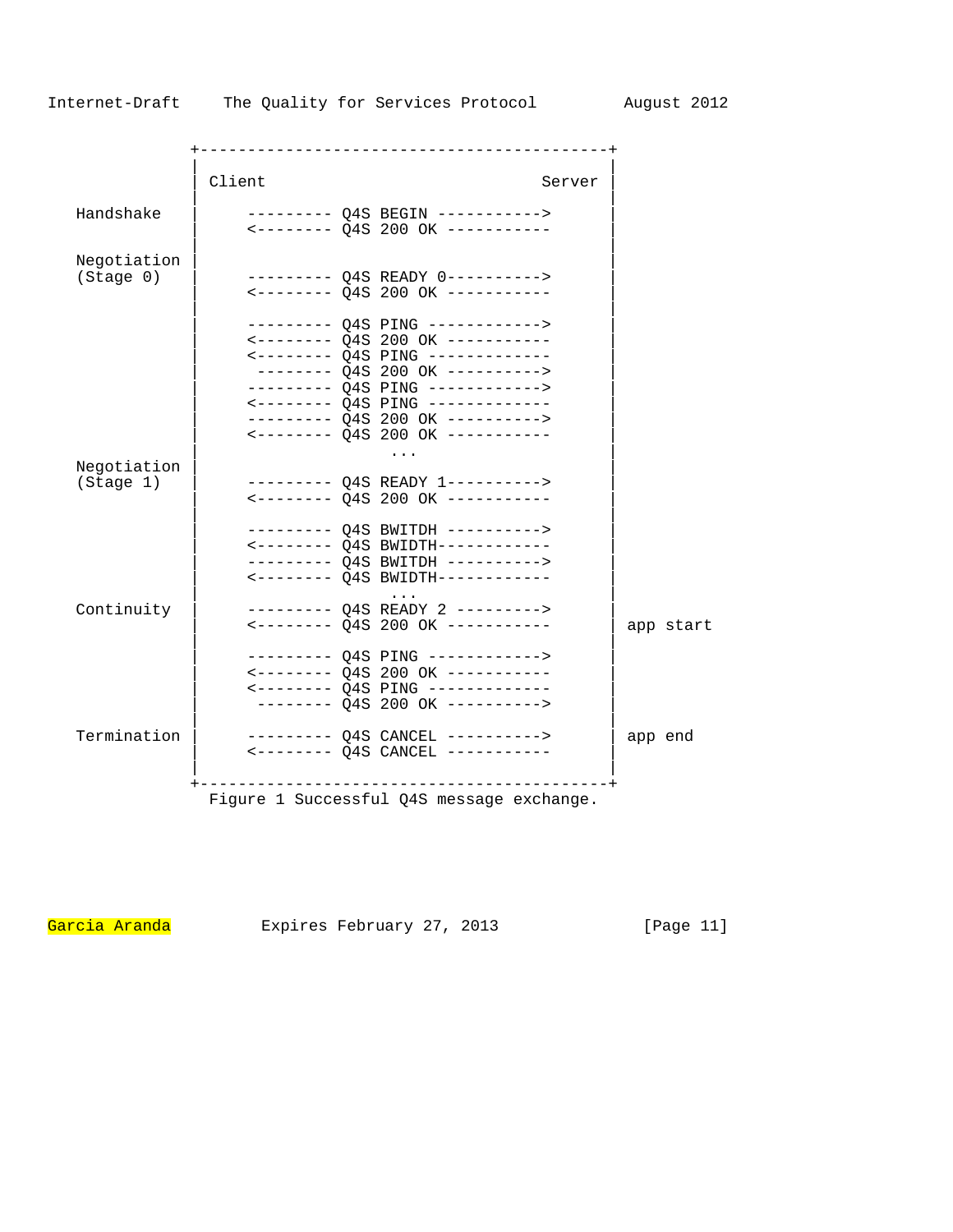Client and server measurements are included into PING and BWIDTH messages, allowing both sides of the communication to be are aware of all measurements in both directions.

The following two examples show the behavior of the Q4S protocol when quality constraints are violated. The first example shows the q4S-aware-network alerting mode scenario:

Garcia Aranda Expires February 27, 2013 [Page 12]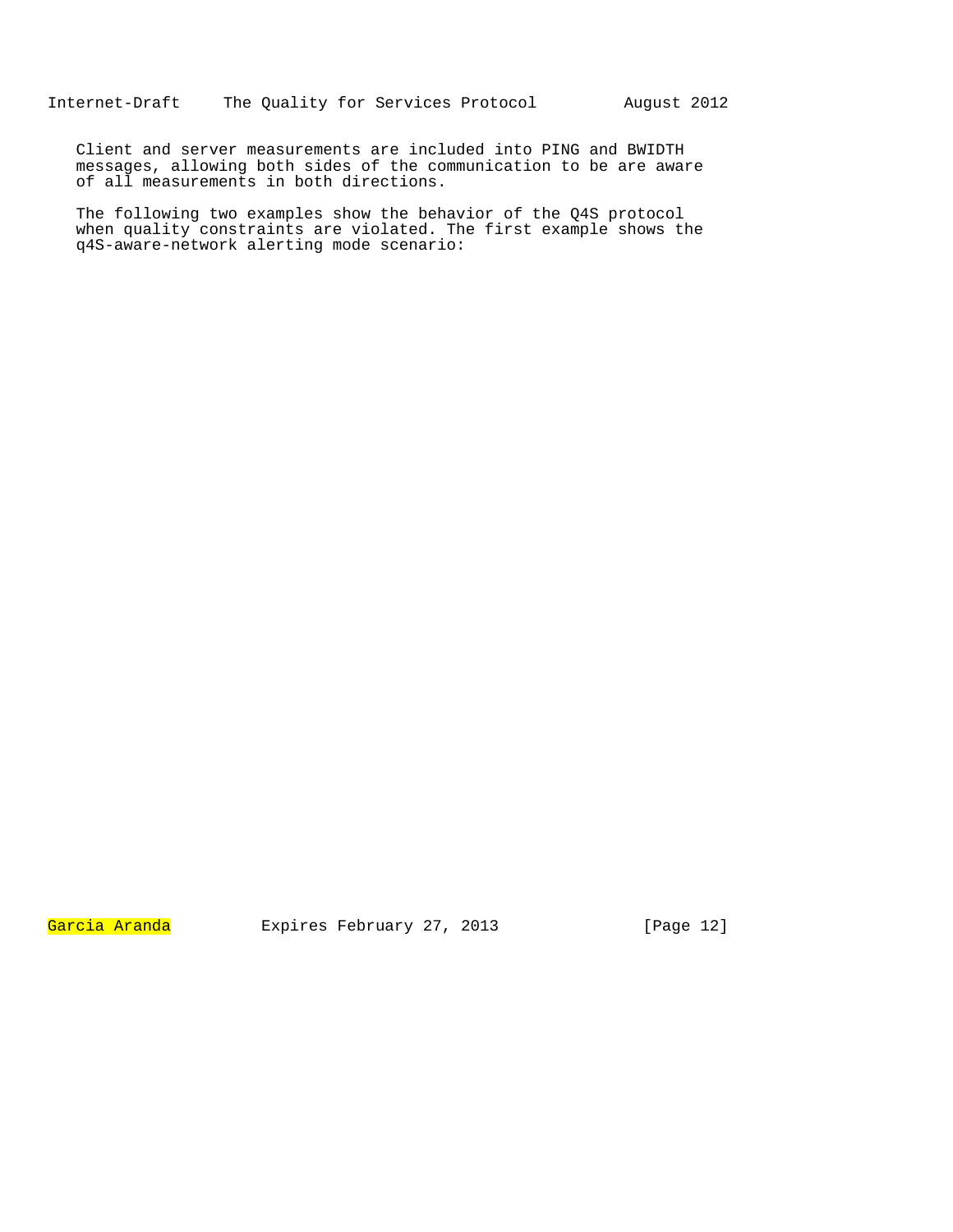|                          | Client                                                                                                              | Server |           |
|--------------------------|---------------------------------------------------------------------------------------------------------------------|--------|-----------|
| Handshake                | --------- Q4S BEGIN -----------><br><-------- Q4S 200 OK -----------                                                |        |           |
| Negotiation<br>(Stage 0) | --------- Q4S READY 0----------><br><-------- Q4S 200 OK -----------                                                |        |           |
|                          | <-------- Q4S 200 OK -----------<br>$\leftarrow$ ------- Q4S PING -------------                                     |        |           |
| Repetition               | -------- Q4S ALERT ------------><br>(network-alert-pause)                                                           |        |           |
| of Stage 0               | --------- Q4S READY 0----------><br><-------- Q4S 200 OK -----------                                                |        |           |
|                          | <-------- Q4S 200 OK -----------<br>.                                                                               |        |           |
| Negotiation<br>(Stage 1) |                                                                                                                     |        |           |
|                          | --------- Q4S BWITDH ---------->                                                                                    |        |           |
| Continuity               | --------- Q4S READY 2 --------->                                                                                    |        | app start |
|                          | --------- Q4S PING ------------><br>$\leftarrow$ -------- Q4S PING -------------<br>-------- Q4S 200 OK ----------> |        |           |
|                          | --------- Q4S ALERT -----------><br>(network-alert-pause)                                                           |        |           |

Garcia Aranda Expires February 27, 2013 [Page 13]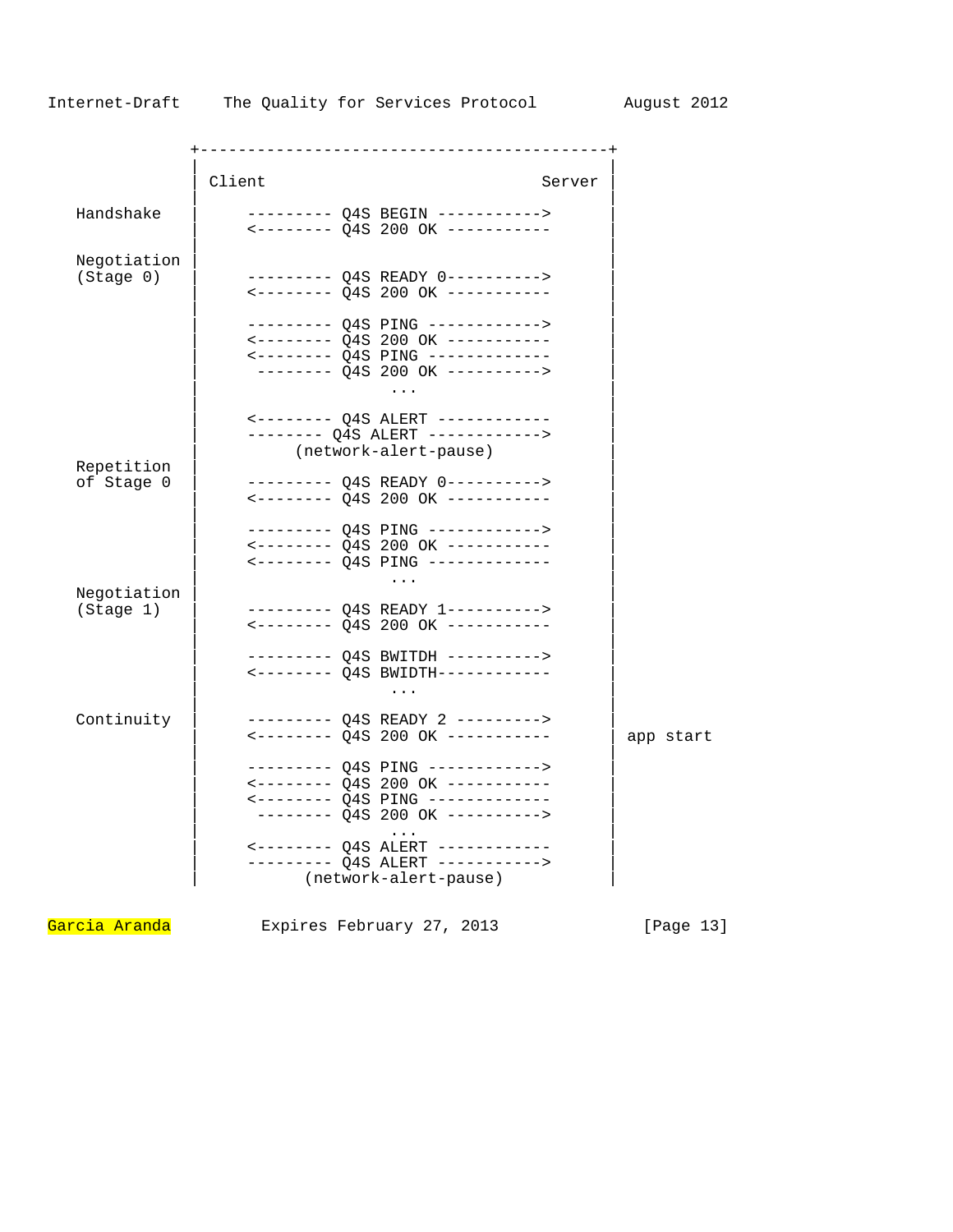|             | <-------- Q4S 200 OK -----------<br>$\leftarrow$ ------- Q4S PING ------------<br>--------- Q4S 200 OK ---------->                                                                                                                                               |         |
|-------------|------------------------------------------------------------------------------------------------------------------------------------------------------------------------------------------------------------------------------------------------------------------|---------|
|             | (pause expires & violated constraints)<br><-------- Q4S ALERT ------------<br>--------- Q4S ALERT -----------><br>(network-alert-pause)<br>--------- Q4S PING ------------><br>$\leftarrow$ ------- $Q4S$ 200 OK -----------<br><-------- Q4S PING ------------- |         |
|             | -------- 04S 200 OK ----------><br>--------- Q4S READY 2 ---------><br><-------- Q4S 200 OK -----------                                                                                                                                                          |         |
|             | <-------- Q4S 200 OK -----------<br>$\leftarrow$ -------- Q4S PING -------------<br>-------- Q4S 200 OK ----------->                                                                                                                                             |         |
| Termination | -------- Q4S CANCEL ----------><br>$\leftarrow$ ------- Q4S CANCEL -----------<br>_____________________                                                                                                                                                          | app end |
|             | Figure 2 q4S-aware-network alerting mode.                                                                                                                                                                                                                        |         |

In this q4s-aware-network alerting mode scenario, the server may send Q4S alerts to the client at any time on detection of violated quality constraints. This alerting exchange must not interrupt the continuity quality parameter measurements between client and server.

The second example depicted in the following figure represents the policy-server alerting mode scenario, in which alerts are sent from the Q4S server to a network policy server. The policy server is an entity that can act on the network. It has a pre-defined set of different quality levels pre-agreed upon between the Application Content Provider and the ISP. The policy-server alerting mode is the default mode.

Garcia Aranda Expires February 27, 2013 [Page 14]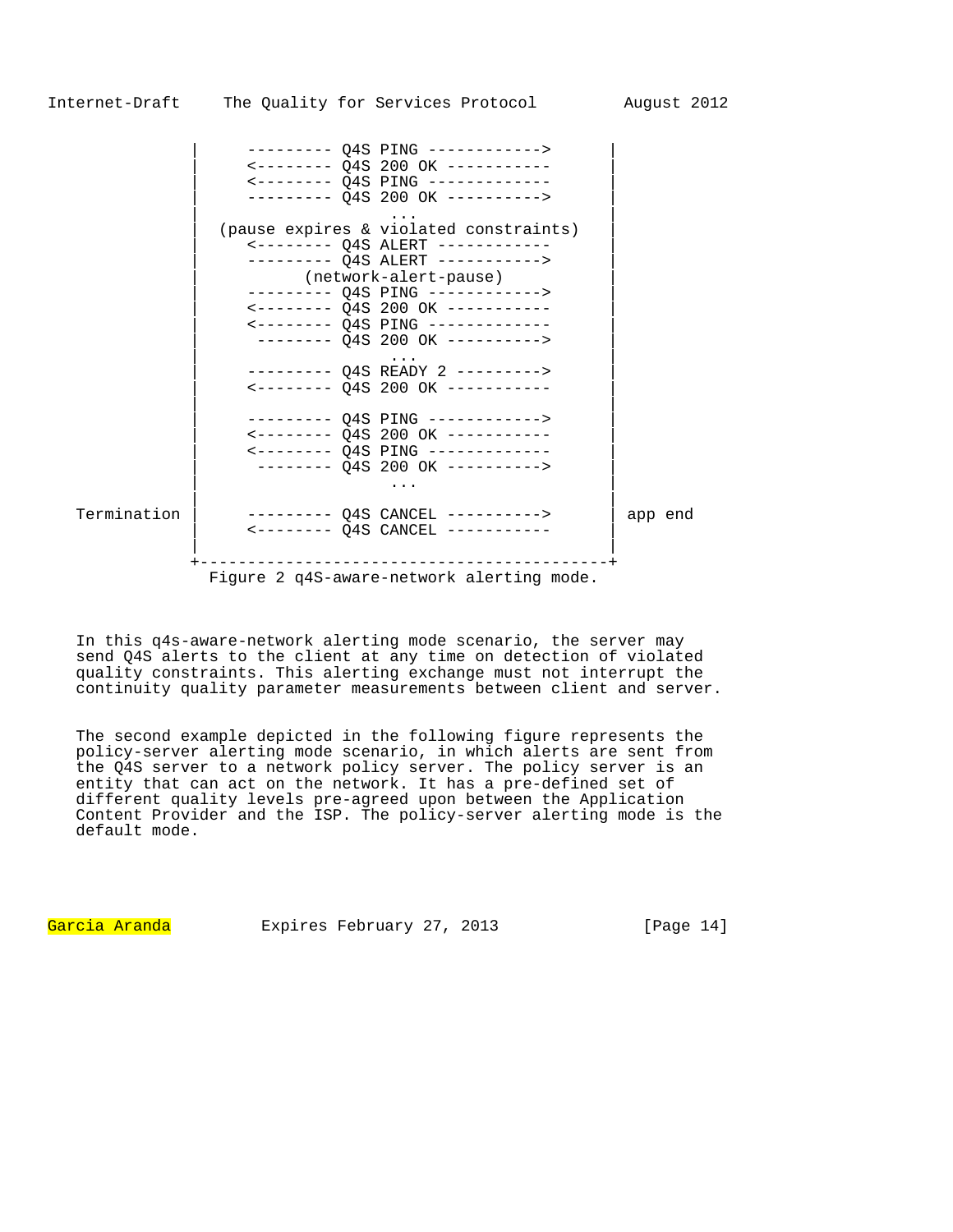|                          | Client | Server                                                                                                                                                                                                                                                                  | Policy<br>Server |           |
|--------------------------|--------|-------------------------------------------------------------------------------------------------------------------------------------------------------------------------------------------------------------------------------------------------------------------------|------------------|-----------|
| Handshake                |        | $--- Q4S BEGIN --- ---$<br>$\leftarrow$ ---- Q4S 200 OK -----                                                                                                                                                                                                           |                  |           |
| Negotiation<br>(Stage 0) |        | $--- Q4S$ READY $0---$<br>$\leftarrow$ ---- Q4S 200 OK -----                                                                                                                                                                                                            |                  |           |
|                          |        | $--- Q4S$ PING $---->$<br>$\leftarrow \leftarrow - -$ Q4S 200 OK $---$<br>$\leftarrow \leftarrow - - - Q4S$ PING $---$<br>$--- Q4S 200 OK ---$                                                                                                                          |                  |           |
|                          |        | (network-alert-pause) -- Q4S ALERT --><br>$<-$ Q4S ALERT $---$                                                                                                                                                                                                          |                  |           |
| Repetition<br>of Stage 0 |        | $--- Q4S READV 0---$<br>$\leftarrow \leftarrow - -$ Q4S 200 OK $---$                                                                                                                                                                                                    |                  |           |
|                          |        | $--- Q4S$ PING $---->$<br>$\leftarrow \leftarrow - -$ Q4S 200 OK $---$<br>$--- Q4S$ PING $---$                                                                                                                                                                          |                  |           |
| Negotiation<br>(Stage 1) |        | $\cdots$<br>$--- 04S$ READY $1---$<br>$\leftarrow$ ---- Q4S 200 OK -----                                                                                                                                                                                                |                  |           |
|                          |        | ----- Q4S BWITDH ----><br>$\leftarrow \leftarrow \leftarrow \left.\right$ 04S BWIDTH------                                                                                                                                                                              |                  |           |
| Continuity               |        | $\cdots$<br>$--- Q4S$ READY 2 $---$<br>$\leftarrow \leftarrow \leftarrow \text{Q4S}$ 200 OK $\leftarrow \leftarrow \leftarrow$                                                                                                                                          |                  | app start |
|                          |        | $--- Q4S$ PING $---->$<br>$\leftarrow$ ---- Q4S 200 OK -----<br>$--- Q4S$ PING $---$<br>$--- Q4S$ PING $---->$<br>$\leftarrow$ ---- Q4S 200 OK ----- -- Q4S ALERT --><br><---- Q4S PING ------- <- Q4S ALERT ---<br>$--- Q4S 200 OK ---$<br>$--- 04S$ PING $---->$<br>. |                  |           |

Garcia Aranda Expires February 27, 2013 [Page 15]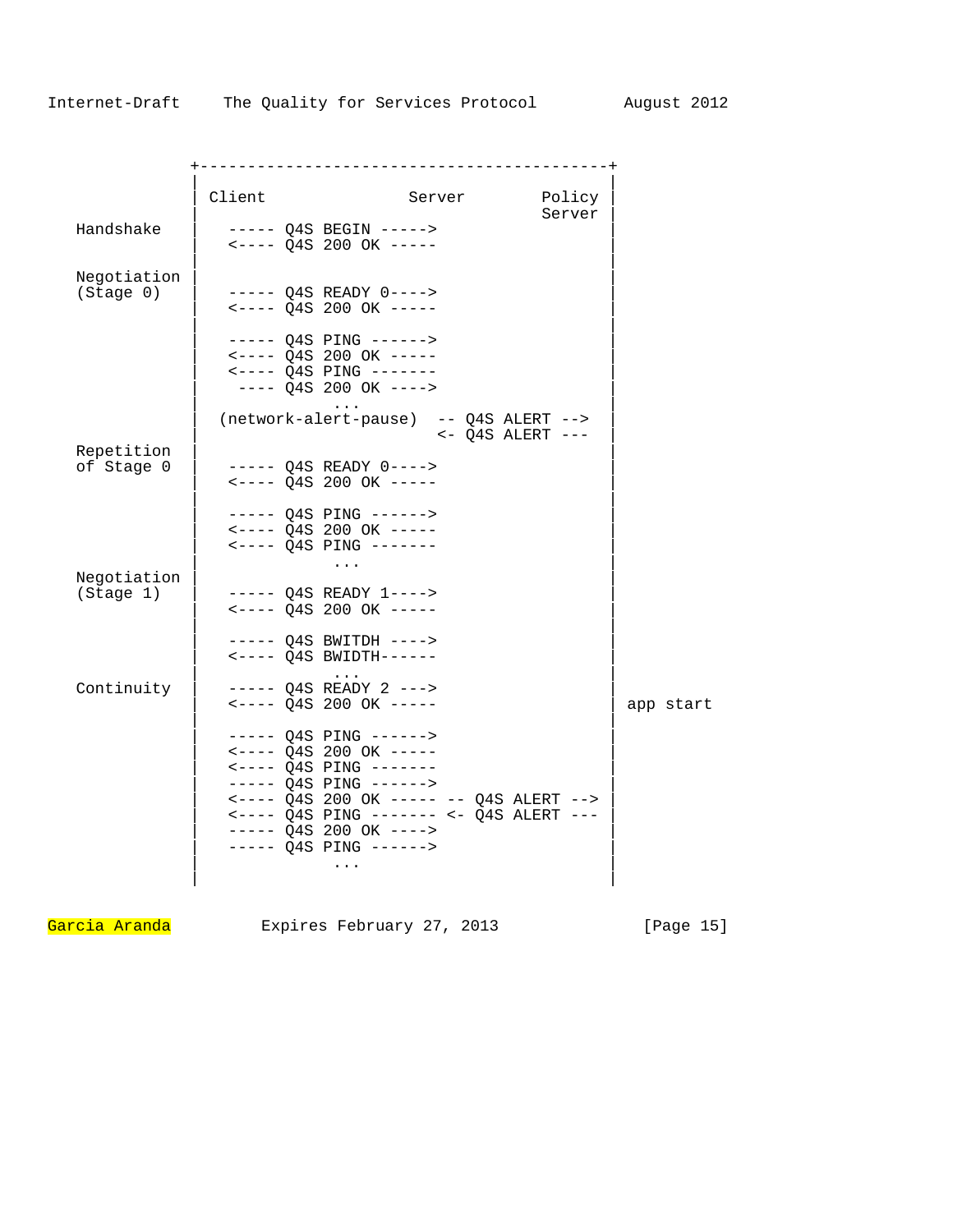Termination | ----- Q4S CANCEL ----> | app end -- Q4S CANCEL -><br><- Q4S CANCEL -- | <- Q4S CANCEL -- |  $\left\langle$   $\left\langle$   $\left\langle$   $\right\rangle$   $\left\langle$   $\right\rangle$   $\left\langle$   $\right\rangle$   $\left\langle$   $\left\langle \right\rangle$   $\left\langle$   $\right\rangle$   $\left\langle$   $\left\langle \right\rangle$   $\left\langle$   $\right\rangle$   $\left\langle$   $\left\langle \right\rangle$   $\left\langle$   $\right\rangle$   $\left\langle$   $\left\langle$   $\right\rangle$   $\left\langle$   $\right\rangle$   $\left\langle$   $\left\langle$   $\right\rangle$   $\left\langle$   $\right\rangle$  | | +-------------------------------------------+

Figure 3 Policy-server alerting mode.

At the end of any Negotiation phase stage, the server sends a Q4S alert to the policy-server in order to tune the network if quality constraints are violated. During the period of time defined by the network-alert-pause parameter, no further Q4S alerts are send, but measurements are not interrupted. This way, both the client and the server will detect network improvements as soon as possible. In a similar way, during the continuity phase, the server may send Q4S alerts at any time to the network policy server on detection of violated quality constraints. This alerting exchange must not interrupt the continuity measurements between client and server.

Q4S CANCEL messages must be forwarded from the server to the network policy server in order to release possible assigned resources for the session.

4. Q4S messages

Q4S is a text-based protocol and uses the UTF-8 charset (RFC 3629 [11]). A Q4S message is either a request or a response.

Both Request and Response messages use the basic format of Internet Message Format (RFC 5322 [12]). Both types of messages consist of a start-line, one or more header fields, an empty line indicating the end of the header fields, and an optional message-body.

| qeneric-message = start-line |                              |
|------------------------------|------------------------------|
|                              | *message-header              |
|                              | CRLF                         |
|                              | [ message-body ]             |
| start-line                   | = Request-Line / Status-Line |

The start-line, each message-header line, and the empty line MUST be terminated by a carriage-return line-feed sequence (CRLF). Note that the empty line MUST be present even if the message-body is not.

Garcia Aranda Expires February 27, 2013 [Page 16]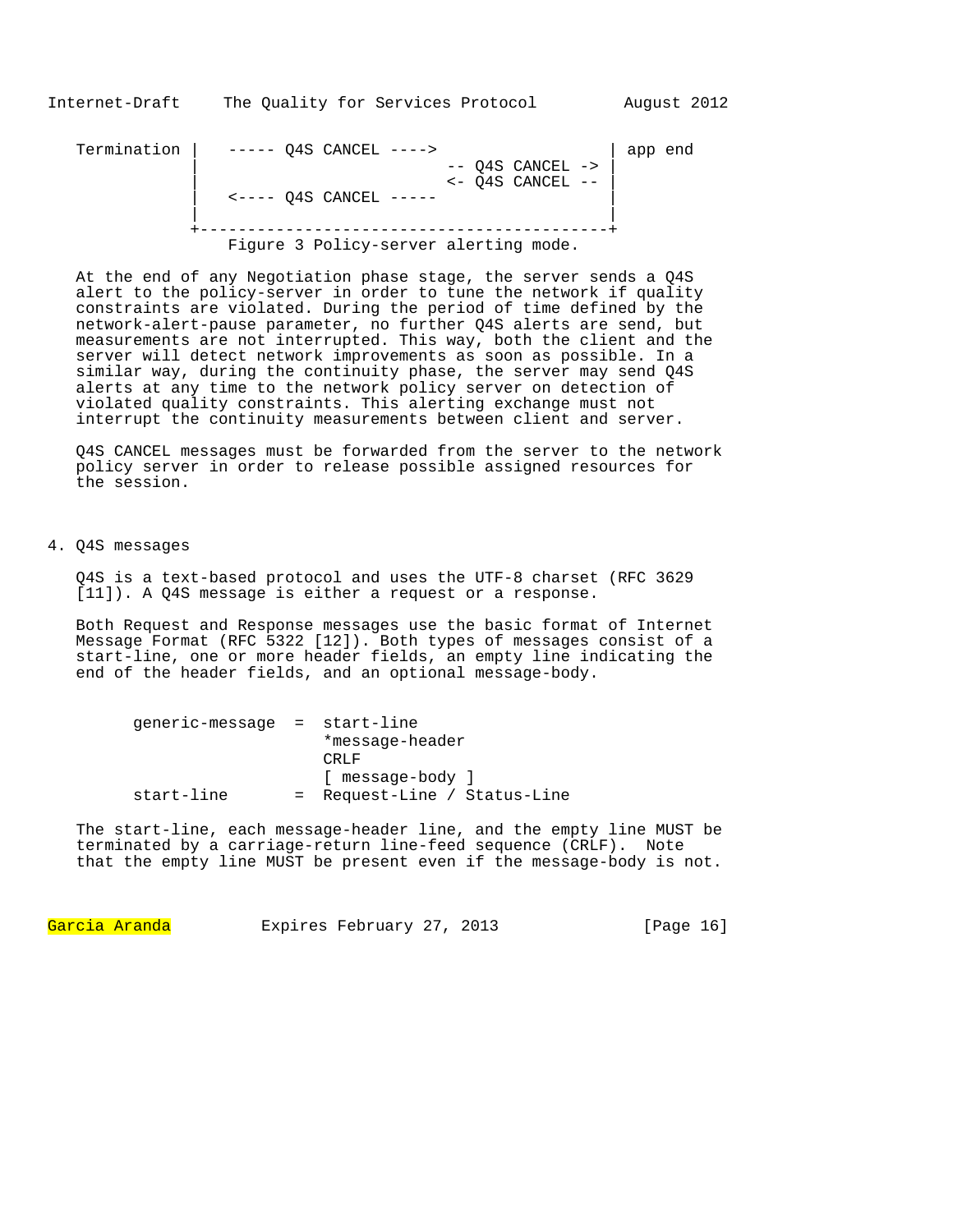Much of Q4S's messages and header field syntax are identical to HTTP/1.1. However, Q4S is not an extension of HTTP.

## 4.1. Requests

Q4S requests are distinguished by having a Request-Line for a startline. A Request-Line contains a method name, a Request-URI, and the protocol version separated by a single space (SP) character.

 The Request-Line ends with CRLF. No CR or LF are allowed except in the end-of-line CRLF sequence. No linear whitespace (LWS) is allowed in any of the elements.

Request-Line = Method SP Request-URI SP Q4S-Version CRLF

- Method: This specification defines six methods: BEGIN for starting and negotiate quality sessions, READY for synchronization of measurements, PING and BWIDTH for quality measurements purpose, CANCEL for terminating sessions, and Q4S-ALERT for quality violations reporting.
- Request-URI: The Request-URI is a Q4S URI (RFC 2396) as described in 7.4. The Request-URI MUST NOT contain unescaped spaces or control characters and MUST NOT be enclosed in "<>".
- Q4S-Version: Both request and response messages include the version of Q4S in use. To be compliant with this specification, applications sending Q4S messages MUST include a Q4S-Version of "Q4S/1.0". The Q4S-Version string is case-insensitive, but implementations MUST send upper-case. Unlike HTTP/1.1, Q4S treats the version number as a literal string. In practice, this should make no difference.

4.2. Responses

Q4S responses are distinguished from requests by having a Status-Line as their start-line. A Status-Line consists of the protocol version followed by a numeric Status-Code and its associated textual phrase, with each element separated by a single SP character. No CR or LF is allowed except in the final CRLF sequence.

Status-Line = Q4S-Version SP Status-Code SP Reason-Phrase CRLF

Garcia Aranda Expires February 27, 2013 [Page 17]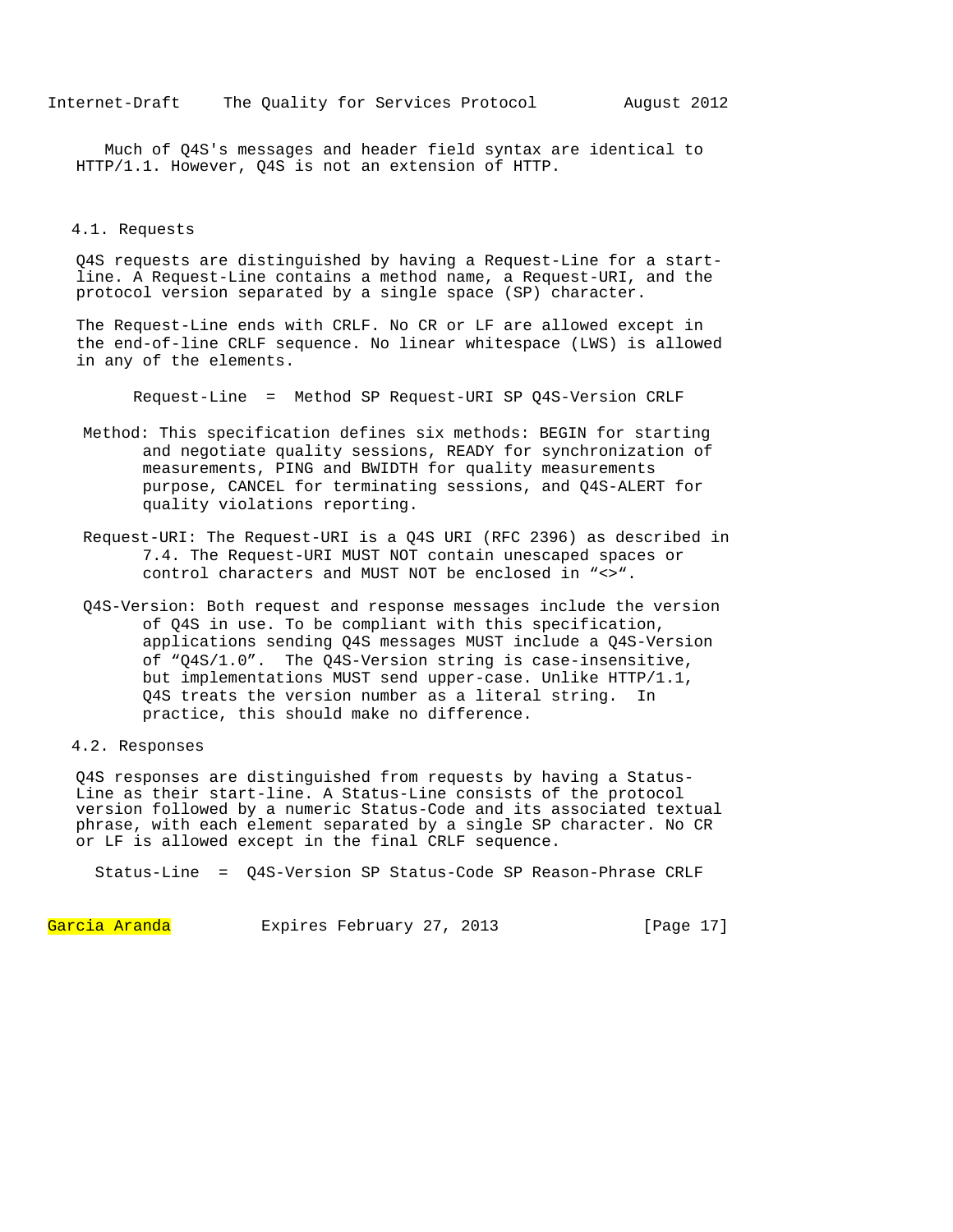The Status-Code is a 3-digit integer result code that indicates the outcome of an attempt to understand and satisfy a request. The Reason-Phrase is intended to give a short textual description of the Status-Code. The Status-Code is intended for use by automata, whereas the Reason-Phrase is intended for the human user. A client is not required to examine or display the Reason-Phrase.

While this specification suggests specific wording for the reason phrase, implementations MAY choose other text, for example, in the language indicated in the Accept-Language header field of the request.

The first digit of the Status-Code defines the class of response. The last two digits do not have any categorization role. For this reason, any response with a status code between 100 and 199 is referred to as a "1xx response", any response with a status code between 200 and 299 as a "2xx response", and so on. Q4S/1.0 allows following values for the first digit:

 1xx: Provisional -- request received, continuing to process the request;

- 2xx: Success -- the action was successfully received, understood, and accepted;
- 3xx: Redirection -- further action needs to be taken in order to complete the request;
- 4xx: Request Failure -- the request contains bad syntax or cannot be fulfilled at this server;
- 5xx: Server Error -- the server failed to fulfill an apparently valid request;
- 6xx: Global Failure -- the request cannot be fulfilled at any server.

The status codes are the same described in HTTP (RFC 2616 [1]). In the same way as HTTP, Q4S applications are not required to understand the meaning of all registered status codes, though such understanding is obviously desirable. However, applications MUST understand the class of any status code, as indicated by the first digit, and treat any unrecognized response as being equivalent to the x00 status code of that class.

Garcia Aranda Expires February 27, 2013 [Page 18]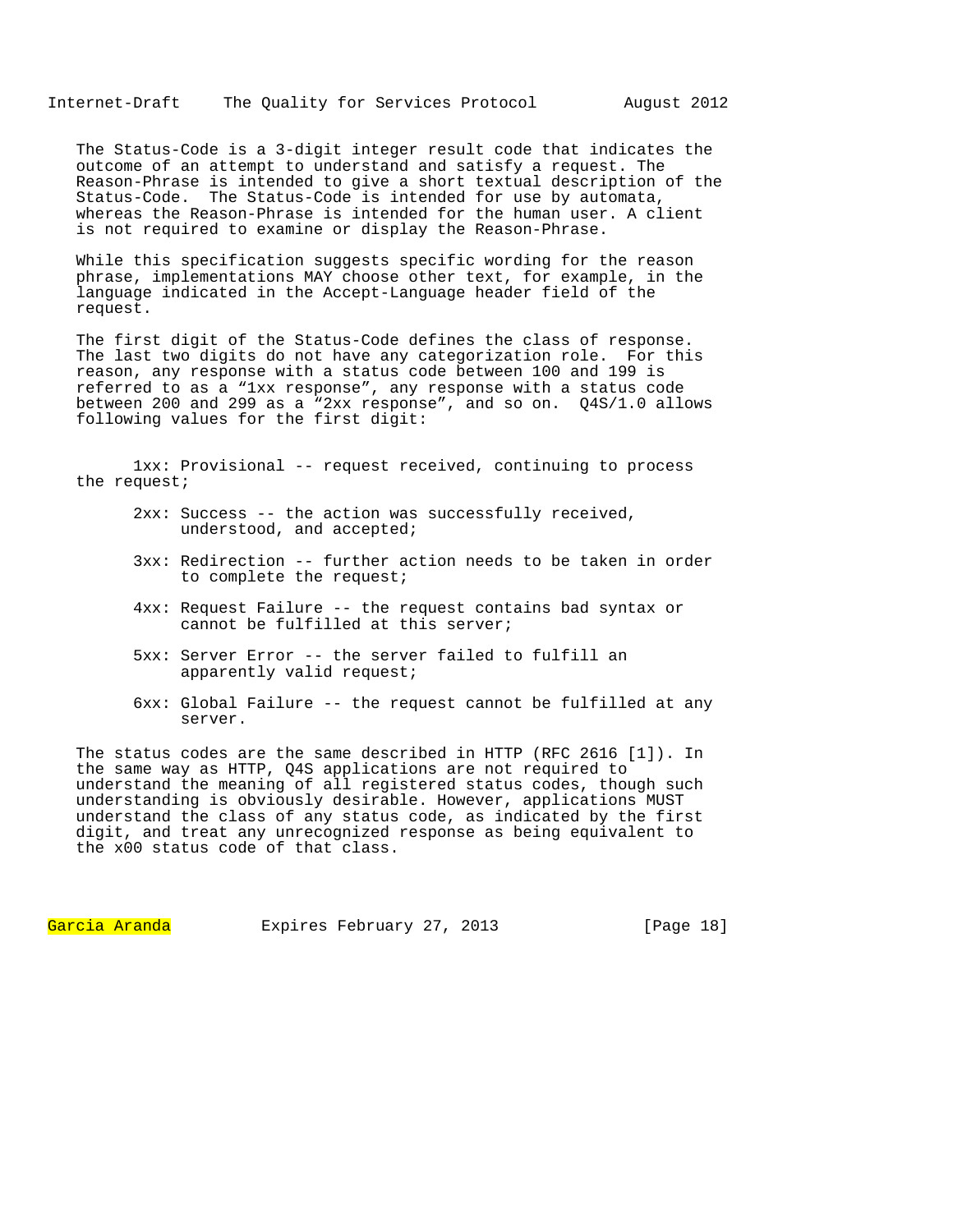The Q4S-ALERT and CANCEL requests do not have to be responded. However, after receiving a Q4S-ALERT or CANCEL request, the server SHOULD sends a Q4S-ALERT or CANCEL request to the client

### 4.3. Header Fields

Q4S header fields are identical to HTTP header fields in both syntax and semantics.

Some header fields only make sense in requests or responses. These are called request header fields and response header fields, respectively. If a header field appears in a message not matching its category (such as a request header field in a response), it MUST be ignored.

o

## 4.3.1. Common Q4S Header Fields

These fields may appear in Request and Response messages.

- o Session-Id: the value for this header is the same session id used in SDP (embedded in "o" SDP parameter) and is assigned by the server. The messages without SDP MUST include this header. If a message has and SDP body, this header is optional. The method of <session id> allocation is up to the creating tool, but it is suggested that a UTC timestamp be used to ensure uniqueness.
- o Sequence-Number: sequential and cyclic positive integer number assigned to PING and BWIDTH messages, and acknowledged in 200 OK responses.
- Timestamp: this optional header contains the system time (with the best possible accuracy). It indicates the time in which the PING request was sent. If this header is present in PING messages, then the 200 OK response messages include this value.
- Stage: this is used in client's READY requests and server's 200 OK responses during the Negotiation and Continuity phases in order to synchronize the initiation of the measurements. Example: Stage: 0

Garcia Aranda Expires February 27, 2013 [Page 19]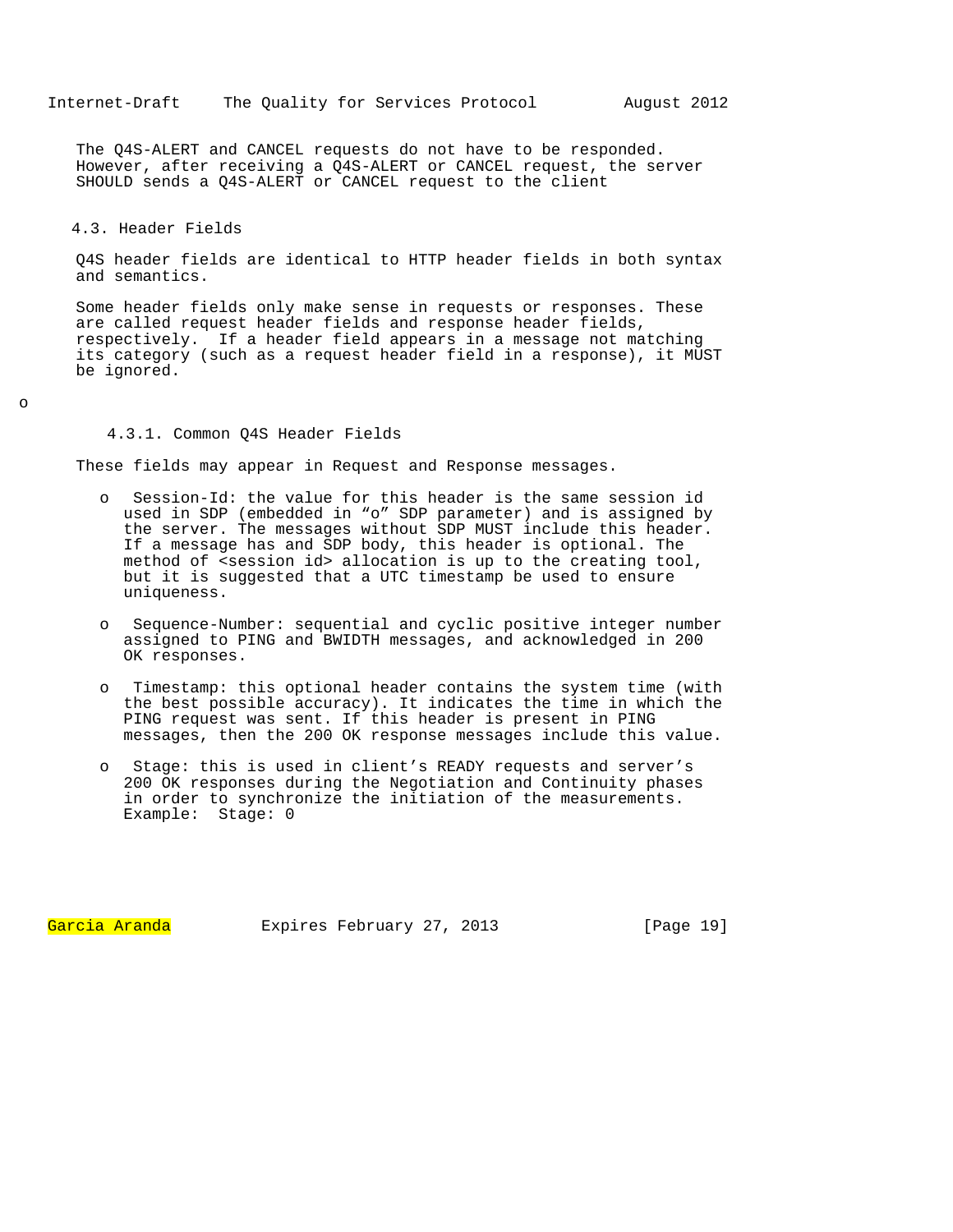4.3.2. Specific Q4S Request Header Fields

In addition to HTTP header fields, these are the specific Q4S request header fields

- o User-Agent: this header contains information about the implementation of the user agent. This is for statistical purposes, the tracing of protocol violations, and the automated recognition of user agents for the sake of tailoring responses to avoid particular user agent limitations. User agents SHOULD include this field with requests. The field can contain multiple product tokens and comments identifying the agent and any sub-products which form a significant part of the user agent. By convention, the product tokens are listed in order of their significance for identifying the application.
- o Signature: this header contains a digital signature that can be used by the network or policy server to validate the SDP, preventing security attacks. The signature is an optional header generated by the server according to the pre-agreed security policies between the Application Content Provider and the ISP. For example, a hash algorithm and encryption method such as MD5 (RFC  $\overline{1}321$  [6]) and RSA (RFC 2437 [7]) based on the server certificate could be used. This certificate is supposed to be delivered by a Certification Authority (CA) or policy owner to the server. The signature is applied to the SDP body.

Signature= RSA ( MD5 (<sdp>), <certificate> )

If the signature is not present, other validation mechanism may be implemented in order to provide assured quality with security and control.

o Measurements: this header carries the measurements of the quality parameters in PING and BWIDTH requests. The format is:

Measurements: "l=" " "|[0..9999] ", j=" " "|[0..9999] ", pl=" " <mark>"|[0.00 .. 100.00</mark>] ", bw=" " "|[0..9999]

Where "1" stands for latency followed by the measured value or an empty space, "j" stands for jitter followed by the measured value or an empty space, "pl" stands for packetloss followed by the measured value in % or an empty space and "bw" stands for bandwidth followed by the measured value or an empty space.

Garcia Aranda Expires February 27, 2013 [Page 20]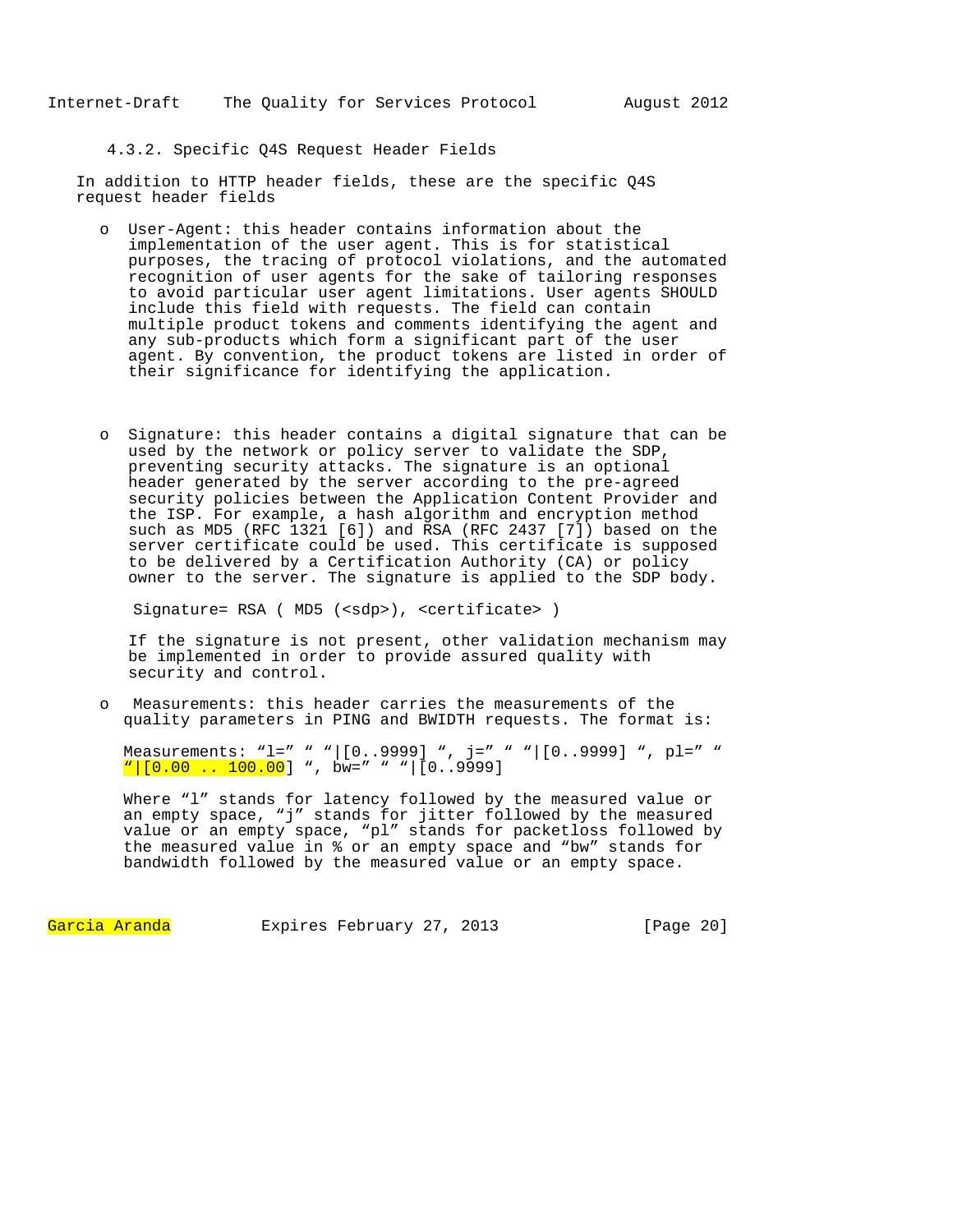## 4.3.3. Specific Q4S Response Header Fields

o Expires: its purpose is to provide a sanity check and allow the server to close inactive sessions. If the client does not send a new request before the expiration time, the server MAY close the session. The value MUST be an integer and the measurement units are milliseconds.

In order to keep the session open the server MUST send a Q4S alert before the session expiration (Expires header), with the same quality levels and an alert cause of "keep-alive". The purpose of this alert is to avoid TCP sockets (which were opened with READY message) from being closed, specially in NAT scenarios.

# 4.4. Bodies

 Requests, including new requests defined in extensions to this specification, MAY contain message bodies unless otherwise noted. The interpretation of the body depends on the request method.

For response messages, the request method and the response status code determine the type and interpretation of any message body. All responses MAY include a body.

The Internet media type of the message body MUST be given by the Content-Type header field.

# 4.4.1. Encoding

 The body MUST NOT be compressed. This mechanism is valid for other protocols such as HTTP and SIP (RFC 3261 [13]), but a compression/coding scheme will limit certain logical implementations of the way the request is parsed, thus, making the protocol concept more implementation dependent. In addition, bandwidth calculation may not be valid if compression is used. Therefore, the HTTP request header "Accept-Encoding" cannot be used in Q4S with different values than "identity" and if it is present in a request, the server MUST ignore it. In addition, the response header "Content-Encoding" is optional, but if present, the unique permitted value is "identity".

The body length in bytes is provided by the Content-Length header field. The "chunked" transfer encoding of HTTP/1.1 MUST NOT be used

Garcia Aranda Expires February 27, 2013 [Page 21]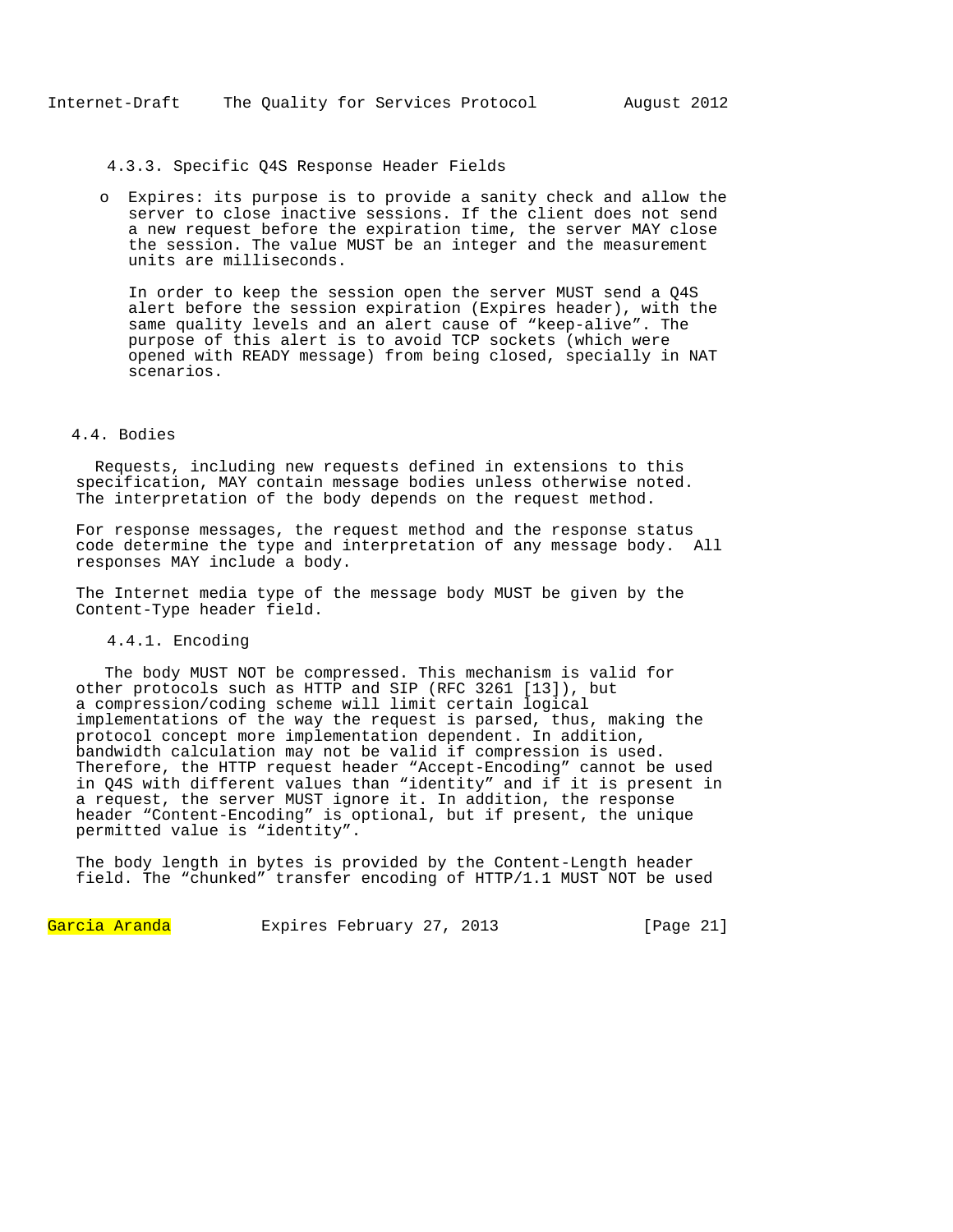for Q4S (Note: The chunked encoding modifies the body of a message in order to transfer it as a series of chunks, each one with its own size indicator.)

5. Q4S method definitions

The Method token indicates the method to be performed on the resource identified by the Request-URI. The method is casesensitive.

> Method = "BEGIN" | "READY" | "PING" | "BWIDTH" | "Q4S-ALERT" | "CANCEL" | extension-method

extension-method = token

The list of methods allowed by a resource can be specified in an "Allow" header field (RFC 2616 [1] section 14.7). The return code of the response always notifies the client when a method is currently allowed on a resource, since the set of allowed methods can change dynamically. Any server application SHOULD return the status code 405 (Method Not Allowed) if the method is known, but not allowed for the requested resource, and 501 (Not Implemented) if the method is unrecognized or not implemented by the server.

5.1. BEGIN

The BEGIN method requests information from a resource identified by a Q4S URI. The semantics of this method is the starting of a quality session.

This method is only used during the handshake phase to retrieve the SDP containing session id and all quality and operation parameters for the desired application to run.

When a BEGIN message is received by the server, any current quality session is cancelled and a new session should be created.

The response to a Q4S BEGIN request is not cacheable.

Garcia Aranda Expires February 27, 2013 [Page 22]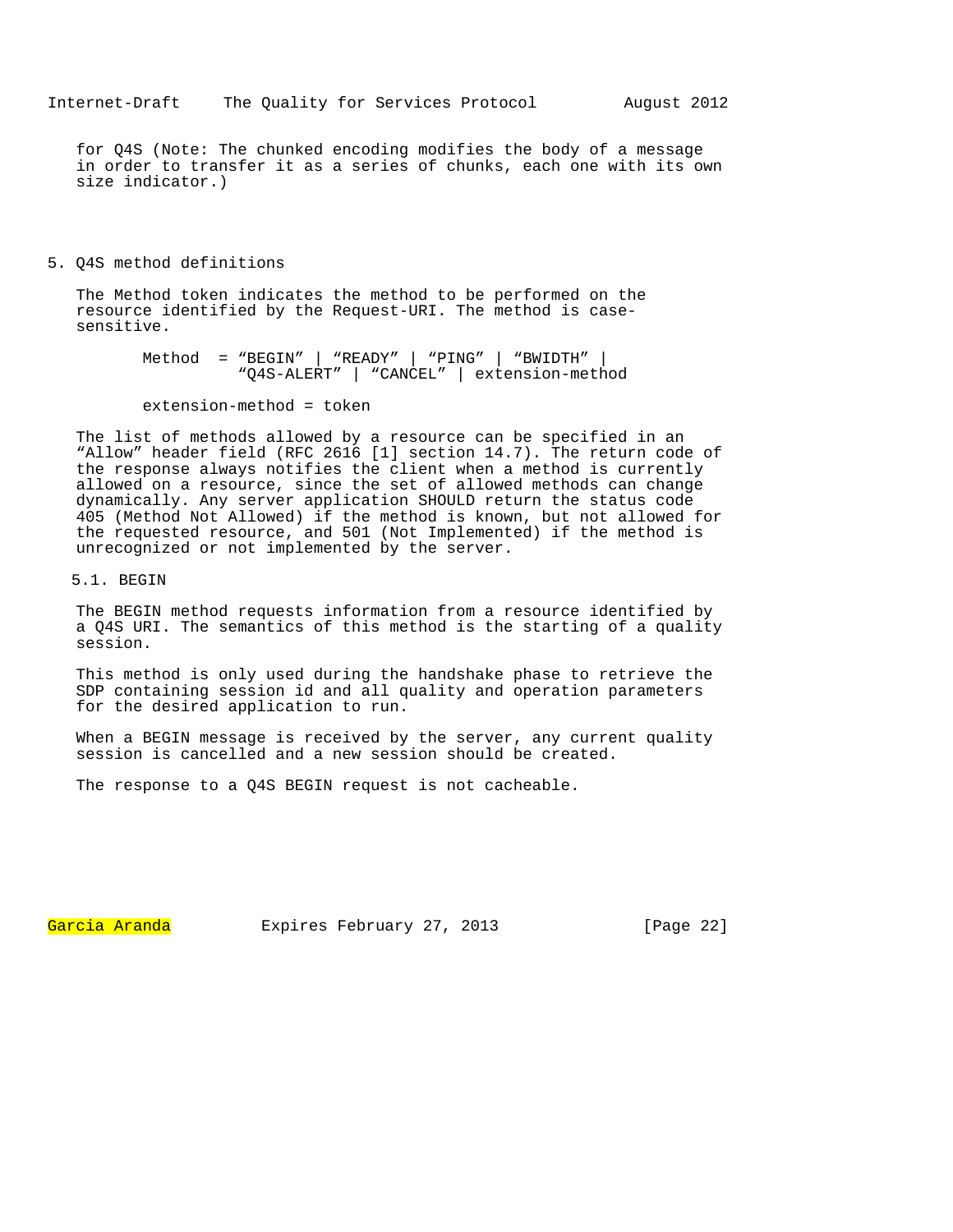## 5.2. READY

The READY method is used to synchronize the starting time for sending of PING and BWIDTH messages over UDP between clients and servers. The stage header included in this method is mandatory.

This message is only used in negotiation and continuity phases, and only just before making a measurement. Otherwise (out of this context), the server MUST ignore this method.

# 5.3. PING

This message is used during the negotiation and continuity phases to measure the RTT and jitter of a session. The message MUST be sent only over UDP ports.

The fundamental difference between the PING and BWIDTH requests is reflected in the different measurements achieved with them. PING is a short message, and MUST be answered in order to measure RTT and jitter, whereas BWIDTH is a long message (1 Kbyte or more) and MUST NOT be answered.

PING is a request method that can be originated by client but also by server. Client MUST also answer the server PING messages, assuming a "server role" for these messages during measurement process.

The Measurements header included in this method is mandatory, and provides updated measurements values for latency, jitter and packet loss to the counterpart.

# 5.4. BWIDTH

This message is used only during the Negotiation phase to measure the bandwidth and packet loss of a session. The message MUST be sent only over UDP ports.

BWIDTH is a request method that can be originated by the client but also by server. Both (client and server) MUST NOT answer BWIDTH messages.

The Measurements header included in this method is mandatory, and provides updated measurements values for bandwidth and packet loss to the counterpart.

Garcia Aranda Expires February 27, 2013 [Page 23]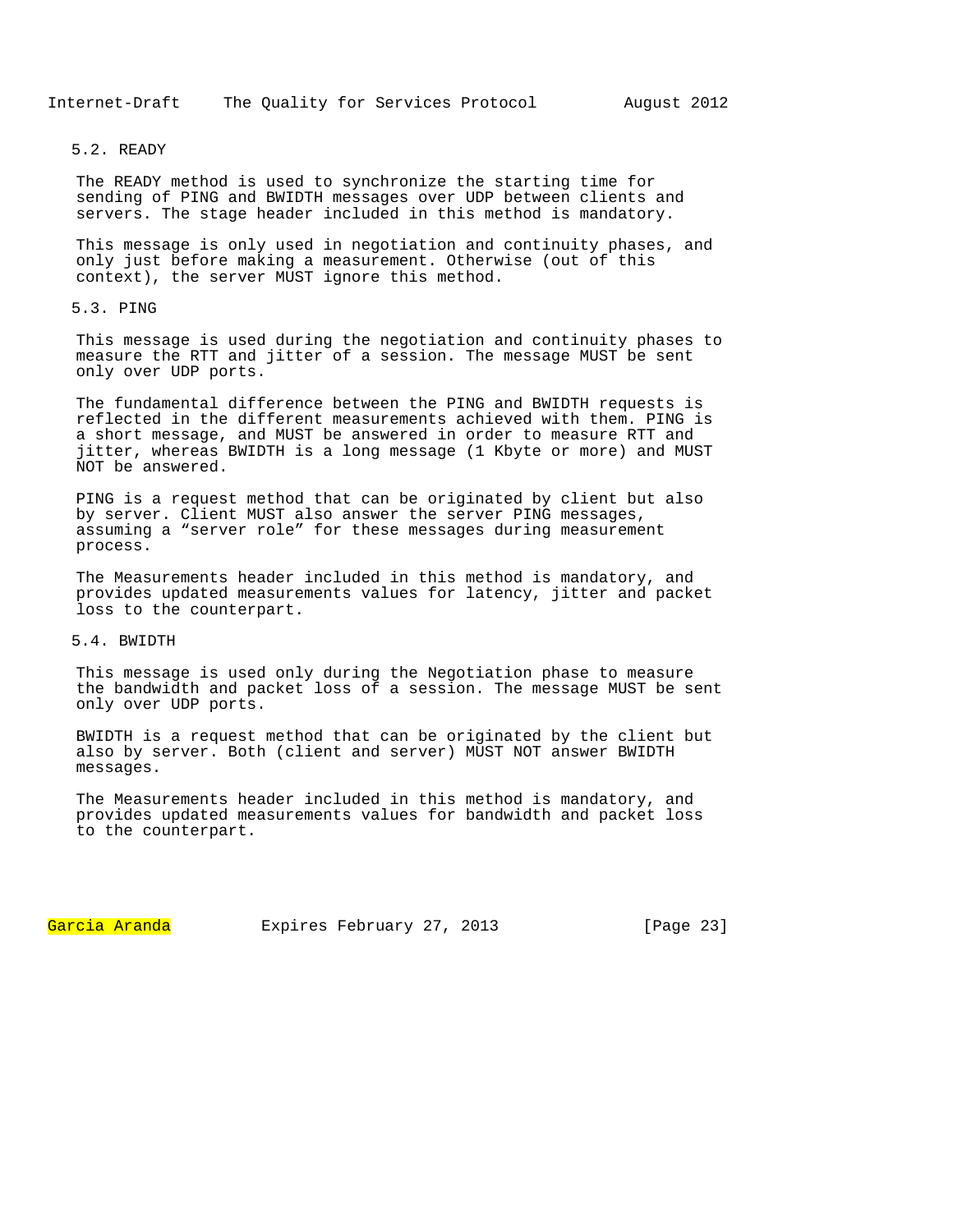Internet-Draft The Quality for Services Protocol August 2012

### 5.5. Q4S-ALERT

This is the request message that Q4S generates when the measurements indicate that quality constraints are being violated. It is used during the negotiation and continuity phases.

This informative message indicates that the user experience is being degraded and includes the details of the problem (bandwidth, jitter, packet loss measurements). The Q4S-ALERT message does not contain any detail on the actions to be taken, which depends on the agreements between all involved parties.

Q4S-ALERT request does not have to be answered with a response message unless there is an error condition. However, after receiving a Q4S-ALERT request, the counterpart answers with a Q4S-ALERT request. The response to a Q4S-ALERT request is not cacheable.

This method is always initiated by the server in both alerting modes. In q4s-aware-network alerting mode, the Q4S-ALERT messages are fired by the server and sent to the client, advising the network to react by itself. In policy-server alerting mode the Q4S-ALERT messages are triggered by the server and sent to network policy server.

## 5.6. CANCEL

The semantics of CANCEL message is the release of the Q4S session id and the possible resources assigned to the session. This message could be triggered by Q4S stack or by the application using the stack (through an implementation dependant API).

In the same way as Q4S-ALERT, CANCEL must not be answered with a response message. However, if the server receives a CANCEL message, it must answer with a CANCEL request message towards the client, acknowledging the reception.

In the policy-server alerting mode, the server MUST forward the Q4S CANCEL messages received from the client to network policy server in order to release possible assigned resources for the session. The policy server must answer the CANCEL message with a CANCEL request message towards the server, acknowledging the reception.

Garcia Aranda Expires February 27, 2013 [Page 24]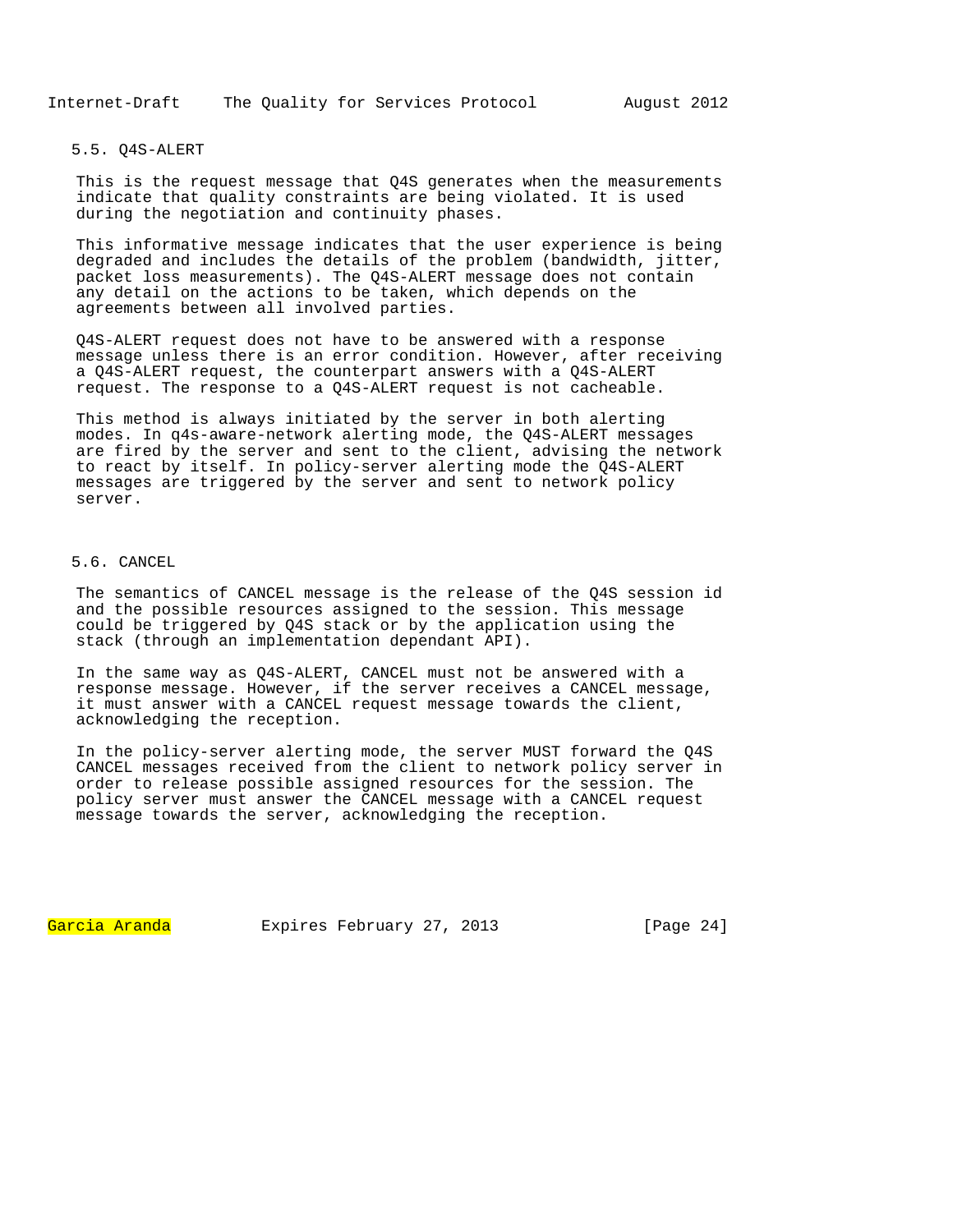#### 6. Response codes

Q4S response codes are used for TCP and UDP. However, in UDP only the response code 200 is used.

6.1. 100 Trying

This response indicates that the request has been received by the next-hop server (the policy server) and that some unspecified action is being taken on behalf of this request (for example, a database is being consulted). This response, like all other provisional responses, stops retransmissions of a Q4S-ALERT during the networkalert-pause time.

### 6.2. Success 2xx

2xx responses give information about success of a request.

6.2.1. 200 OK

The request has succeeded.

# 6.3. Redirection 3xx

3xx responses give information about the user's new location, or about alternative services that might be able to satisfy the request.

The requesting client SHOULD retry the request at the new address(es) given by the Location header field.

## 6.4. Request Failure 4xx

4xx responses are definite failure responses from a particular server. The client SHOULD NOT retry the same request without modification (for example, adding appropriate headers or SDP values). However, the same request to a different server might be successful.

#### 6.4.1. 400 Bad Request

The request could not be understood due to malformed syntax. The Reason-Phrase SHOULD identify the syntax problem in more detail, for example, "Missing Sequence-Number header field".

Garcia Aranda Expires February 27, 2013 [Page 25]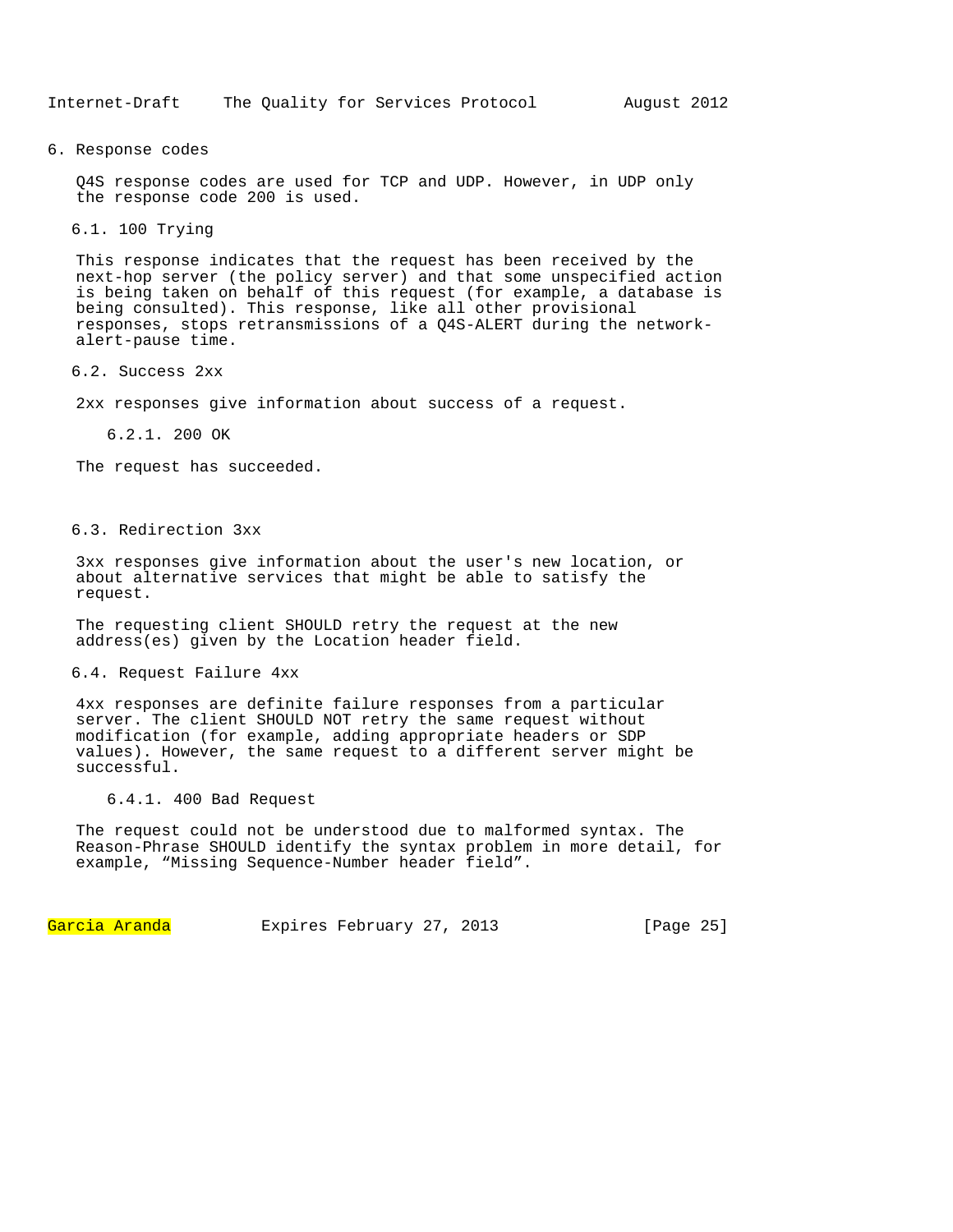6.4.2. 404 Not Found

The server has definitive information that the user does not exist at the domain specified in the Request-URI. This status is also returned if the domain in the Request-URI does not match any of the domains handled by the recipient of the request.

6.4.3. 405 Method Not Allowed

The method specified in the Request-Line is understood, but not allowed for the address identified by the Request-URI.

The response MUST include an Allow header field containing a list of valid methods for the indicated address.

6.4.4. 406 Not Acceptable

The resource identified by the request is only able of generating response entities that have content characteristics not acceptable according to the Accept header field sent in the request.

6.4.5. 408 Request Timeout

The server could not produce a response within a suitable amount of time, and the client MAY repeat the request without modifications at any later time

6.4.6. 413 Request Entity Too Large

The server is refusing to process a request because the request entity-body is larger than the one that the server is willing or able to process. The server MAY close the connection to prevent the client from continuing the request.

6.4.7. 414 Request-URI Too Long

The server is refusing to process the request because the Request-URI is longer than the one that the server accepts.

6.4.8. 415 Unsupported Media Type

The server is refusing to process the request because the message body of the request is in a format not supported by the server for the requested method. The server MUST return a list of acceptable formats using the Accept, Accept-Encoding, or Accept-Language header field, depending on the specific problem with the content.

Garcia Aranda Expires February 27, 2013 [Page 26]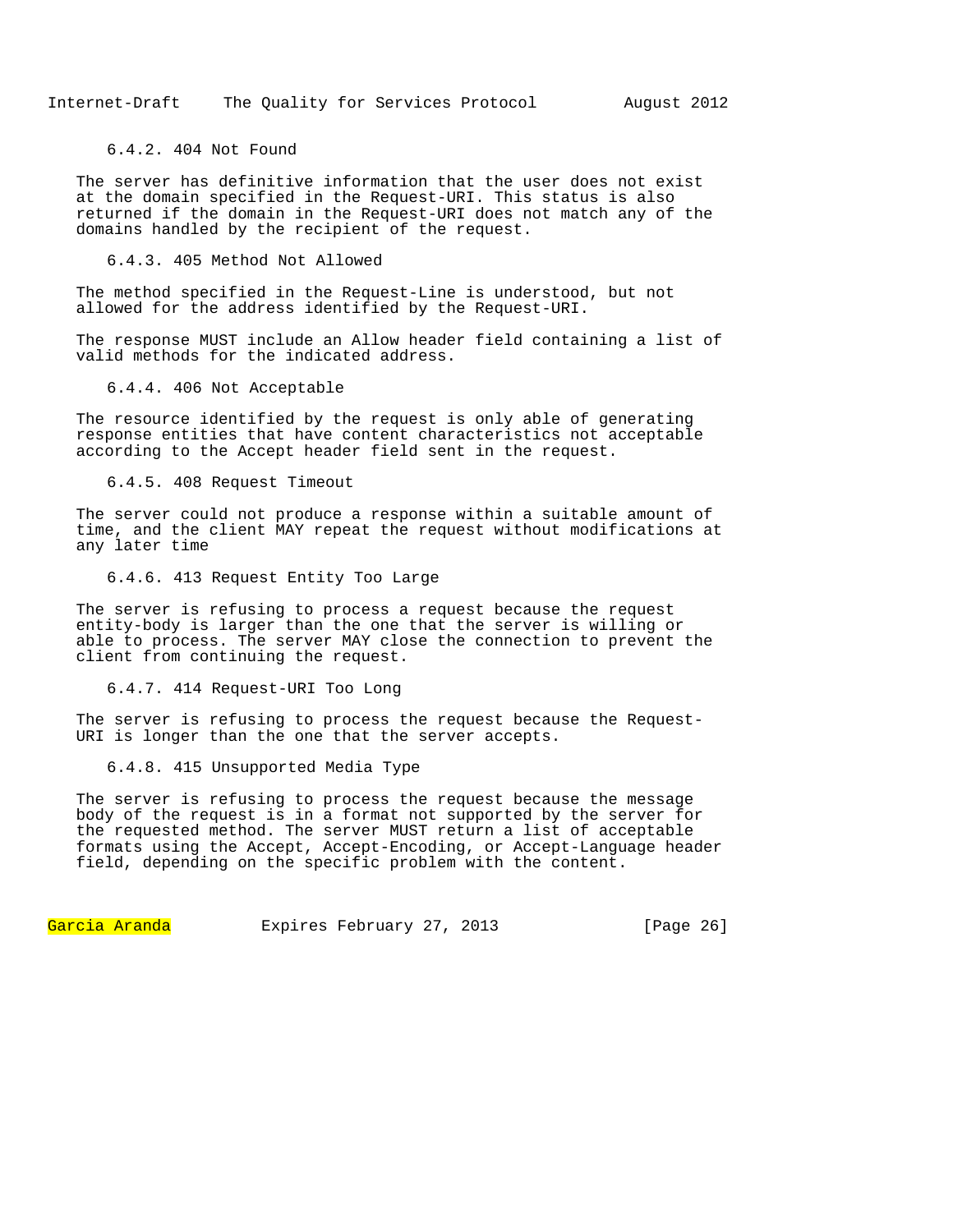## 6.4.9. 416 Unsupported URI Scheme

The server cannot process the request because the scheme of the URI in the Request-URI is unknown to the server.

### 6.5. Server Failure 5xx

5xx responses are failure responses given when a server itself is having trouble.

# 6.5.1. 500 Server Internal Error

The server encountered an unexpected condition that prevented it from fulfilling the request. The client MAY display the specific error condition and MAY retry the request after several seconds.

## 6.5.2. 501 Not Implemented

The server does not support the functionality required to fulfill the request. This is the appropriate response when a Server does not recognize the request method and it is not capable of supporting it for any user.

Note that a 405 (Method Not Allowed) is sent when the server recognizes the request method, but that method is not allowed or supported.

#### 6.5.3. 503 Service Unavailable

The server is temporarily unable to process the request due to a temporary overloading or maintenance of the server. The server MAY indicate when the client should retry the request in a Retry-After header field. If no Retry-After is given, the client MUST act as if it had received a 500 (Server Internal Error) response.

A client receiving a 503 (Service Unavailable) SHOULD attempt to forward the request to an alternate server. It SHOULD NOT forward any other requests to that server for the duration specified in the Retry-After header field, if present.

Servers MAY refuse the connection or drop the request instead of responding with 503 (Service Unavailable).

# 6.5.4. 504 Server Time-out

The server did not receive a timely response from an external server it accessed in attempting to process the request.

Garcia Aranda Expires February 27, 2013 [Page 27]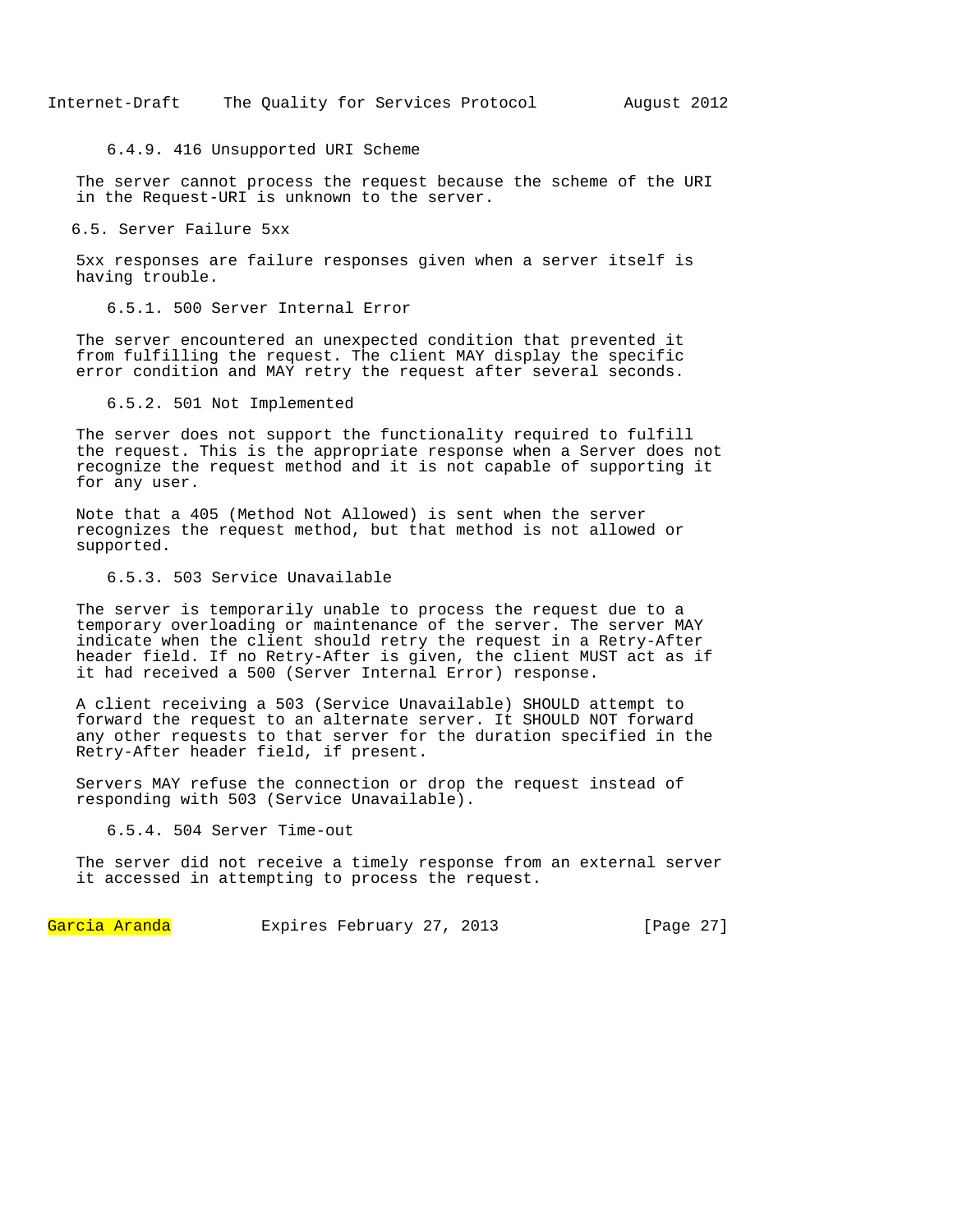6.5.5. 505 Version Not Supported

The server does not support, or refuses to support, the Q4S protocol version that was used in the request. The server is indicating that it is unable or unwilling to complete the request using the same major version as the client, other than with this error message.

6.5.6. 513 Message Too Large

The server was unable to process the request since the message length exceeded its capabilities.

6.6. Global Failures 6xx

6xx responses indicate that a server has definitive information about a particular policy not satisfied for processing the request.

6.6.1. 600 session does not exist

The Session-Id is not valid

6.6.2. 601 quality level not allowed

The QOS level requested is not allowed for the pair client/server

6.6.3. 603 Session not allowed

The session is not allowed due to some policy (number of sessions allowed for the server is exceeded, or the time band of the Q4S-ALERT is not allowed for the pair client/server, etc)

6.6.4. 604 authorization not allowed

The policy server does not authorize the Q4S-ALERT quality session improvement operation due to an internal or external reason.

7. Protocol

This section describes the measurement procedures, the SDP structure of the Q4S messages, the different Q4S protocol phases and the messages exchanged in them.

Garcia Aranda Expires February 27, 2013 [Page 28]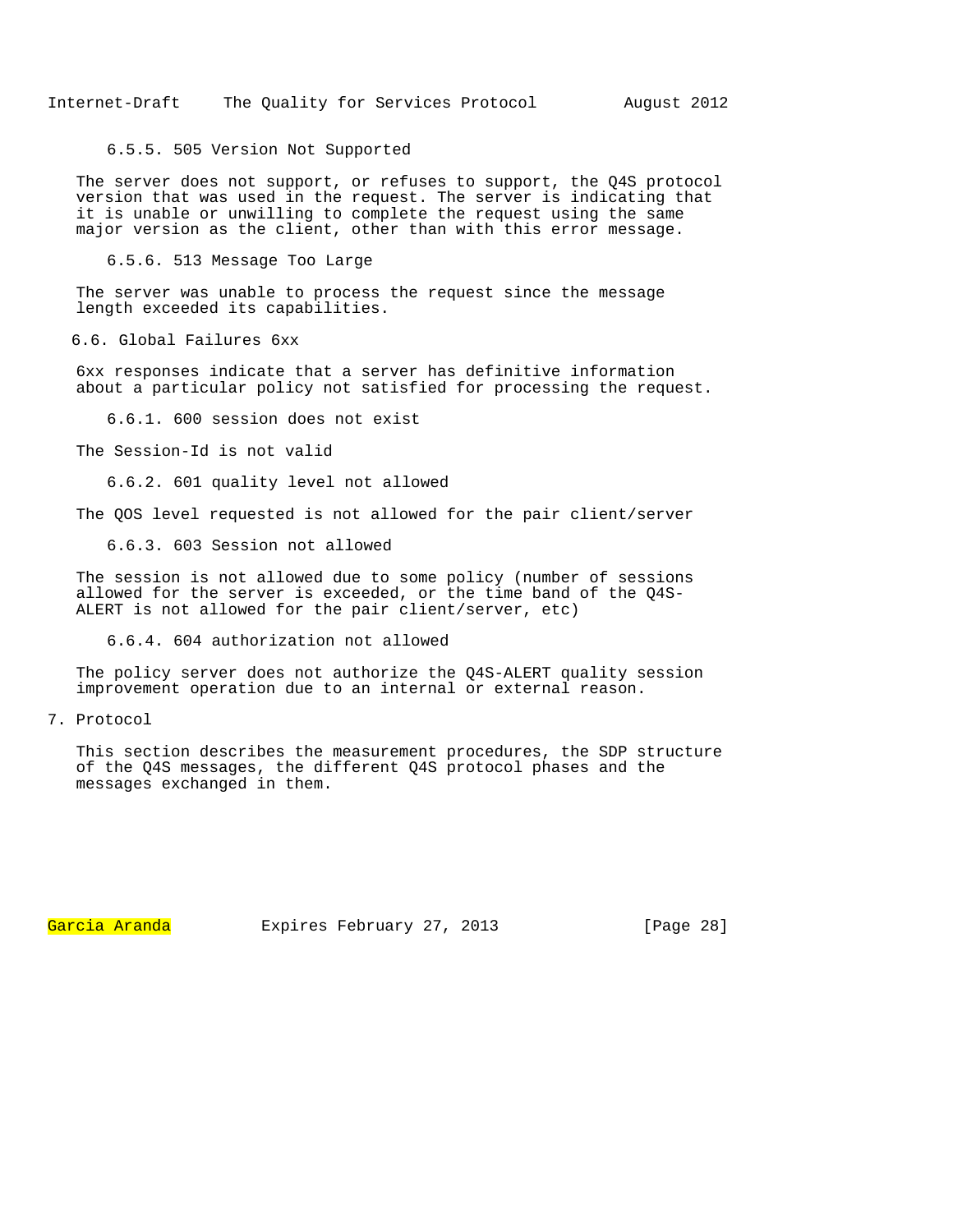# 7.1. Protocol Phases

 All elements of the IP network contribute to the quality in terms of latency, jitter, bandwidth and packet loss. All these elements have their own quality policies in terms of priorities, traffic mode, etc. and each element has its own way to manage the quality. The purpose of a quality connection is to establish an end-to-end communication with enough quality for the application to function flawlessly.

To monitor quality constraints of the application, four phases are defined and can be seen in the following figure:



Figure 4 Session lifetime phases.

- o Handshake phase: in which the server is contacted by the client and in the answer message the quality constraints for the application is communicated embedded in an SDP.
- o Negotiation phase: in which the quality of the connection is measured in both directions (latency, jitter, bandwidth and packet loss), and Q4S messages may be sent in order to alert if the measured quality does not meet the constraints. This phase is iterative until quality constraints are reached or the session is cancelled after a number of measurement cycles with consistent violation of the quality constraints. Just after reaching the quality requirements, Q4S provides a simple optional mechanism using HTTP to start the application.

Garcia Aranda Expires February 27, 2013 [Page 29]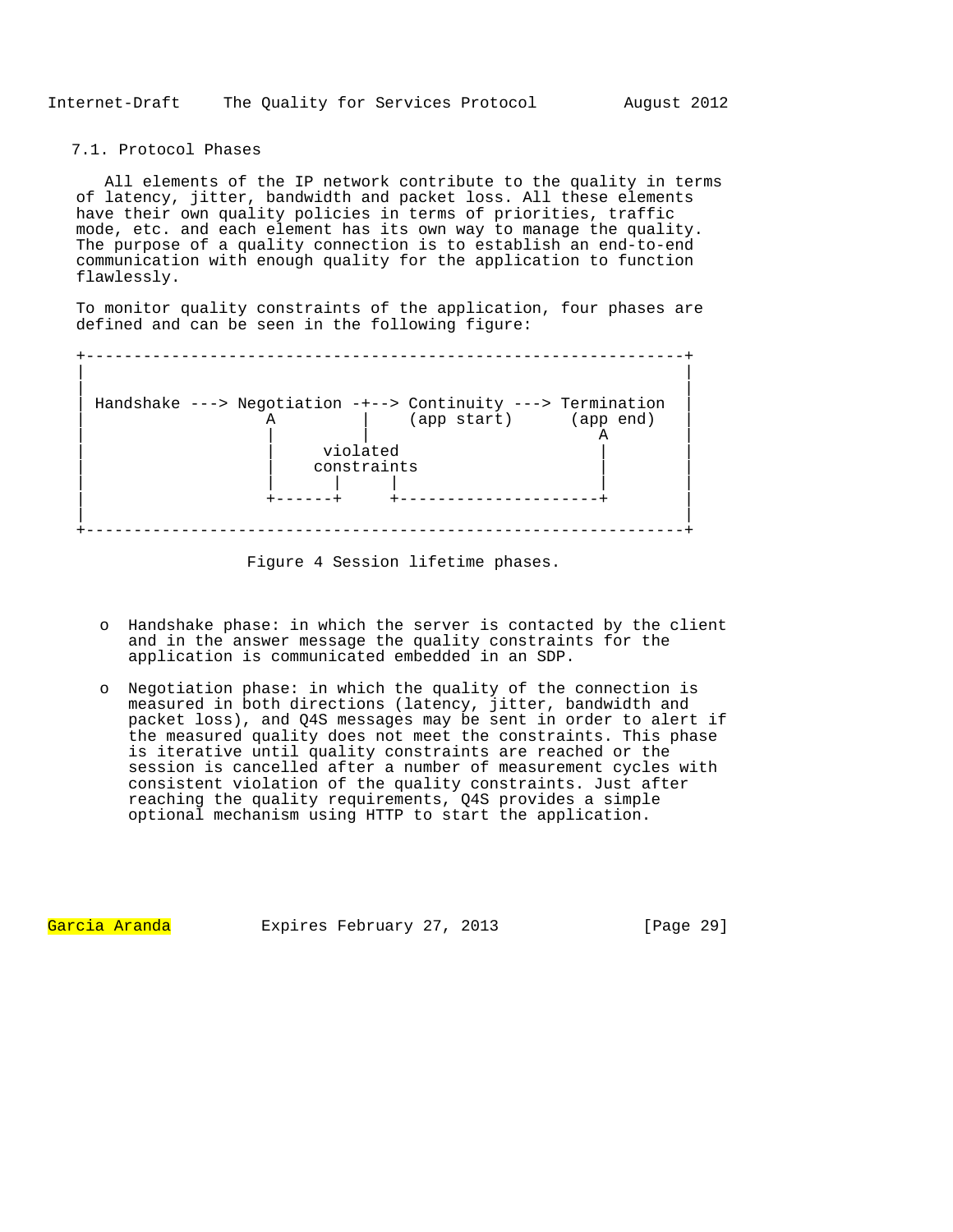## Internet-Draft The Quality for Services Protocol August 2012

- o Continuity phase: in which quality is continuously measured. In this phase the measurements MUST avoid disturbing the application by consuming network resources. If application quality constraints are not met, the Q4S stack will notify the application. If later the quality improves again, the Q4S stack will notify the application too. If quality falls below the network parameter constraints, a Q4S network alert shall be issued. If after some alerts the quality constraints are unreachable, the protocol SHOULD move to Termination phase.
- o Termination phase: in which the Q4S session is terminated. The application may be closed too or may not start.

# 7.2. SDP Structure

The original goal of SDP was to announce necessary information for the participants and multicast MBONE (Multicast Backbone) applications. Right now, its use has been extended to the announcement and the negotiation of multimedia sessions. The purpose of Q4S is not to establish media stream sessions, but to monitor a quality connection. This connection may be later used to establish any type of session including media sessions; Q4S does not impose any conditions on the type of communication requiring quality parameters.

SDP will be used by Q4S to exchange quality constraints and will therefore always have all the media attributes ("m") set to zero.

The SDP embedded in the messages is the container of the quality parameters. As these may vary depending on the direction of the communication (to and from the client) all quality parameters need to specify the uplink and downlink values:  $\frac{1}{2}$  / <downlink>. When one or both of these values are empty, it MUST be understood as needing no constraint on that parameter and/or that direction.

The uplink direction MUST be considered as being the communication from the client to the server. The downlink direction MUST be considered as being the communication from the server to the client.

The SDP information can comprise all or some of the following parameters shown in the example below. This is an example of an SDP message used by Q4S included in the 200 OK response to a Q4S BEGIN request.

Garcia Aranda Expires February 27, 2013 [Page 30]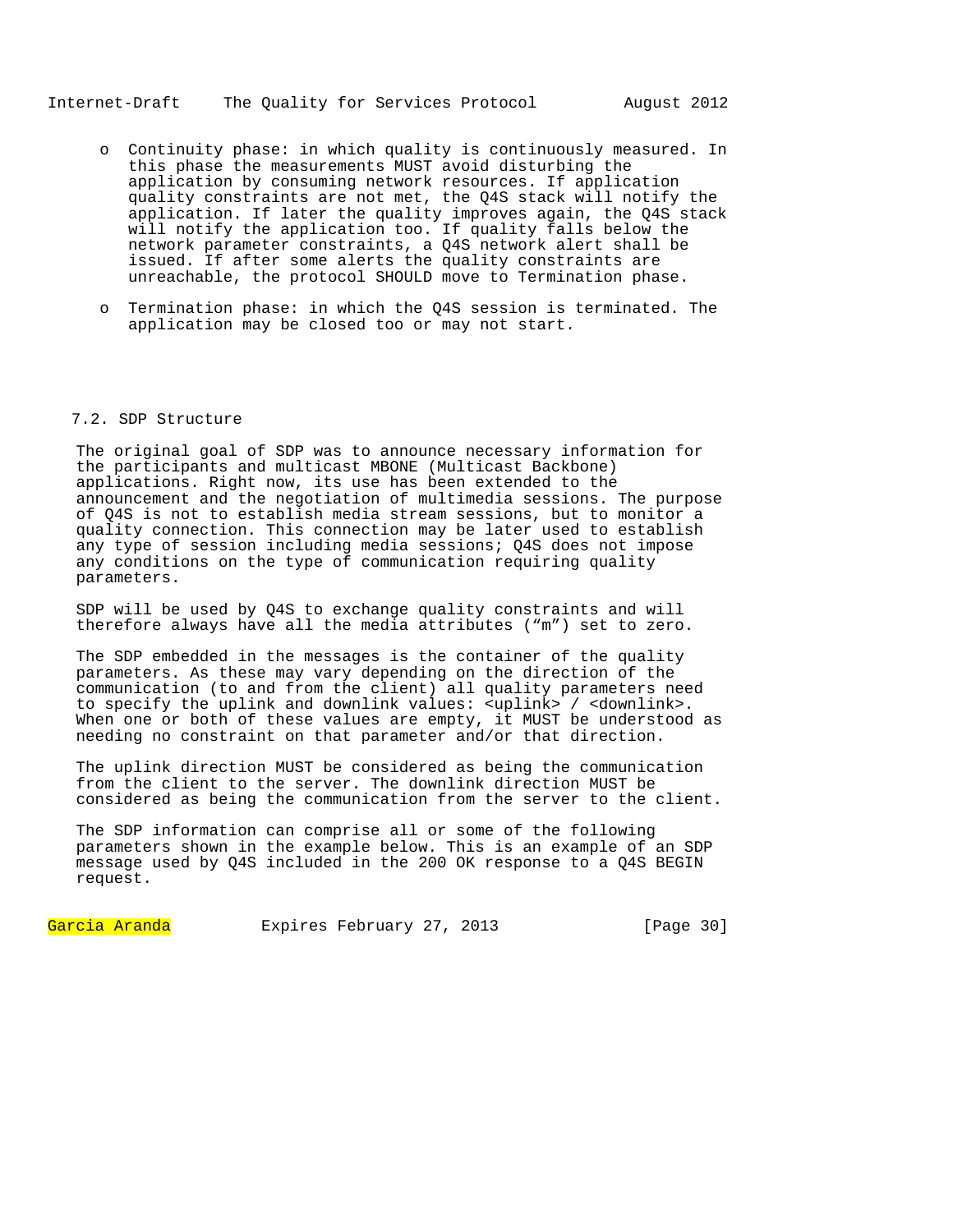```
v=0o=q4s-UA 53655765 2353687637 IN IP4 192.0.2.33 
s = Q4Si=Q4S parameters 
t=0 0
a=qos-level:0/0 
a=alerting-mode:policy-server 
a=network-alert-pause:5000 
a=app-alert-pause:25000 
a=public-address:client IP4 80.0.2.33 
a=public-address:server IP4 198.51.100.58 
a=network:latency:40 
a=network:jitter:10/10 
a=network:bandwidth:20/6000 
a=network:packetloss:0.50/0.50 
a=application:latency:35 
a=applicacion:jitter:8/8 
a=applicacion:bandwidth:25/7000 
a=applicacion:packetloss:0.30/0.30 
a=flow:app clientListeningPort TCP/10000-20000 
a=flow:app clientListeningPort UDP/15000-18000
a=flow:app serverListeningPort TCP/56000
a=flow:app serverListeningPort UDP/56000 
a=flow:q4s clientListeningPort UDP/55000 
a=flow:q4s clientListeningPort TCP/55001 
a=flow:q4s serverListeningPort UDP/56000 
a=flow:q4s serverListeningPort TCP/56001
```
Notice that in this SDP example there are no measurement attributes, these will only be included in the SDP body in Q4S-ALERT messages.

# 7.2.1. "qos-level" attribute

The "qos-level" attribute contains the QoS level for uplink and downlink. Default values are 0 for both directions. The meaning of each level is out of scope of Q4S, but a higher level SHOULD correspond to a better service quality.

The "qos-level" attribute may be changed during the protocol lifetime raising or lowering the value as necessary following the network measurements and the application needs.

7.2.2. "alerting-mode" attribute

The "alerting-mode" attribute specifies the player in charge of triggering Q4S alerts in case of constraint violation. There are two possible values:

Garcia Aranda Expires February 27, 2013 [Page 31]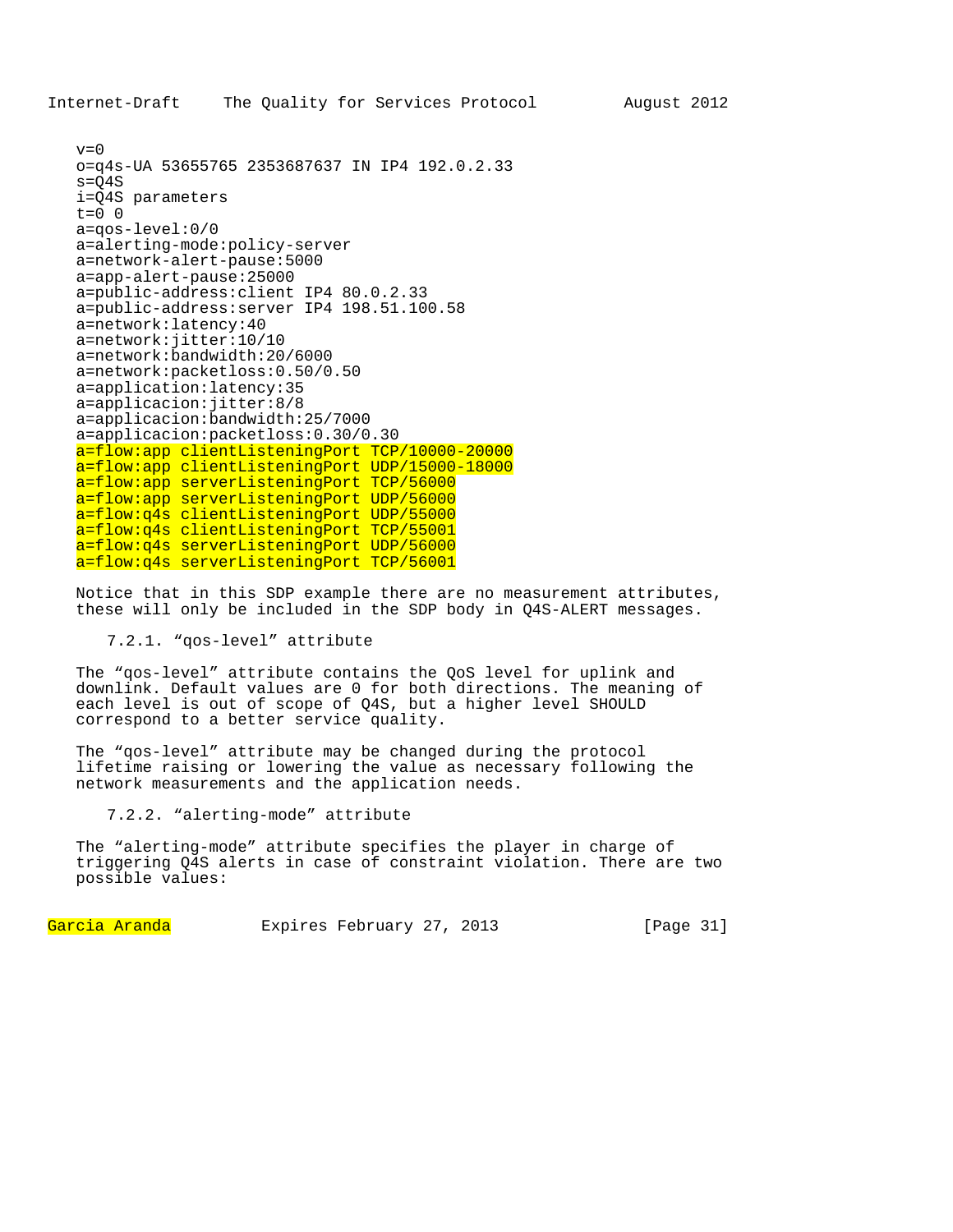- a) q4s-aware-network: Q4S alerts are triggered by the server to the client. In this case the network is supposed to be Q4S aware, and reacts by itself to these alerts.
- b) policy-server: Q4S alerts are sent by the server to the network policy server. In this case the network is not Q4S aware and a specific node (policy server) is in charge of triggering network tuning mechanisms.

The "alerting-mode" attribute is optional and if not present "policy-server" mode is assumed.

7.2.3. "network-alert-pause" attribute

The "network-alert-pause" attribute specifies the amount of time (in milliseconds) the server waits between consecutive Q4S alerts. Measurements are not stopped in Negotiation or Continuity Phases during this period of time, but no alerts are fired even with violated network quality constraints allowing network reconfigurations.

7.2.4. "app-alert-pause" attribute

The "app -alert-pause" attribute specifies the amount of time (in milliseconds) that Q4S stack waits between consecutive notifications to the application even with violated application quality constraints. Notice that the Q4S client stack is in charge of notifying the client application and the Q4S server stack is in charge of notifying the server application. If this attribute is not present, the Q4S stack will never notify the application.

### 7.2.5. "public-address" attributes

This attribute contains the public IP address of the client and the server. The server fills these attributes with his own public IP address and the public IP address of the first message received from the client in the handshake phase.

The purpose of these attributes is to make available the addressing information to network policy server or other external entities in charge of processing Q4S-ALERT messages.

Garcia Aranda Expires February 27, 2013 [Page 32]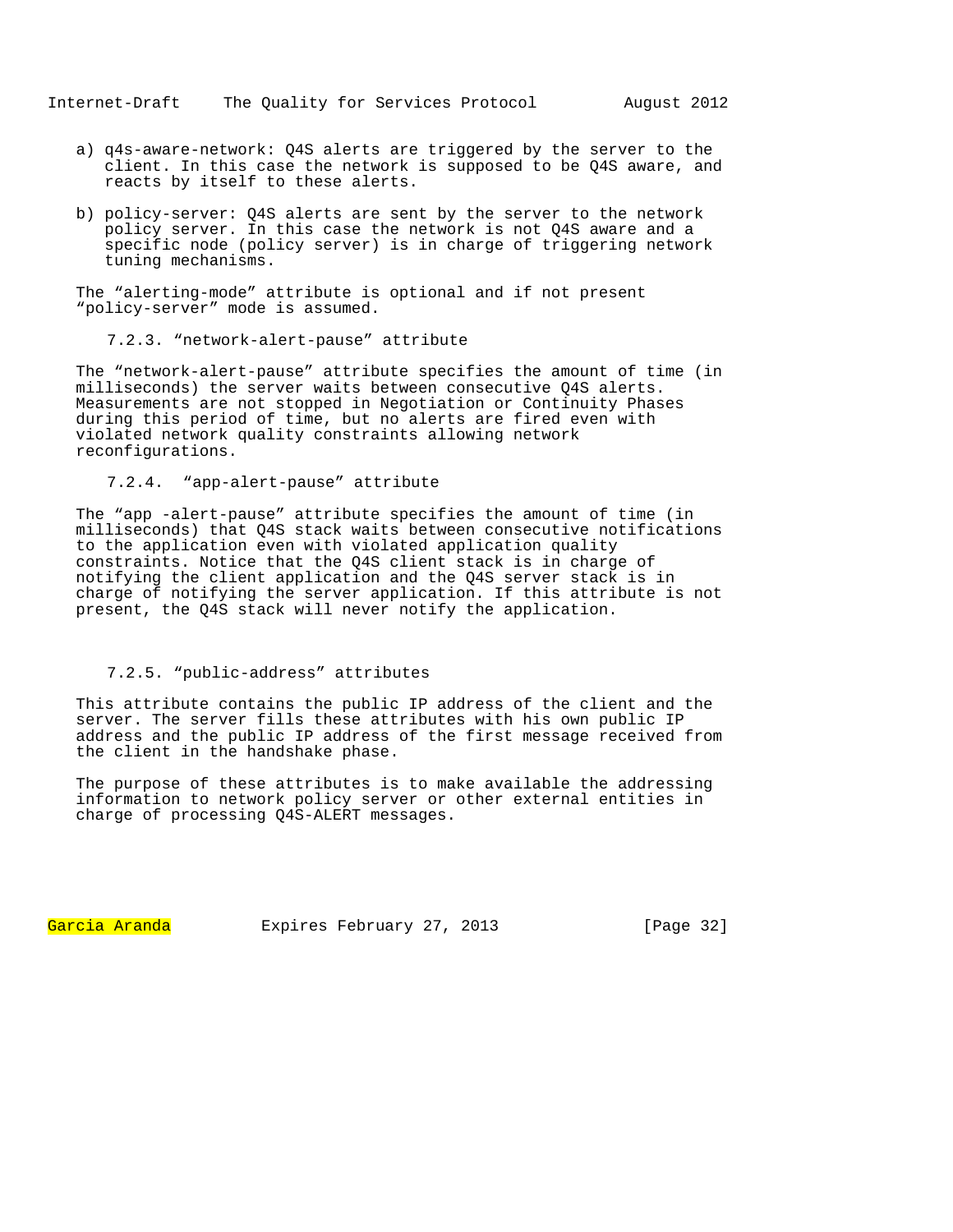### 7.2.6. "network:latency" attribute

The maximum latency (considered equal for uplink and downlink) tolerance are specified in the "network:latency" attribute, expressed in milliseconds. If the latency constraints are not met, a Q4S-ALERT method will be raised. If the "network:latency" attribute is not present or has a 0 value, no latency constraints need to be met and no measurements MAY be taken.

### 7.2.7. "network:jitter" attribute

The maximum uplink and downlink jitter tolerance are specified in the "network:jitter" attribute, expressed in milliseconds. If the jitter constraints are not met, a Q4S-ALERT method will be raised. If "network:jitter" attribute is not present or has a 0 value, no jitter constraints need to be met and no measurements MAY be taken.

# 7.2.8. "network:bandwidth" attribute

The minimum uplink and downlink bandwidth are specified in the "network:bandwidth" attribute, expressed in kbps. If the bandwidth constraints are not met, a Q4S-ALERT method will be raised. If "network:bandwidth" attribute is not present or has a 0 value, no bandwidth constraints need to be met and no measurements MAY be taken.

## 7.2.9. "network:packetloss" attribute

The maximum uplink and downlink packet loss tolerance are specified in the "network:packetloss" attribute expressed in percentage (two decimal accuracy). If the packetloss constraints are not met, a Q4S-ALERT method will be raised. If "network:packetloss" attribute is not present or has a 0 value, no packetloss constraints need to be met and no measurements MAY be taken.

### 7.2.10. Application attributes

One or more of these attributes may not be present. They MUST not be used if the application requiring quality service does not accept alert messages. They specify the thresholds for latency, jitter, bandwidth and packetloss in order for the Q4S stack to notify the application. The Q4S client stack will notify the client application and the Q4S server stack will notify the server application. The mechanisms of this notification is implementation dependent and out of scope of this draft.

There are four application attributes:

Garcia Aranda Expires February 27, 2013 [Page 33]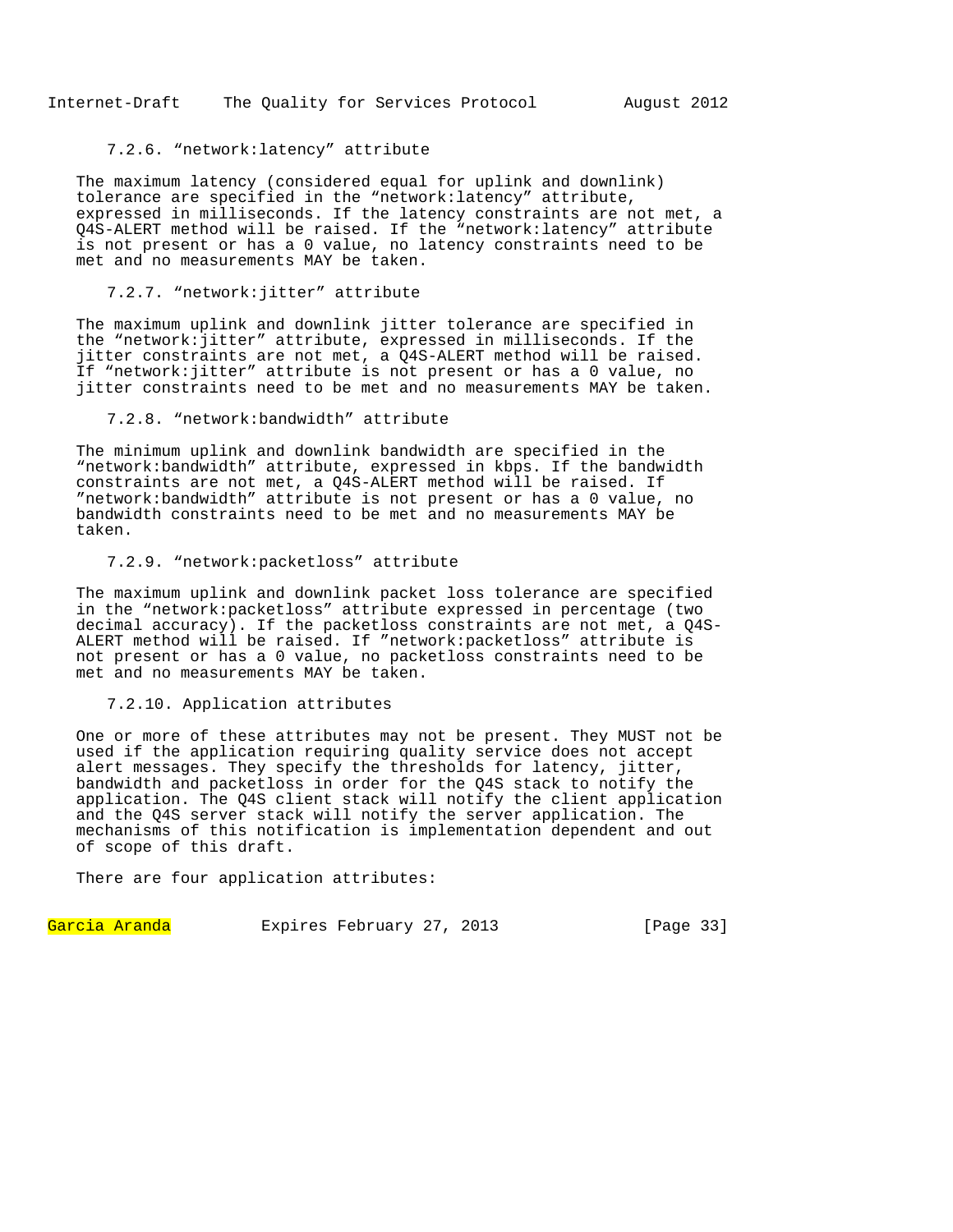a=application:latency:35 a=applicacion:jitter:8/8 a=applicacion:bandwidth:25/7000 a=applicacion:packetloss:0.30/0.30

The uplink/downlink values of the application attributes SHOULD be more restrictive than the network quality constraints. This will give the application the possibility to react and adapt to network issues before the network quality degrades more, for example, by starting the application in lower video quality requiring less bandwidth or reducing interaction speed at multiplayer games when latency grows.

Application parameters MAY be present without network quality parameter requirements. If this is the case, no Q4S-ALERTS will be triggered but the application will be notified of any quality parameter that falls below the application quality constraints. Therefore, in this case, "app-alert-pause" attribute is mandatory.

If the "app-alert-pause" attribute is present but no application parameters have been specified, the Q4S stack SHOULD notify the application all measured parameters (as specified by the network quality requirements) every app-alert-pause milliseconds. This scenario is useful when application needs feedback about measurements periodically and not only in specific degraded conditions.

7.2.11. "flow" attributes

These attributes specify the flows (protocol, destination IP/ports) of data over TCP and UDP ports to be used in uplink and downlink communications.

Several "flow" attributes can be defined. These flows identify the listening port (client or server), the protocol (TCP or UDP) (RFC 761 [8] and RFC 768 [9]) with the range of ports that are going to be used by the application and, of course, by the Q4S protocol (for quality measurements). All defined flows (app and q4s) will be considered within the same quality profile, which is determined by the qos-level attribute in each direction. This allows to assume that measurements on q4s flows are the same experimented by the application which is using app flows.

During negotiation and continuity phases the specified Q4S ports in the "flow:q4s" attributes of SDP will be used for Q4S messages.

Garcia Aranda Expires February 27, 2013 [Page 34]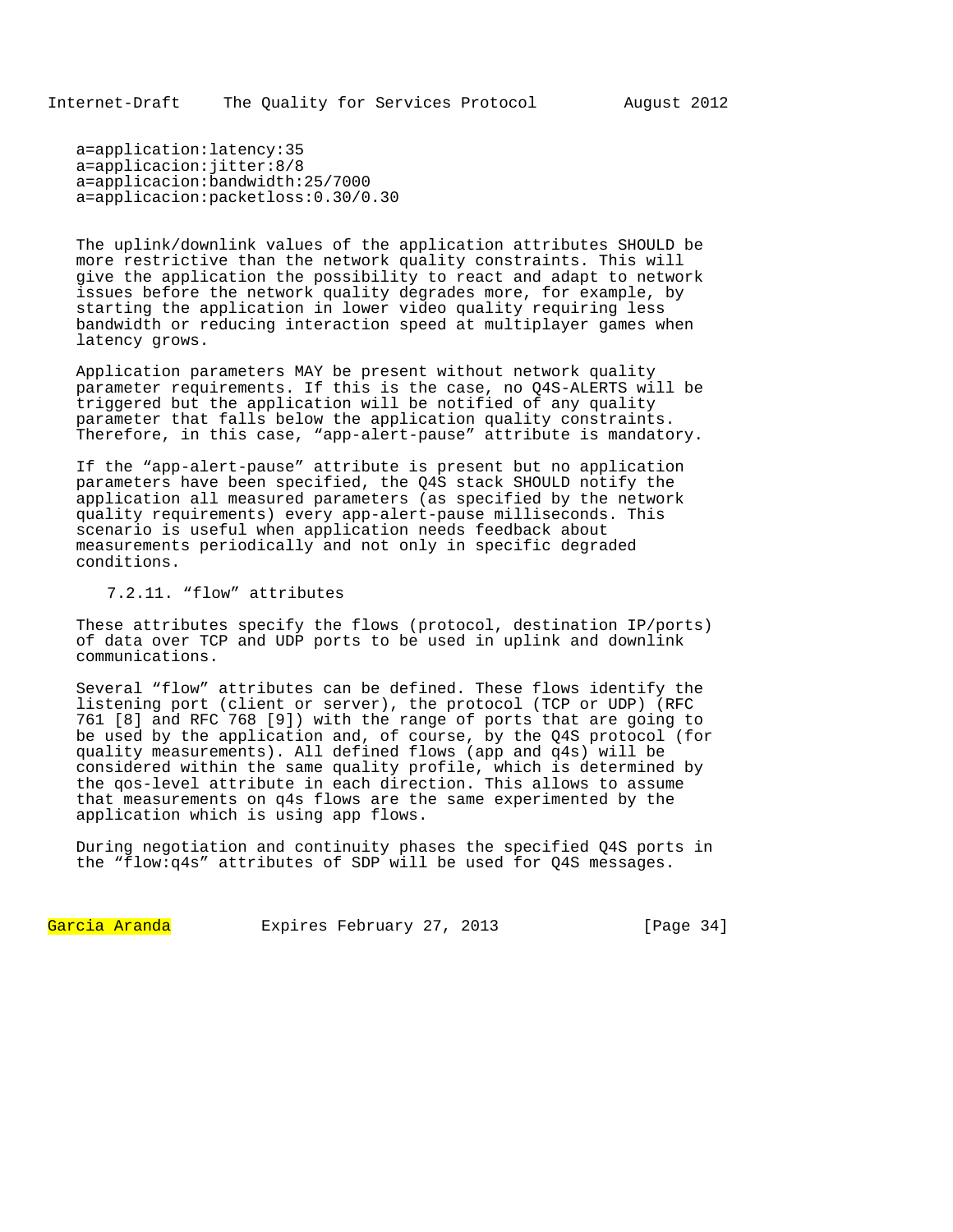Internet-Draft The Quality for Services Protocol August 2012

The Q4S flows comprise two UDP flows and two TCP flows (one uplink and one downlink for each one) whereas application traffic MAY consist of many flows, depending on its nature. The handshake phase takes place through the Q4S Contact URI, using TCP port 80, for example. However the negotiation and continuity phases will take place on the specified Q4S ports (UDP and TCP) specified in the SDP.

The "clientListeningPort" is a port in which the client listens for server requests and MUST be used as origin port of client responses. The "serverListeningPort" is a port in which server is listening for incoming messages from the client. The origin port of server responses may be different than "serverListeningPort" value.

If "clientListeningPort" is zero (a=flow:q4s clientListeningPort TCP/0), the client MAY choose one randomly as per OS standard rules. Client ports inside the SDP must always be matched against actual received port values on the server side in order to deal with NAT/NATP devices. If zero value or incorrect value is present, server must set the value to the received origin port in the next message with SDP (200 OK, ALERT and CANCEL messages).

### 7.2.12. Measurement attributes

These attributes contain the measurement procedure and the results of the quality measurements.

Measurement parameters are included using the session attribute "measurement". The first measurement parameter is the procedure. Q4S provides a "default" procedure for measurements, but others like RTP/RTCP might be used and defined later. This draft will only define and explain the "default" procedure.

In the initial client request a set of measurement procedures can be sent to the server for negotiation. One measurement procedure line MUST be included in the SDP message for each proposed method. The server MUST answer with only one line with the chosen procedure.

For each procedure, a set of values of parameters separated by "," can be included in the same attribute line. The amount and type of parameters depends on the procedure type.

In the following example the "default" procedure type is chosen:

a=measurement:procedure default(50/50,75/75,5000,40/80,100/256)

Garcia Aranda Expires February 27, 2013 [Page 35]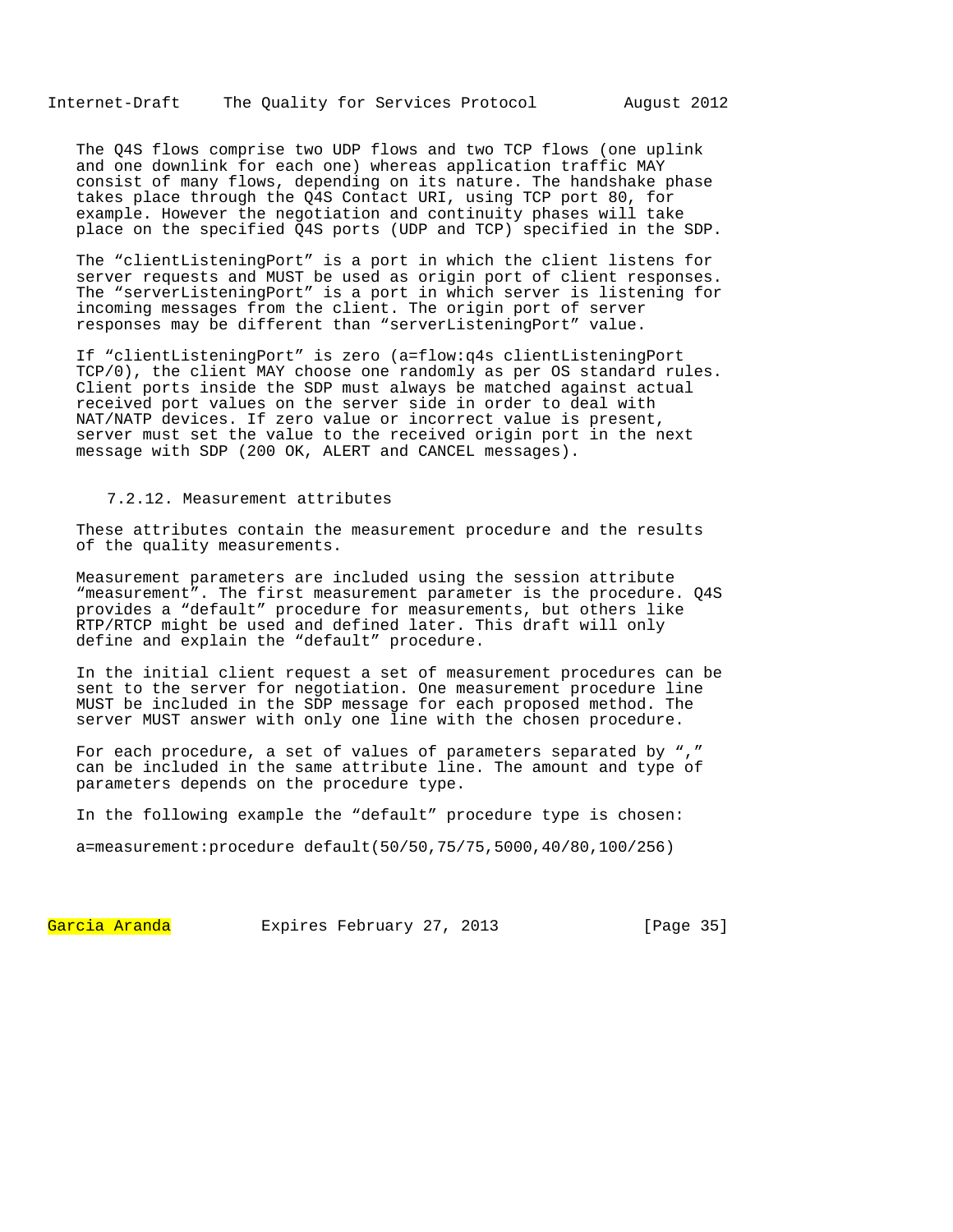In the "default" procedure, the meaning of these parameters is:

- o The first parameter is the interval of time (in milliseconds) between PING requests during the negotiation phase. Uplink and downlink values from the client's point of view are separated by "/". This allows having different responsiveness values depending on the control resources used in each direction.
- o The second parameter is the time interval (in milliseconds) between PING requests during the continuity phase. Uplink and downlink values are separated by "/". This allows having two different responsiveness values depending on the control resources used in each direction.
- o The third parameter is the time interval to be used to measure bandwidth during the negotiation phase..
- o The fourth parameter indicates the window size for jitter and latency calculations. Uplink and downlink values are separated by  $"\,$ /".
- o The fifth parameter indicates the window size for packet loss calculations. Uplink and downlink values are separated by "/".

There are four more measurement attributes:

a=measurement:latency 45 a=measurement:jitter 3/12 a=measurement:bandwidth 200/9800 a=measurement:packetloss 0.00/1.00

The latency, jitter, bandwidth and packetloss measurement attributes contain the values measured for each of these quality parameters in uplink and downlink directions. Notice that latency is considered equal for uplink and downlink directions. Quality parameter values in these measurement attributes provide a snapshot of the quality reached and MUST only be included in Q4S-ALERT messages in the SDP body such that they can be protected from malicious attacks as these alerts include a signature of the SDP body in the header. The rest of messages will include the measured values in the Measurements header.

Garcia Aranda Expires February 27, 2013 [Page 36]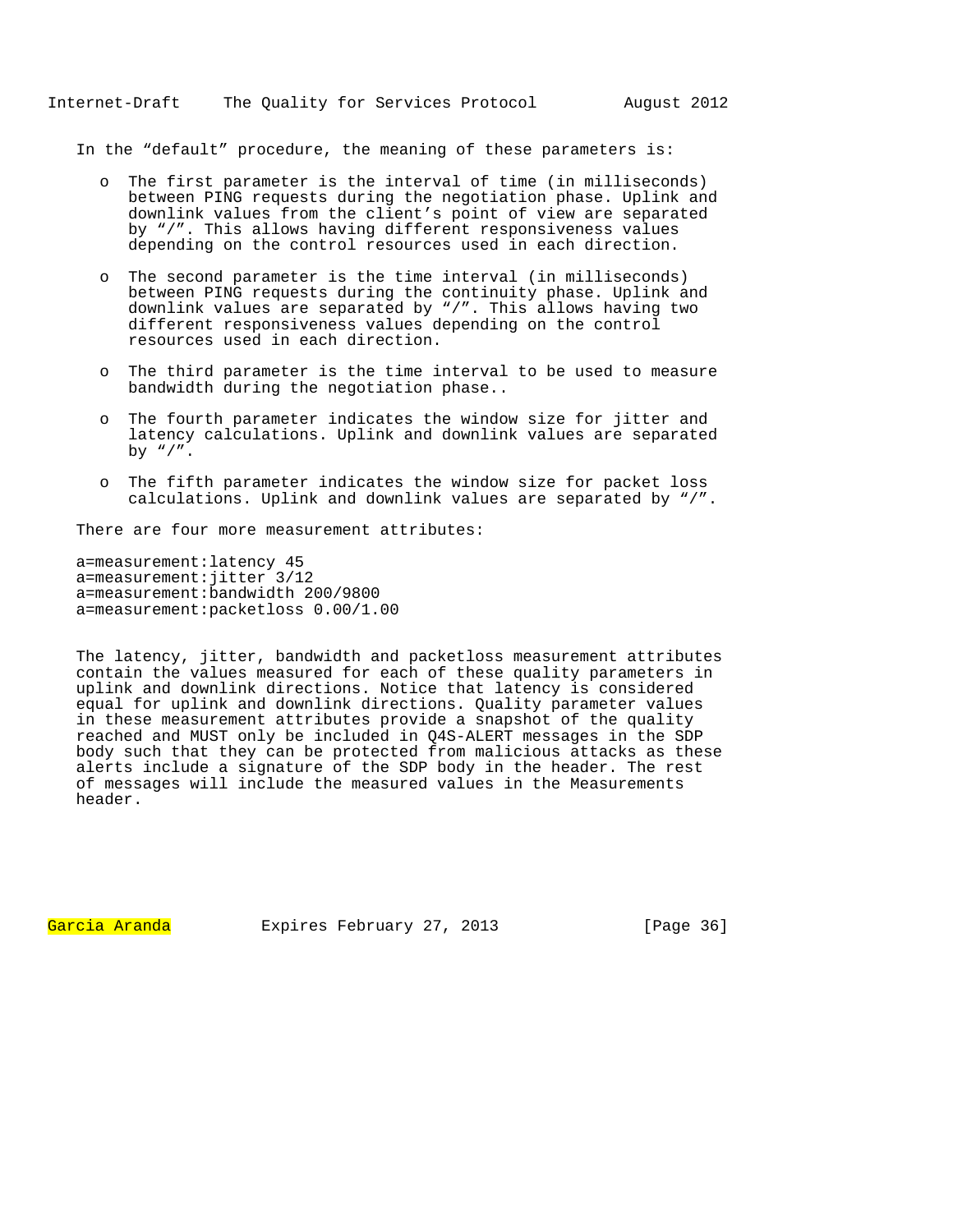#### 7.3. Measurements

This section describes the way quality parameters are measured as defined by the "default" procedure. Measurements MUST be taken for any quality parameter with constraints, that is, specified in the SDP attributes with non-zero values. For non-present attributes measurements MAY be omitted.

# 7.3.1. Latency

Latency measurements will be performed if the latency attribute and/or the application latency attribute are present and with nonzero values.

Q4S defines a PING method in order to exchange packets between the client and the server. Based on this PING exchange the client and the server are able to calculate the round trip time (RTT). The RTT is the sum of downlink latency (normally named "reverse latency") and uplink latency (normally named "forward latency").

At least 255 samples of RTT MUST be taken by the client and server. As the forward and reverse latencies are impossible to measure, client and server will assume that both latencies are identical (symmetric network assumption). The latency will therefore be calculated as the statistical median value of all the RTT samples divided by 2.

# 7.3.2. Jitter

Jitter measurements will be performed if the jitter attribute and/or the application jitter attribute are present and with non-zero values.

The jitter can be calculated independently by the client and by the server. The downlink jitter is calculated by the client taking into account the time interval between PING requests as defined by the measurement procedure attribute in the first or second parameter depending on the Q4S protocol phase. The client and the server MUST send these PING requests at the specified intervals. The client measures the downlink jitter whereas the server measures the uplink jitter. Note that PING responses are not taken into account when calculating jitter values.

Every time a PING request message is received by an endpoint (either server or client), the corresponding jitter value is updated using

Garcia Aranda Expires February 27, 2013 [Page 37]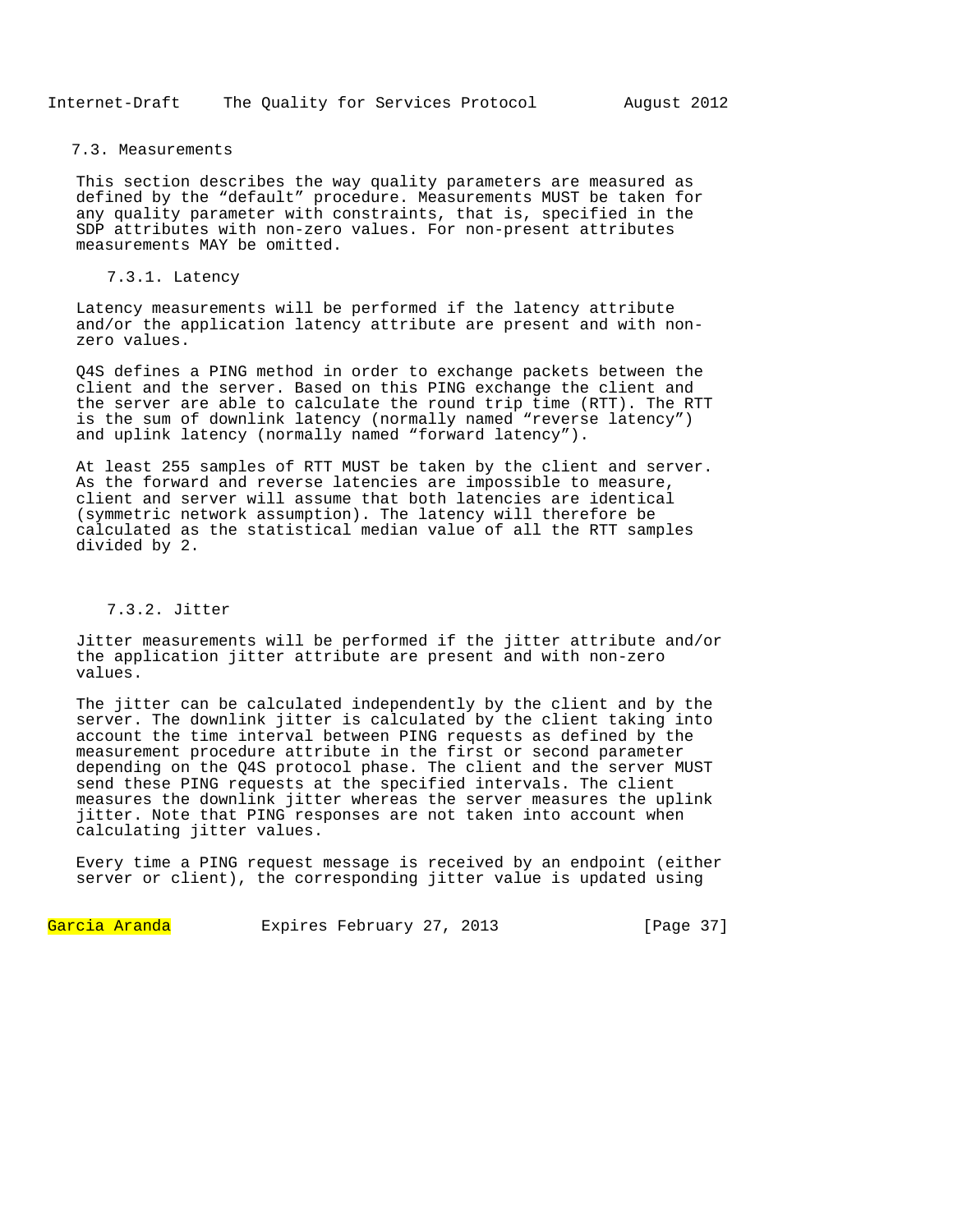the Statistical Jitter value calculated on the first 255 packets received using the arithmetic mean of the absolute values of elapsed times.

Each endpoint sends a PING periodically with a fixed interval, each value of "elapsed time" (ET) should be very close to this interval. If a PING message is lost, the elapsed time value is doubled. Identifying lost PING messages, however, is not an issue because all PING messages are labeled with a Sequence-Number header. Therefore the receiver can discard this elapsed time value.

In order to have the first jitter sample, the receiver MUST wait until it receives 3 PING requests, because each ET is the time between two PINGs and a Jitter needs at least two ET.

The client measures the values of RTT and downlink jitter and the server measures RTT and uplink jitter, but all measurements are shared with the counterpart by means of "Measurements" header of PING message.

# 7.3.3. Bandwidth

Bandwidth measurements will be performed if the bandwidth attribute and/or the application bandwidth attribute is present and with nonzero values.

In order to measure the available bandwidth, both the client and the server MUST start sending BWIDTH messages simultaneously using the UDP control ports exchanged during the handshake phase in the SDP message, at the needed rate to verify the availability of the bandwidth constraint in each direction using messages of 1 Kbyte or more in length. The messages are sent during the period of time defined in the third parameter of the SDP measurement default procedure attribute in millisecond units.

a=measurement:procedure default(50/50,75/75,5000,256/256,256/256)

Garcia Aranda Expires February 27, 2013 [Page 38]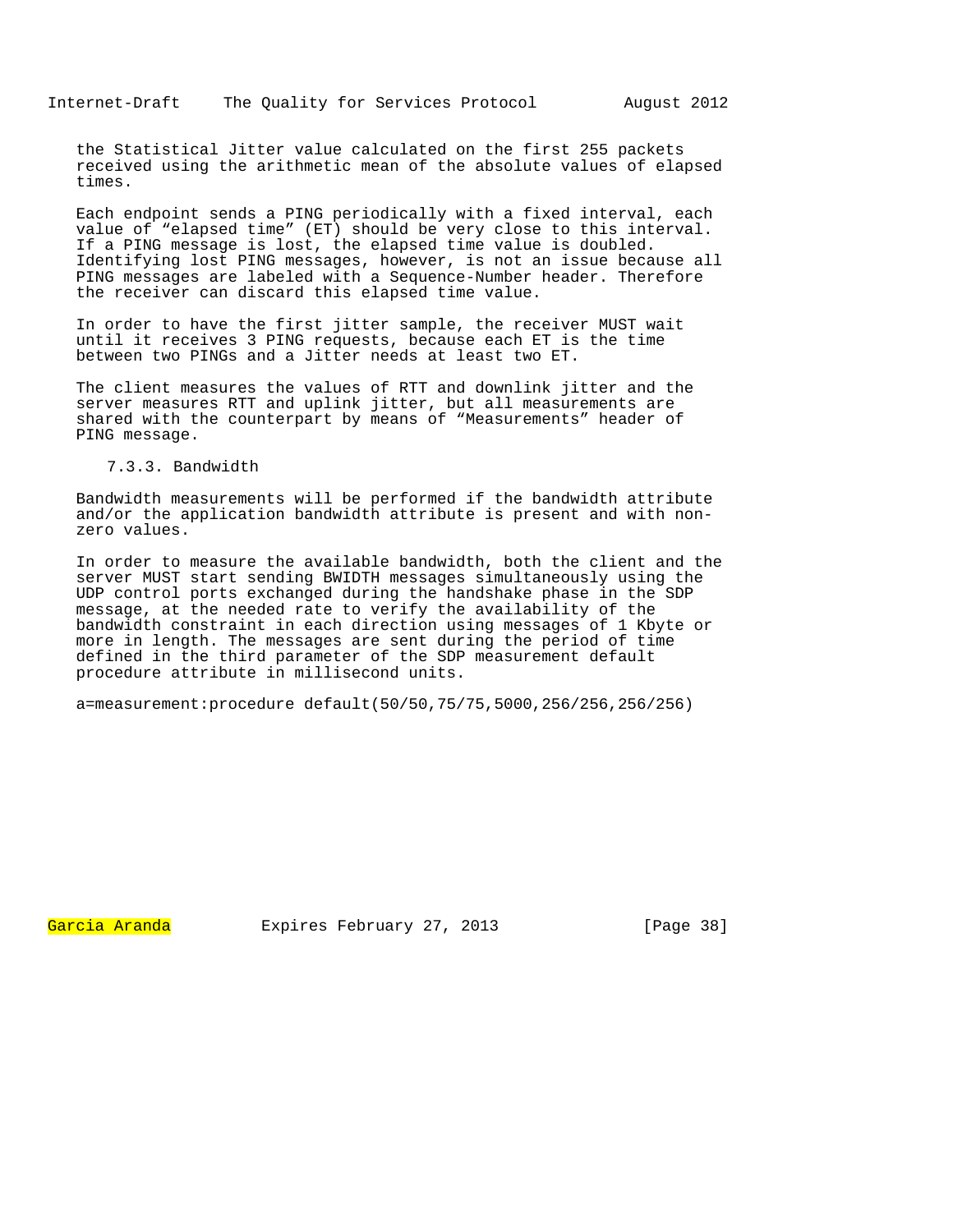

Figure 5 Bandwidth and packet loss measurements.

The goal of these measurements is not to identify the available bandwidth of the communication path but to determine if the required bandwidth is available, meeting the application's constraints. Therefore, the requested bandwidth MUST be measured sending only the highest bit rate required by the network:bandwidth and application:bandwidth attributes.

When measuring bandwidth, all BWIDTH requests sent MUST be 1 kilobyte in length (UDP payload length), and MUST include a Sequence-Number header with a sequential number starting at 0. The Sequence-Number MUST be incremented by 1 with each BWIDTH packet sent. If any measurement stage needs to be repeated, the sequence number MUST start at zero again. BWIDTH requests MUST NOT be answered. Examples:

Garcia Aranda Expires February 27, 2013 [Page 39]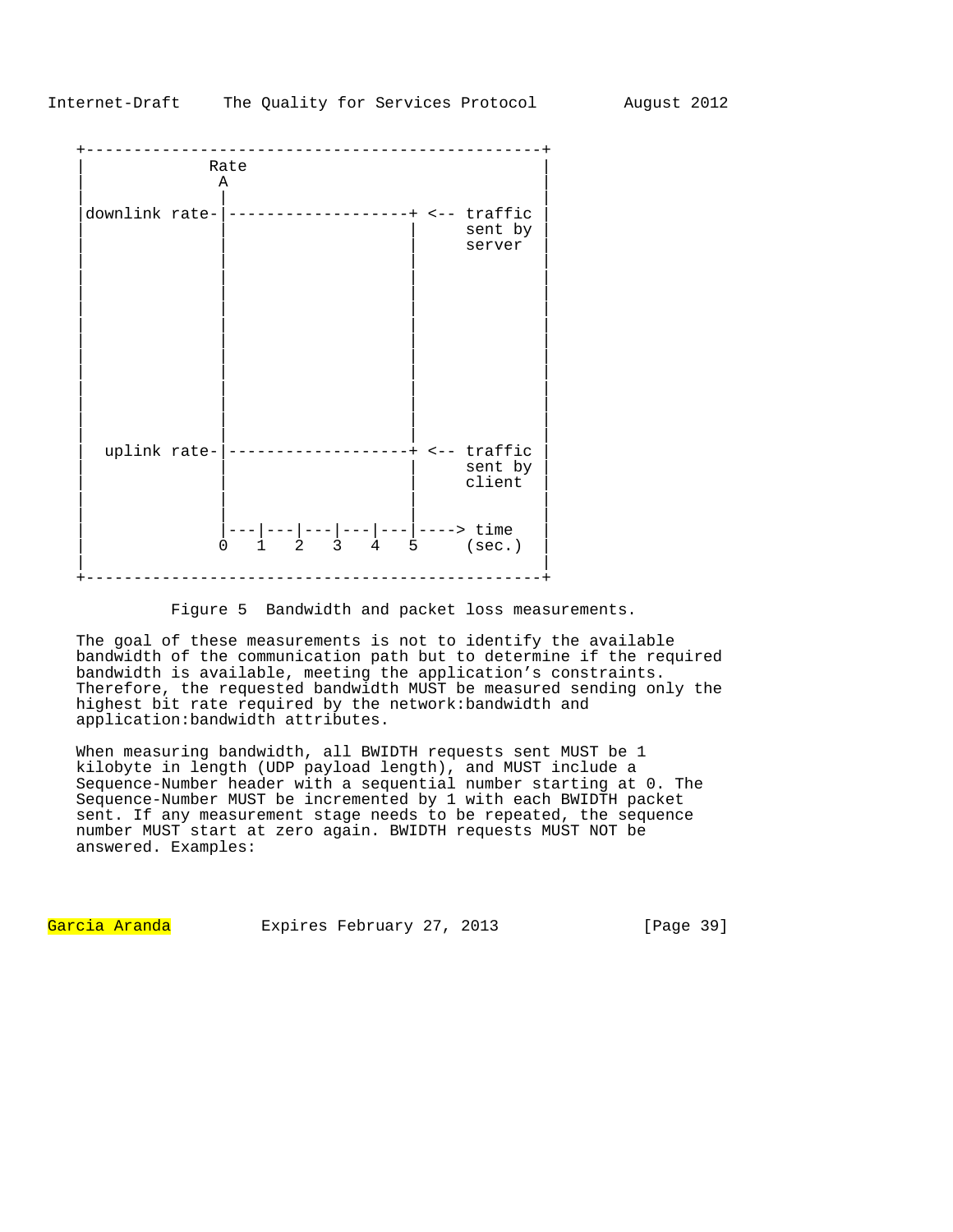Client message: ========================= BWIDTH q4s://www.example.com Q4S/1.0 User-Agent: q4s-ua-experimental-1.0 Session-Id: 53655765 Sequence-Number: 0 Content-Type: text Content-Length: XXXX Measurements: l=22, j=10, pl=0.00, bw=3000

 aaaaaaaaaaaaa ( to complete 1024 bytes UDP payload length) =========================

The client MUST send BWIDTH packets to the server to allow the server to measure the uplink bandwidth. The server MUST send BWIDTH packets to the client to allow the client to measure the downlink bandwidth.

Server message: ========================= BWIDTH q4s://www.example.com Q4S/1.0 Session-Id: 53655765 Sequence-Number: 0 Content-Type: text Content-Length: XXXX Measurements: l=22, j=7, pl=0.00, bw=200

 aaaaaaaaaaaaa ( to complete 1024 bytes UDP payload length) =========================

# 7.3.4. Packet loss

Packet loss and bandwidth are measured simultaneously using the BWIDTH packets sent by both the client and the server. Because the BWIDTH packets contain a Sequence-Number header incremented sequentially with each sent packet, lost packets can be easily identified. The lost packets have to be counted during the measurement time.

Garcia Aranda Expires February 27, 2013 [Page 40]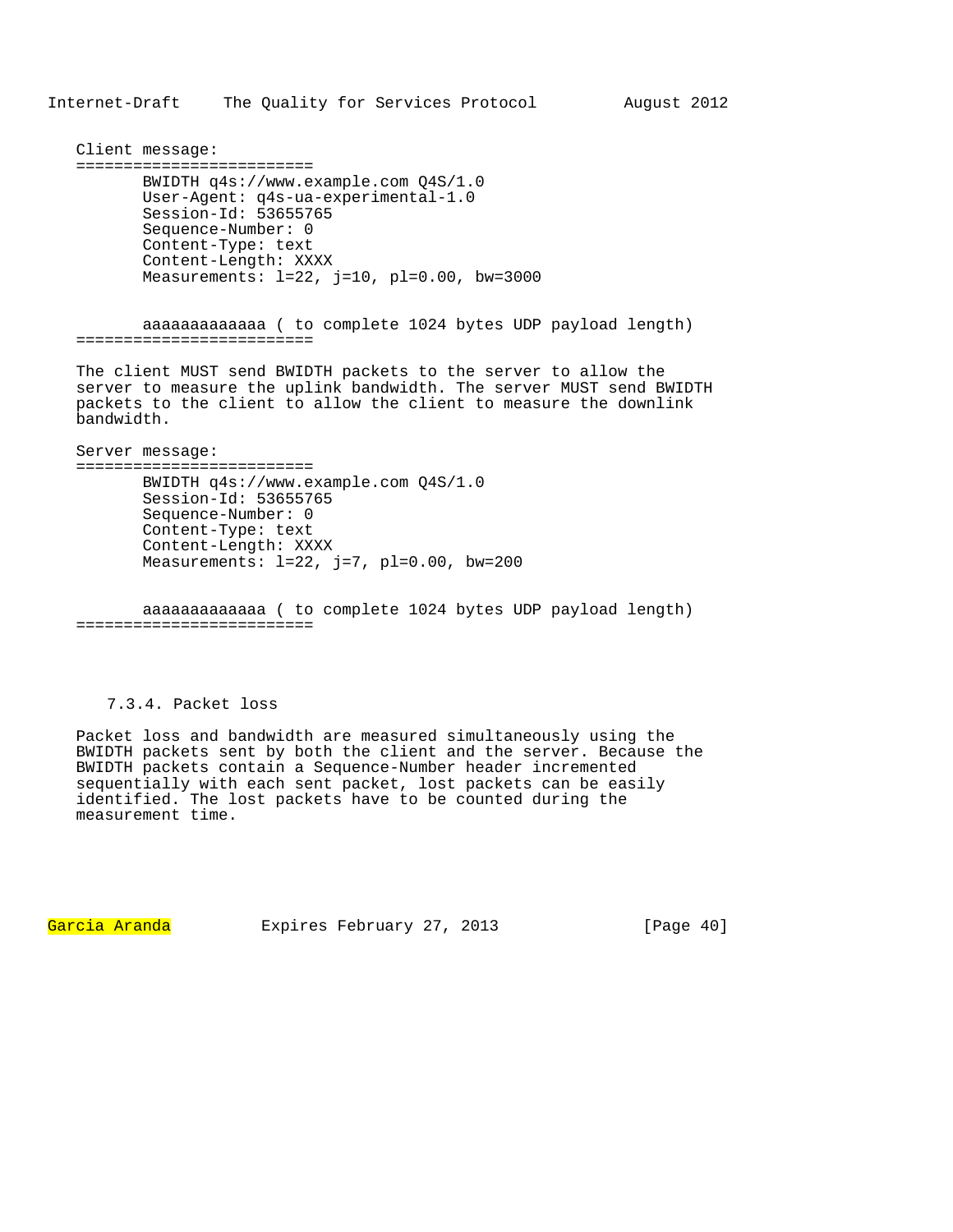Internet-Draft The Quality for Services Protocol August 2012

7.4. Handshake Phase

The first phase consists of a Q4S BEGIN method issued from the client to the server.

The first Q4S message MUST have a special URI (RFC 3986 [4]), which forces the use of the Q4S protocol if it is implemented in a standard web browser.

This URI, named "Contact URI", is used to request the start of a session. Its scheme MUST be:

"q4s:" "//" host [":" port] [path["?" query]

Optionally, the client can send the desired quality parameters enclosed in the body of the message as an SDP document. The server MAY take them into account when building the answer message with the final values in the SDP body, following a request / response schema (RFC 3464 [5]).

If the request is accepted, the server MUST answer it with a Q4S 200 OK message, which MUST contain an SDP body (RFC 4566 [2]) with the assigned session id (embedded in the "o" SDP parameter), the IP addresses to be used, the flow ports to be used, the measurement procedure to be followed and information about the required quality constraints. Additionally, the alerting-mode and alert-pause time parameters may be included. Q4S responses should use the protocol designator "Q4S/1.0".

After these two messages are exchanged, the first phase is completed. The quality parameter thresholds have been sent to the client. The next step is to measure the actual quality of the communication path between the client and the server and alert if the SLA is being violated.

+------------------------------------------------+ | | Client Server | | ------- 04S BEGIN ------------> | | | <------ Q4S 200 OK ------------ | | | | | +------------------------------------------------+

Figure 6 Handshake phase.

Garcia Aranda Expires February 27, 2013 [Page 41]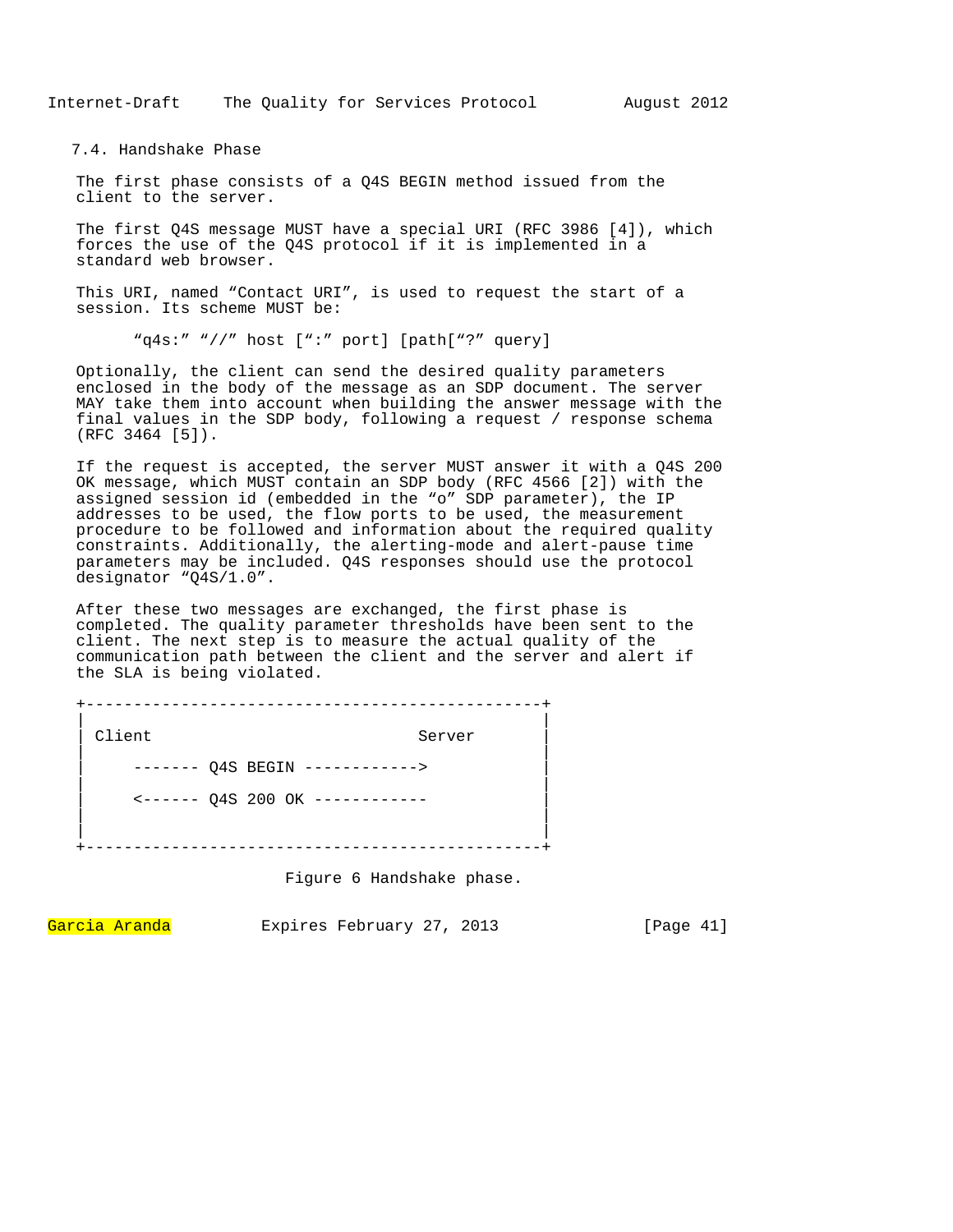Example of Client Request and Server Answer:

Client Request: ========================= BEGIN q4s://www.example.com Q4S/1.0 Content-Type: application/sdp User-Agent: q4s-ua-experimental-1.0 Content-Length: 142

(SDP not shown) =========================

Server Answer: ========================= Q4S/1.0 200 OK Date: Mon, 10 Jun 2010 10:00:01 GMT Content-Type: application/sdp Expires: 3000 Signature: 6ec1ba40e2adf2d783de530ae254acd4f3477ac4 Content-Length: 131

(SDP not shown) =========================

The headers used are explained in section 4.3.

7.5. Negotiation phase

The negotiation phase is in charge of measuring the quality parameters and verifying that the communication paths meet the required quality constraints on both directions as specified in the SDP body.

The measured parameters will be compared with the application and network constraints specified in the SDP body. If the quality session is compliant with all the quality constraints the application can start. If network quality constraints are met, but application quality constraints are not, the application will be notified of those parameters such that it can take action by, for example, starting with lower quality or reducing quality during execution.

If the network constraints are not met, a higher quality service level will be demanded through a Q4S-ALERT method triggered by the server. After receiving the same Q4S-ALERT from the counterpart, no

Garcia Aranda Expires February 27, 2013 [Page 42]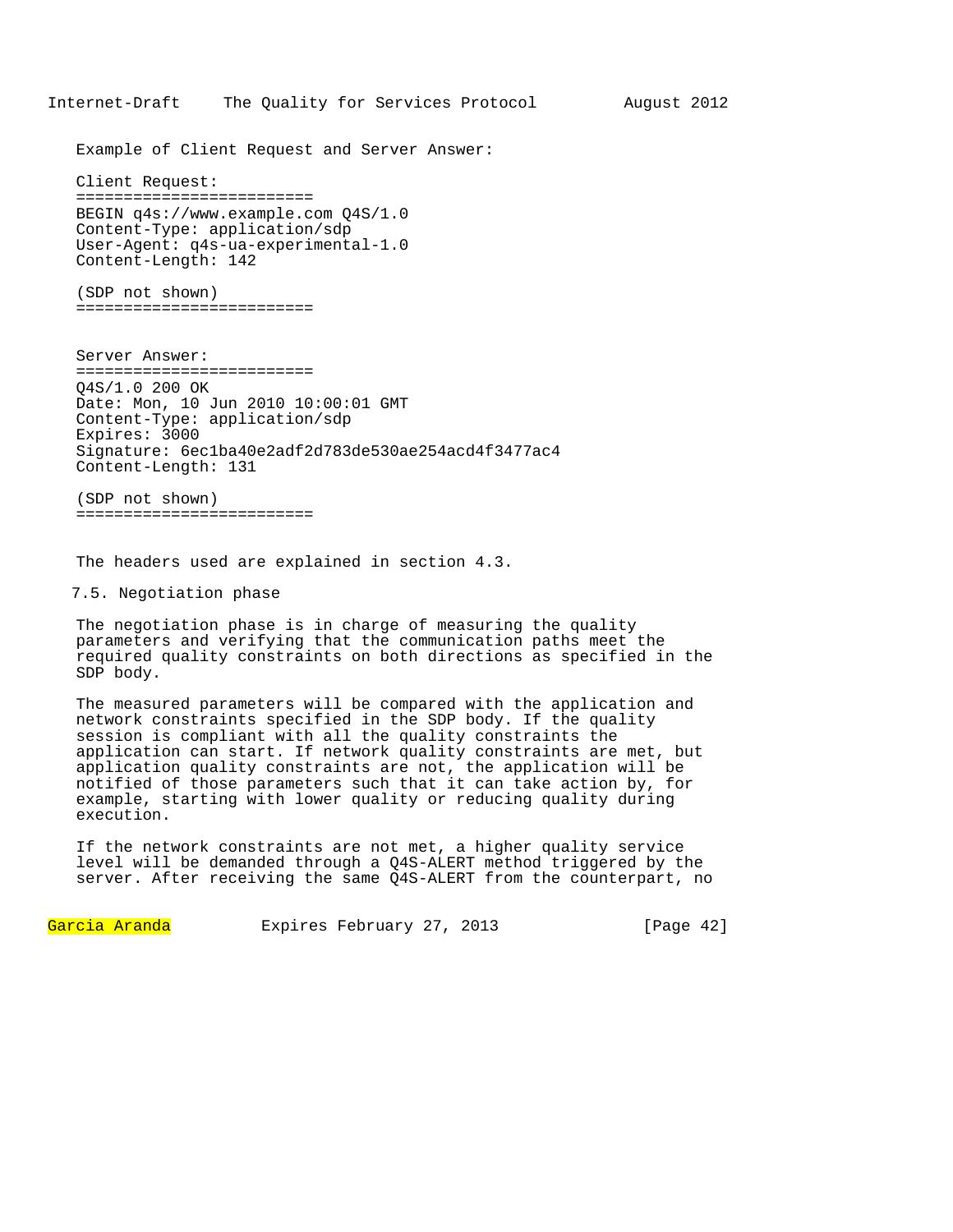Internet-Draft The Quality for Services Protocol August 2012

other alert will be triggered during the "network-alert-pause" in order to allow the network to react, but measurements will continue to be taken to achieve early detection of improved network conditions and a fast application start. If after several measurement cycles, the network constraints cannot be met the quality session is terminated.

The steps to be taken in this phase depend on the measurement procedure exchanged during the handshake phase. This document only describes the "default" procedure, but others can be used, like RTP/RTCP (RFC 3550 [10]).

Measurements of latency and jitter are done calculating the differences in arrival times of packets and can be achieved with little bandwidth consumption. The bandwidth measurement, on the other hand, involves higher bandwidth consumption in both directions (uplink and downlink).

To avoid wasting unnecessary network resources these two types of measurements will be performed in two separate stages. If the required latencies and jitters cannot be reached, it makes no sense to waste network resources measuring bandwidth. In addition, if achieving the required latency and jitter thresholds implies upgrading the quality session level, the chance of obtaining compliant bandwidth measurements without retries is higher, saving network traffic again. Therefore, the default procedure, determines that the measurements are taken in two stages:

- o Stage 0: Measurement of latencies, jitters and packet loss
- o Stage 1: Measurement of bandwidths and packet loss

Notice that packet loss can be measured in both stages, as all messages exchanged include a sequence-number header that allows for easy packet loss detection.

The client starts the negotiation phase sending a READY request using the TCP Q4S ports defined in the SDP. This READY request includes a "Stage" header that indicates the measurement stage.

If either jitter, latency or both are specified, the negotiation phase begins with the measurement of latencies and jitters (stage 0). If none of those attributes are specified, stage 0 is skipped.

Garcia Aranda Expires February 27, 2013 [Page 43]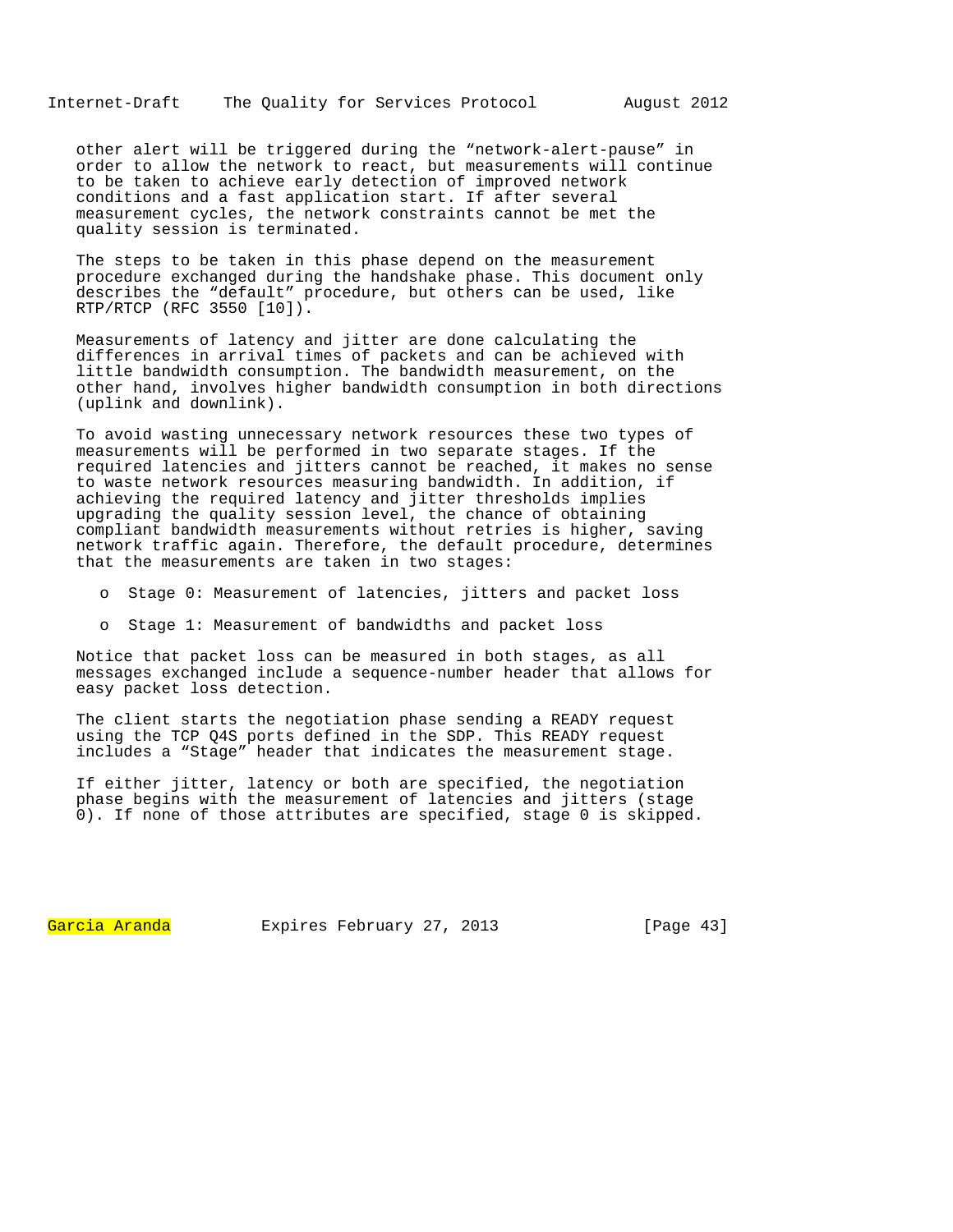7.5.1. Stage 0: Measurement of latencies and jitters

The Stage 0 MUST start with a synchronization message exchange initiated with the client's READY message.

```
Client request, READY message: 
========================= 
       READY q4s://www.example.com Q4S/1.0 
        Stage: 0 
        Session-Id: 53655765 
        User-Agent: q4s-ua-experimental-1.0 
       Content-Length: 0 
=========================
```
Server Response: ========================= Q4S/1.0 200 OK Session-Id: 53655765 Stage:0 Content-Length: 0 =========================

This triggers the exchange of a sequence of PING requests and responses that will lead to the calculation of RTT (latency), jitter and packet loss.

After receiving 200 OK, the client must send the first PING message and the server will wait to send PINGs until the reception of this first client PING.

Client and server MUST send PING requests to each other. The Sequence-Number header of the first PING MUST be set to 0. Client and server will manage their own sequence numbers.

Garcia Aranda Expires February 27, 2013 [Page 44]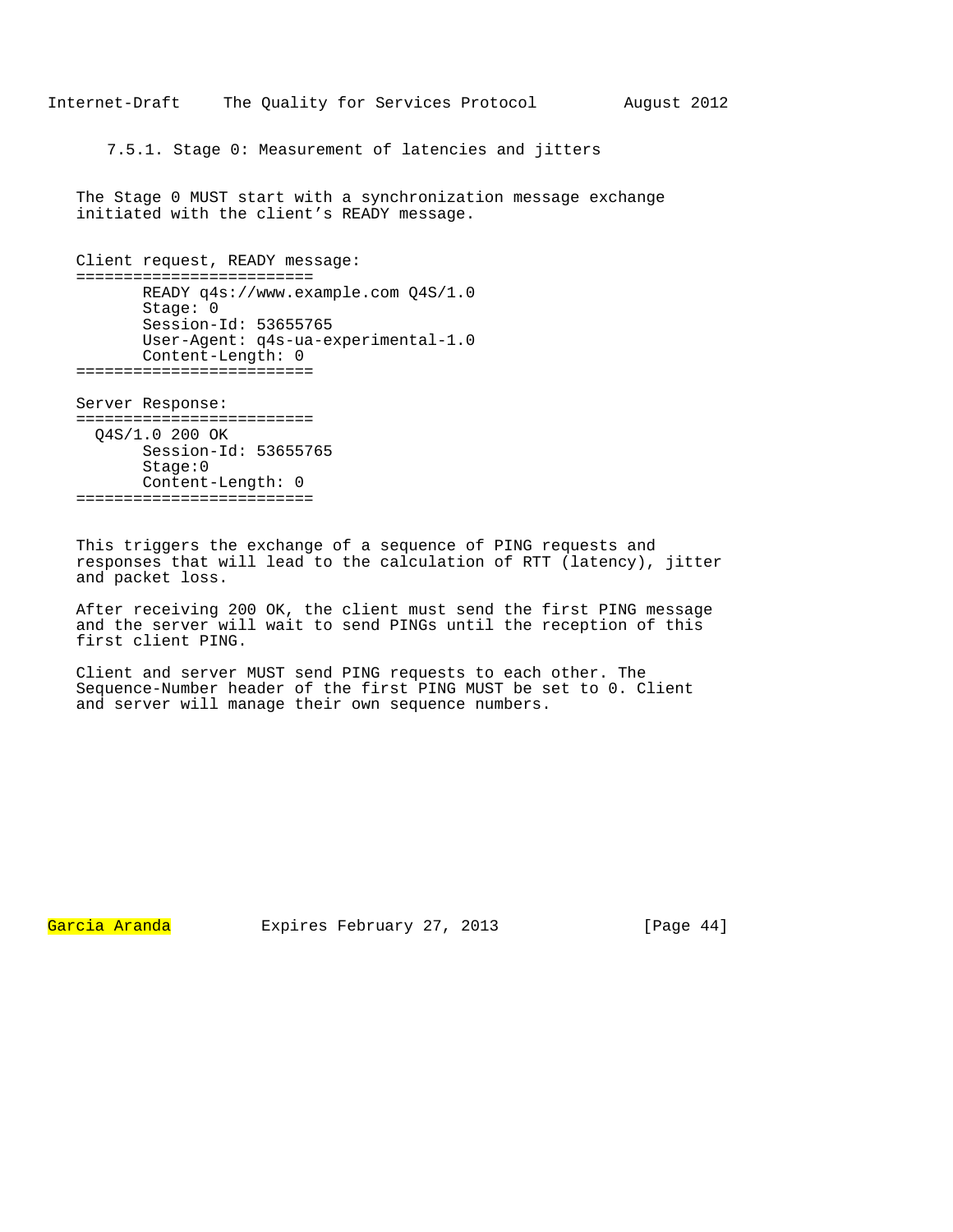```
+------------------------------------------------+ 
| | 
 | Client Server | Server | Server | Server | Server | Server | Server | Server | Server | Server | Server | Server | Server | Server | Server | Server | Server | Server | Server | Server | Server | Server | Server | Server
| | 
       -------- Q4S READY 0 --------->
       | <-------- Q4S 200 OK ----------- | 
| | 
       | --------- Q4S PING ------------> | 
       | <-------- Q4S 200 OK ----------- | 
       | <-------- Q4S PING ------------- | 
        -------- Q4S 200 OK ----------->
       | --------- Q4S PING ------------> | 
       | <-------- Q4S PING ------------- | 
       -------- Q4S 200 OK ---------->
       | <-------- Q4S 200 OK ----------- | 
| ... | ... | ... | ... | ... | ... | ... | ... | ... | ... | ... | ... | ... | ... | ... | ... | ... | ... | .
| | 
+------------------------------------------------+
```
Figure 7 Simultaneous exchange of PING request and responses.

This is an example of the PING request sent from the client and the server's response:

```
Client Request: 
========================= 
       PING q4s://www.example.com Q4S/1.0 
        Session-Id: 53655765 
        Sequence-Number: 0 
        User-Agent: q4s-ua-experimental-1.0 
       Measurements: l=22, j=12, pl=0.20, bw=
        Content-Length: 0 
========================= 
Server Response: 
========================= 
   Q4S/1.0 200 OK
```
 Session-Id: 53655765 Sequence-Number: 0 Content-Length: 0 =========================

The function of the PING method is similar to the ICMP echo request message. The server MUST answer as soon as it receives the message.

Garcia Aranda Expires February 27, 2013 [Page 45]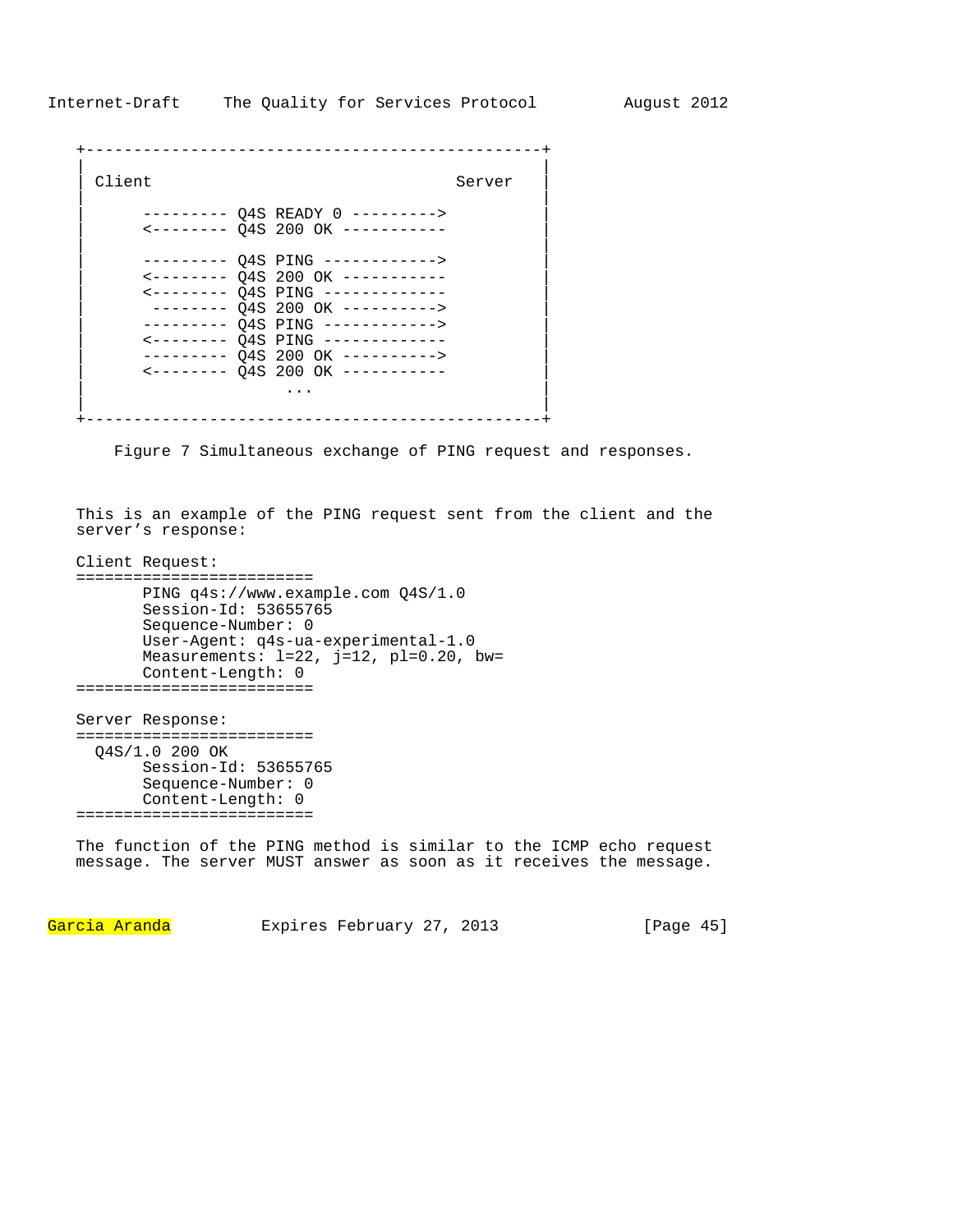Both endpoints MUST send Q4S PING messages with the periodicity specified in the first parameter of SDP measurement procedure attribute, using always the same UDP ports and incrementing the Sequence-Number with each message.

In the following example, the SDP measurement procedure attribute, this value is 50 milliseconds (from the client to the server) and 60ms (from the server to the client).

a=measurement:procedure default(50/60,50/50,5000,256/256,256/256)

They MUST NOT wait for a response to send the next PING request. The "Sequence-Number" header value is incremented sequentially and MUST start at zero. If this stage is repeated, the initial Sequence-Number MUST start at zero again.

All PING requests MUST contain a "Measurements" header, with the values of the latency, jitter and packet loss measured by each entity up to that moment. The client will send its measurements to the server and the server his measurements to the client. Example:

Measurements:  $l=22$ ,  $j=13$ ,  $pl=0.10$ , bw=

Where l stands for latency, j for jitter, pl for packetloss and bw for bandwidth. The bandwidth value is omitted, as it is not measured at this stage.

Optionally the PING request can include a "Timestamp" header, with the time in which the message has been sent. In case the header is present, the server MUST include the header in the response without changing the value.

A minimum number of PING messages MUST be exchanged in order to be able to measure latency, jitter and packet-loss with certain accuracy (at least 256 samples are recommended to get a accurate packet loss measurement). Both the client and the server calculate the respective measured parameter values. The mechanisms to calculate the different parameters are described in section 7.3.

At the end of this stage 0, there are three possibilities:

- o The network and application latency, jitter and packet loss constraints are reached in both directions
- o The network latency, jitter and packet loss constraints are reached in both directions but one or more parameters fall below the application constraints in one or both directions.

Garcia Aranda Expires February 27, 2013 [Page 46]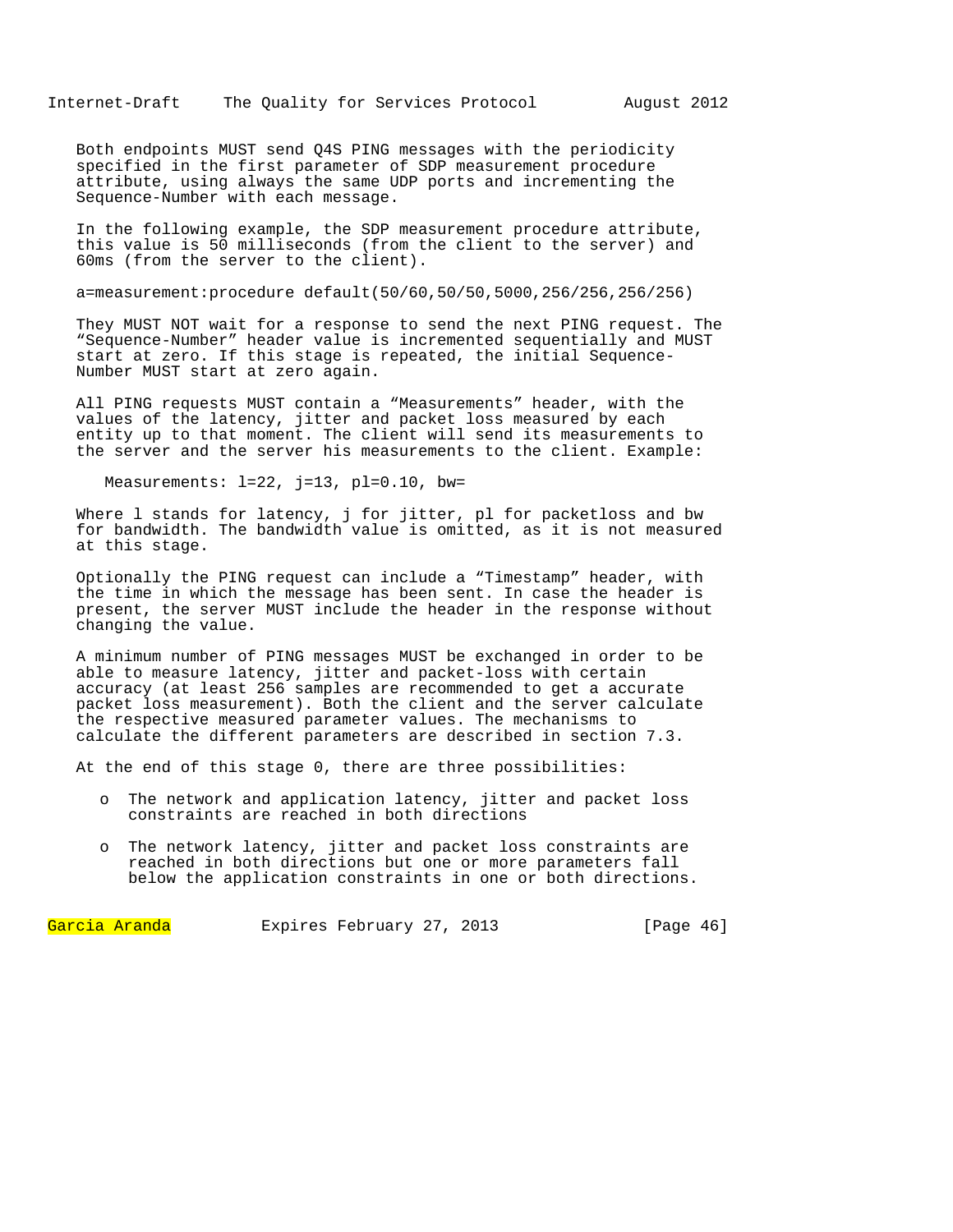o The network latency, jitter and packet loss constraints are not reached in one or both directions

In the first and second cases, Stage 0 is finished. Client and server are ready for Stage 1: bandwidth and packet loss measurement. The client moves to stage 1 by sending a READY message including the header "Stage: 1".

If the network and application bandwidth constraints are empty or with value zero, the negotiation phase MUST terminate and both client and server may initiate the Continuity Phase. In this case client moves to Continuity phase by sending a READY message including the header "Stage: 2". But notice that if only application constraints were violated (second case), the answer to the READY message for Continuity phase MAY include optionally the URI for triggering the application using a simple HTTP based mechanism based on an optional "Trigger-URI" header. This URI may include specific information for the application to start under degraded network conditions.

The third case, in which one or more network constraints have not been met, is detailed in section 7.5.4. Network constraints not reached.

7.5.2. Stage 1: Measurement of bandwidth and packet loss

This stage begins in a similar way to stage 0, sending a READY request over TCP. This READY message "Stage" header value is 1. The server answers with a Q4S 200 OK message to synchronize the initiation of the measurements.

Garcia Aranda Expires February 27, 2013 [Page 47]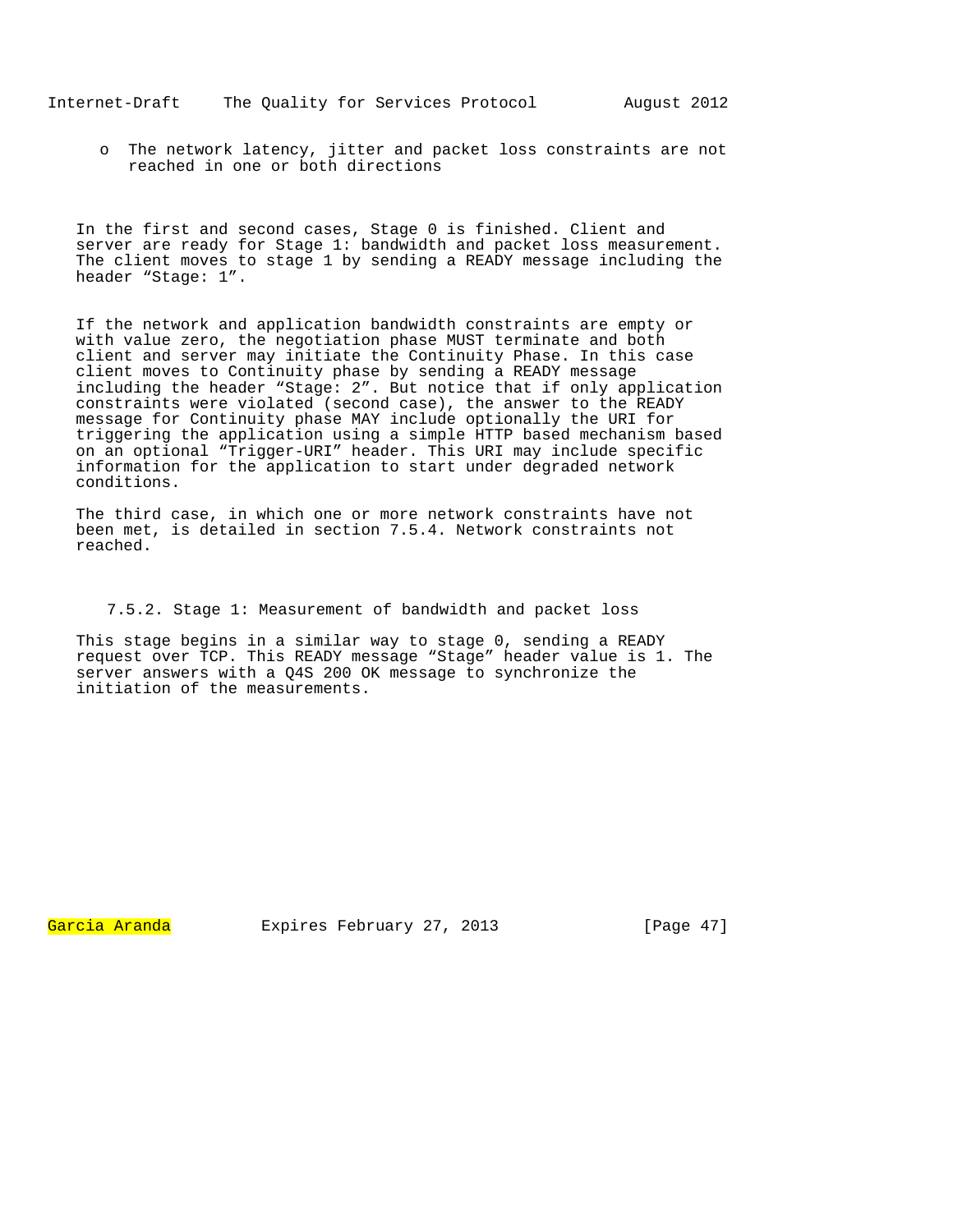Internet-Draft The Quality for Services Protocol August 2012

| Client |                                                                                                                                                                                                                     | Server                                                                  |
|--------|---------------------------------------------------------------------------------------------------------------------------------------------------------------------------------------------------------------------|-------------------------------------------------------------------------|
|        |                                                                                                                                                                                                                     | -------- Q4S READY 1 -----------><br><-------- 04S 200 OK ------------- |
|        | --------- 04S BWIDTH<br>$\leftarrow \leftarrow \leftarrow \leftarrow \leftarrow \left.\right$ 04S BWIDTH<br>$------OO4S$ BWIDTH<br>$\leftarrow \leftarrow \leftarrow \leftarrow \leftarrow \left.\right$ 04S BWIDTH | -----------><br>-----------><br>---------                               |
|        |                                                                                                                                                                                                                     |                                                                         |

Figure 8 Starting bandwidth and packet loss measurement

Client Request: ========================= READY q4s://www.example.com Q4S/1.0 User-Agent: q4s-ua-experimental-1.0 Stage: 1 Session-Id: 53655765 Content-Length: 0

=========================

Server Response: ========================= Q4S/1.0 200 OK Session-Id: 53655765 Stage: 1 Content-Length: 0

=========================

Just after receiving the 200 OK, both the client and the server MUST start sending BWIDTH messages simultaneously using the UDP q4s ports. Section 7.3.3 describes the bandwidth measurement in detail.

At the end of this stage 1, there are three possibilities:

Garcia Aranda Expires February 27, 2013 [Page 48]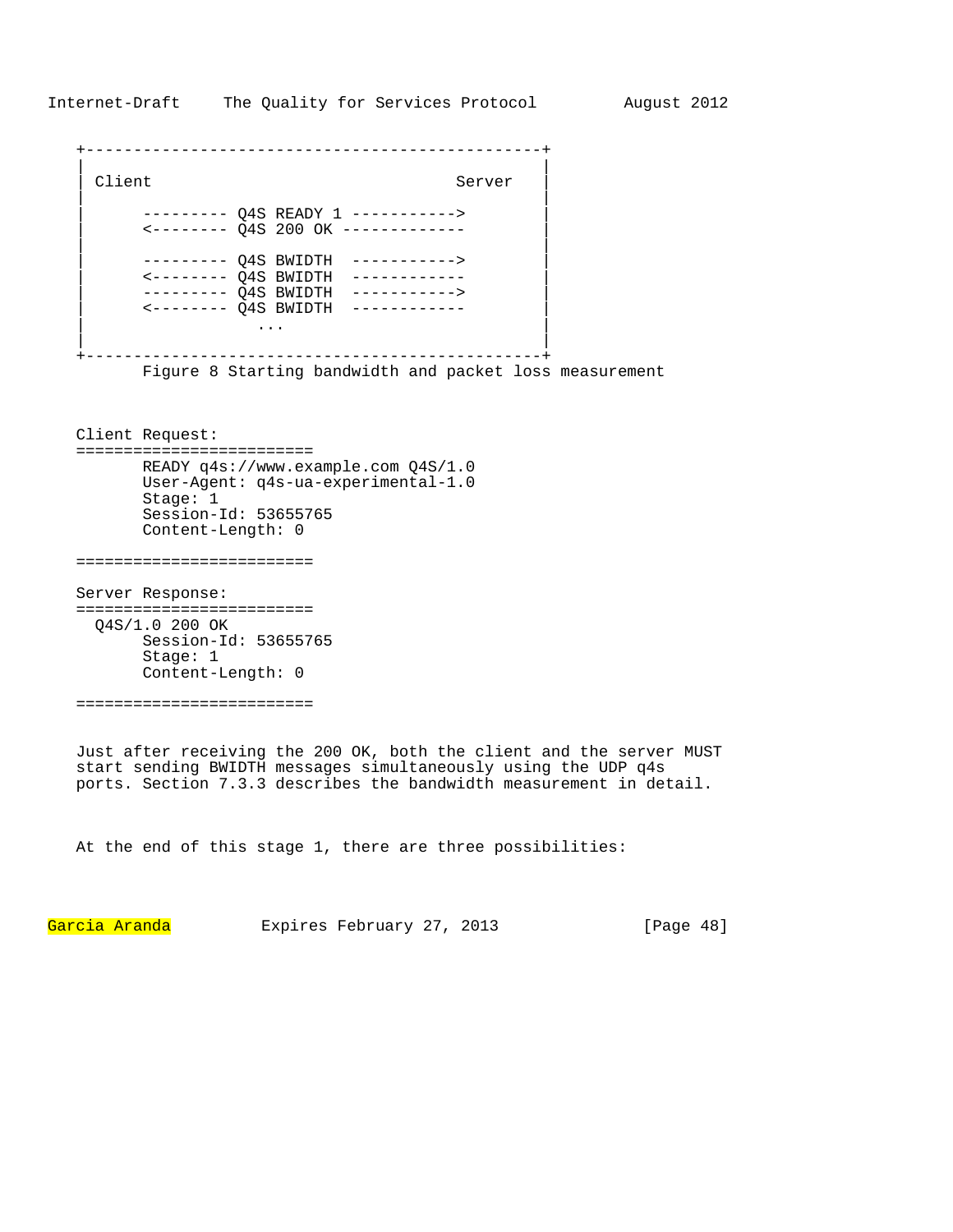- o The network and application bandwidth and packet loss constraints are reached in both directions
- o The network bandwidth and packet loss constraints are reached in both directions but one or more parameters fall below the application constraints in one or both directions.
- o The network bandwidth and packet loss constraints are not reached in one both directions.

In the first and second cases, Stage 1 is finished. Client and server are ready for Continuity phase. The client moves to this phase by sending a READY message including the header "Stage: 2". The server answer MUST be 200 OK, and MAY include optionally the URI for triggering the application using a simple HTTP based mechanism based on an optional "Trigger-URI" header. This URI may include specific information for the application to start under degraded network conditions if application constraints are not met.

+------------------------------------------------+ | | | Client Server | | | --------- Q4S READY 2 --------------> | <---- Q4S 200 OK with trigger URI----- | | | | --------- HTTP GET ----------------> | | | (Application starts) | | +------------------------------------------------+

Figure 9 Trigger the application using HTTP URI

In the second case of stage 0 and/or stage 1 in which network constrains have been reached but application constraints have not the behavior to follow is described in section 7.5.3 Application constraints not reached.

Garcia Aranda Expires February 27, 2013 [Page 49]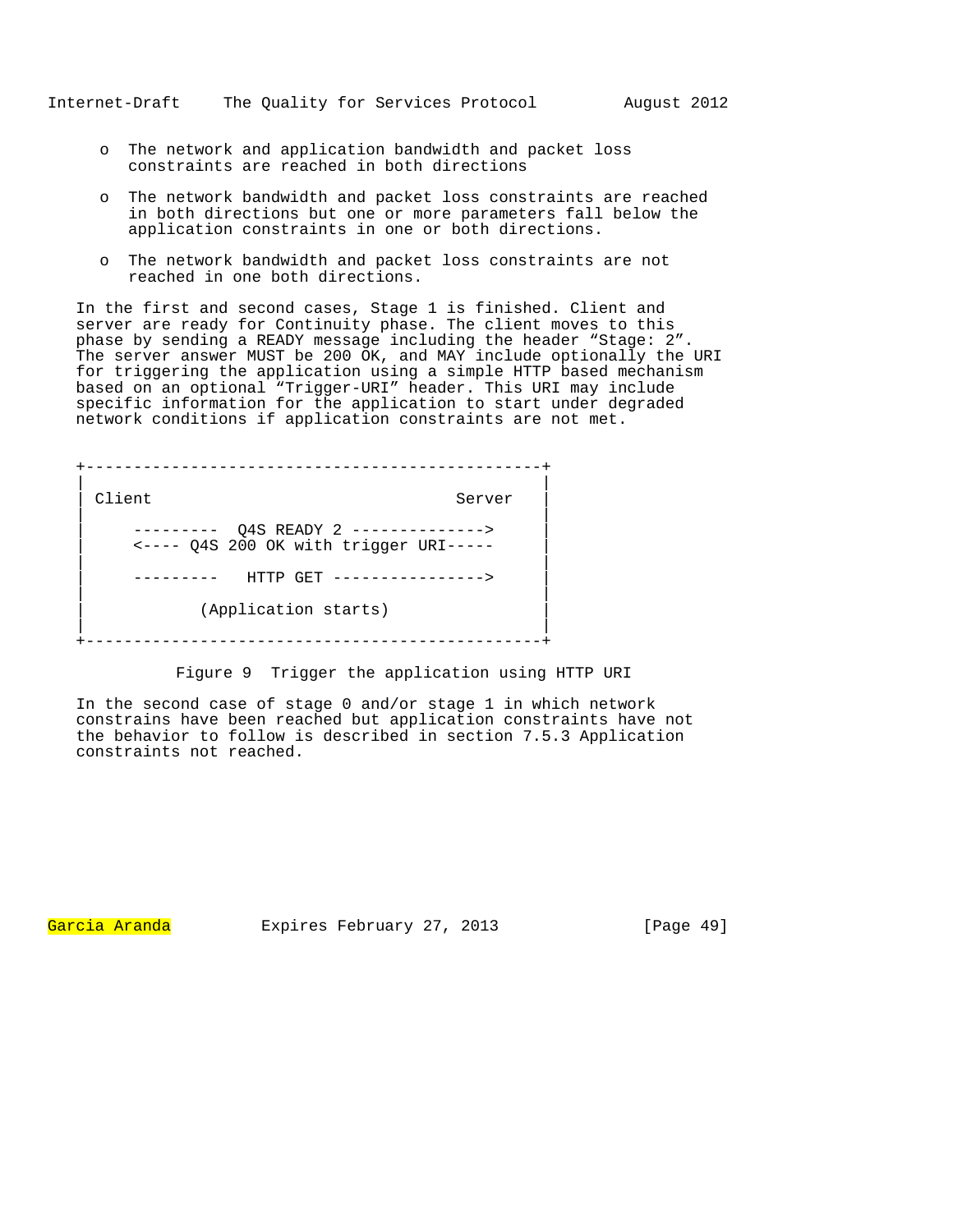Client Request: ========================= READY q4s://www.example.com Q4S/1.0 User-Agent: q4s-ua-experimental-1.0 Stage: 2 Session-Id: 53655765 Content-Length: 0

=========================

Server Answer: ========================= Q4S/1.0 200 OK Date: Mon, 10 Jun 2010 10:00:01 GMT Session-Id: 53655765 Trigger-URI: http://www.example.com/app\_start Expires: 3000 Content-Type: application/sdp Signature: 6ec1ba40e2adf2d783de530ae254acd4f3477ac4 Content-Length: 131

(SDP not shown) =========================

If the "Trigger-URI" header is present, the client SHOULD send an HTTP request to this URI.

The third case, with violated network constraints is explained in 7.5.4 Network constraints not reached.

## 7.5.3. Application constraints not reached

After finishing Stage 1 of the Negotiation phase, the client and the server have each others measured parameter values as these have been exchanged in the "Measurements" headers of the PING and BWIDTH messages. If there is one or more parameters that do not comply with the uplink or downlink application constraints required both the server and the client are aware of it.

Garcia Aranda Expires February 27, 2013 [Page 50]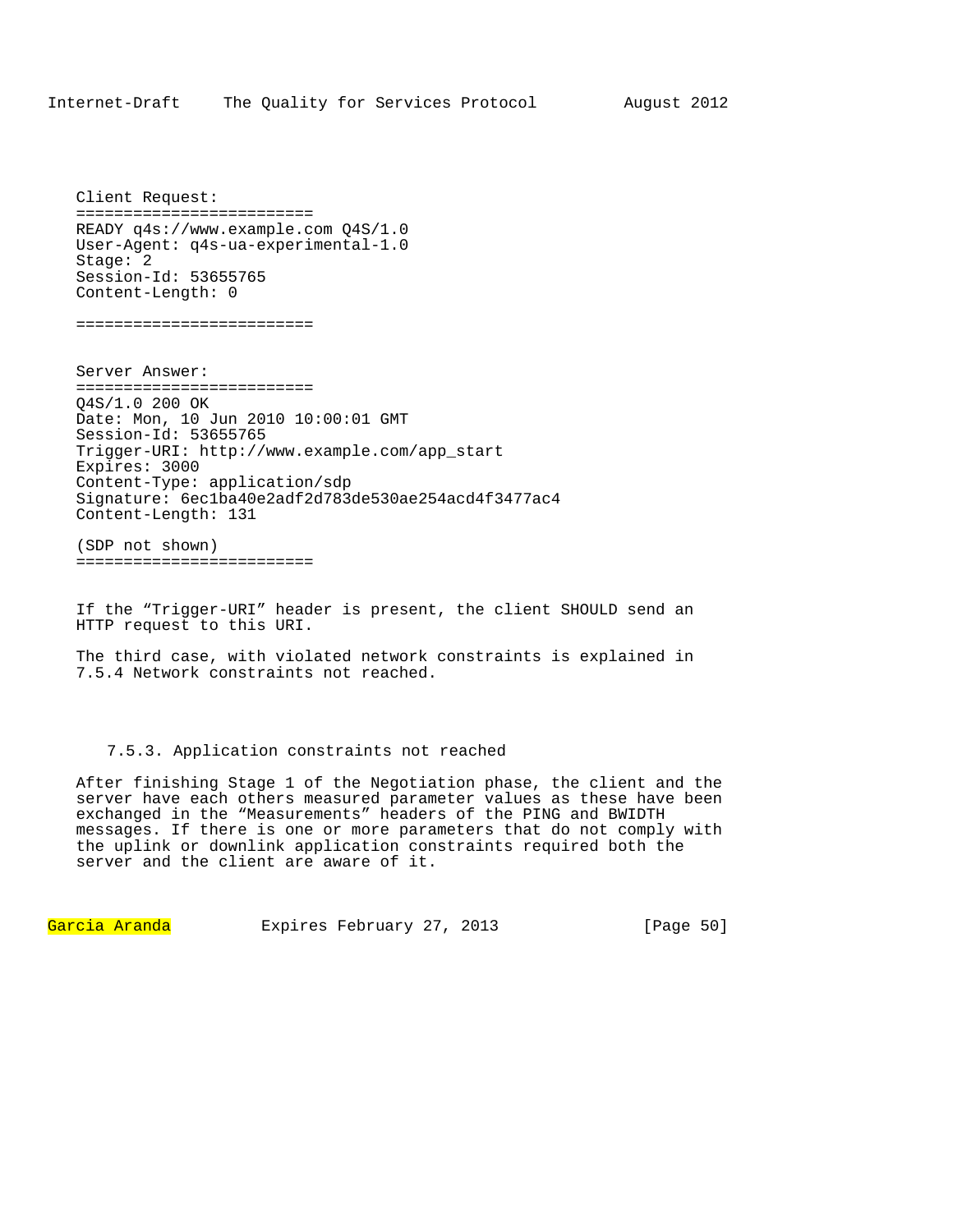As the quality parameter values meet the network constraints the server MUST answer the client's READY request to enter the Continuity phase with a 200 OK message that may include a "Trigger-URI" header to initiate the application. This URI may include a special path to indicate the application that one or more quality parameters are below the application thresholds. The application SHOULD take this into account and start with specific configuration options that allow it to work under the circumstances. The particular measures taken by the application are beyond the scope of this draft.

Server's 200 Answer: ========================= Q4S/1.0 200 OK Date: Mon, 10 Jun 2010 10:00:01 GMT Session-Id: 53655765 Content-Type: application/sdp Expires: 3000 Trigger-URI: http://www.example.com/app\_start?bandwidth=x encoded and comentario [MC1]: Tiene Signature: 6ec1ba40e2adf2d783de530ae254acd4f3477ac4 Content-Length: 131

sentido el espacio?

(SDP not shown) =========================

Measurements of jitter, latency and packetloss continue during the Continuity phase described in section 7.6 exchanging PING requests that contain the "Measurements" header. If during these exchanges the measured values drop below the application thresholds, the client Q4S stack SHOULD notify the client application and the server Q4S stack SHOULD notify the server application. The notification consists of a message to the application and is implementation dependent and out of scope of this draft. Q4S stacks SHOULD also notify the application if measured values recover over time above the application thresholds.

# 7.5.4. Network constraints not reached

If there is any parameter that does not comply with the network uplink or downlink quality constraints specified in the SDP message, two scenarios are possible depending on the specified alerting-mode (if not present, default value is "policy-server" alerting mode):

Garcia Aranda Expires February 27, 2013 [Page 51]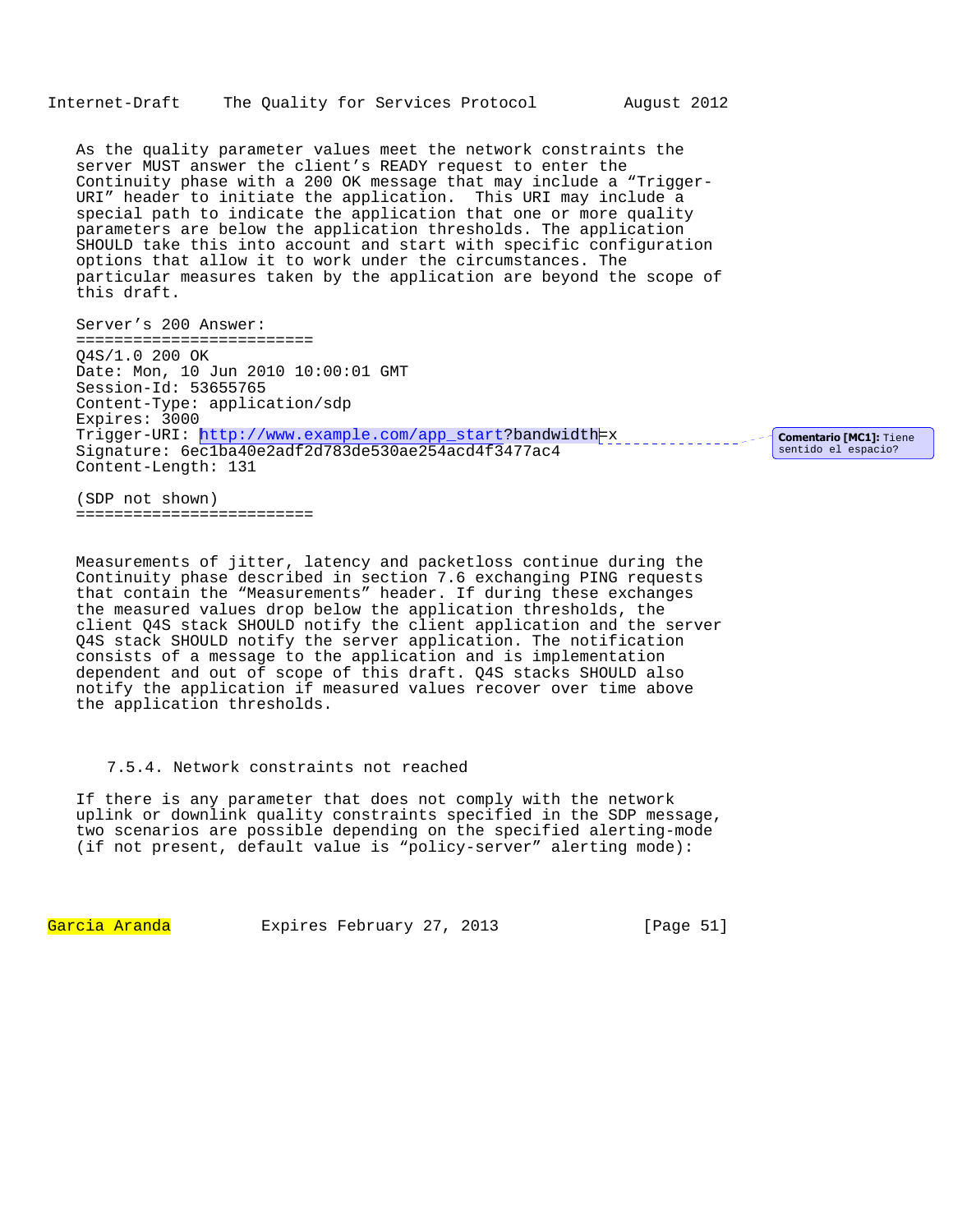a) q4s-aware-network alerting mode: the server MUST send a Q4S-ALERT message to the client including the digital signature header, and the client MUST answer with the same Q4S-ALERT message. The Signature header contains the signed hash value of the SDP body in order to protect all the SDP the data and therefore it MUST contain the measurement parameters in the body.

Garcia Aranda Expires February 27, 2013 [Page 52]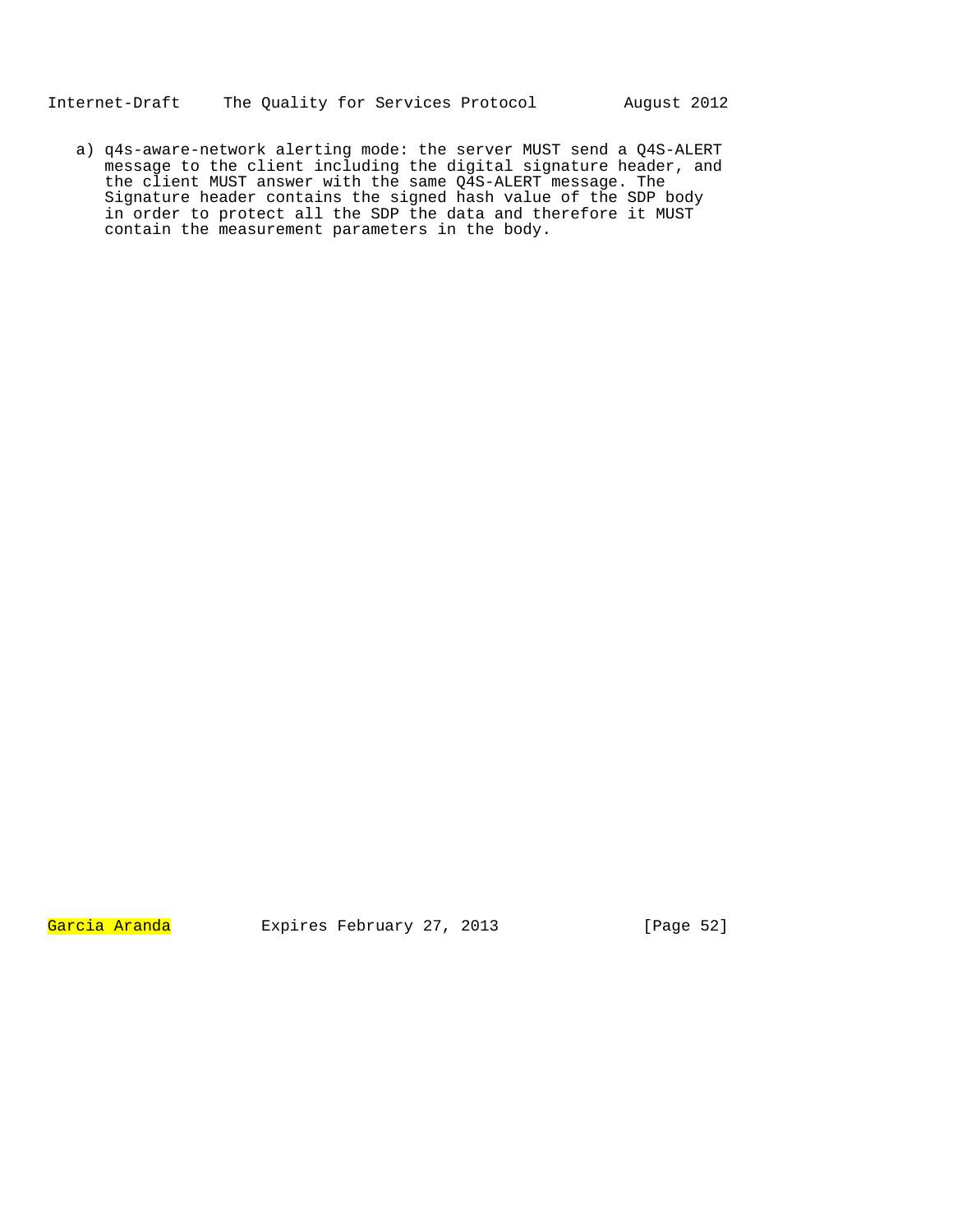```
Server request 
========================= 
Q4S-ALERT q4s://www.example.com Q4S/1.0 
Host: www.example.com 
User-Agent: q4s-ua-experimental-1.0 
Session-Id: 53655765 
Content-Type: application/sdp 
Content-Length: 142 
v=0o=q4s-UA 53655765 2353687637 IN IP4 192.0.2.33 
s = 04Si=Q4S parameters 
t=0 0
a=qos-level:1/2 
a=alerting-mode: q4s-aware-network 
a=network-alert-pause:5000 
a=app-alert-pause:0 
a=public-address:client IP4 80.0.2.33 
a=public-address:server IP4 198.51.100.58 
a=network:latency:40 
a=network:jitter:10/10 
a=network:bandwidth:20/6000 
a=network:packetloss:0.50/0.50 
a=application:latency:35 
a=applicacion:jitter:8/8 
a=applicacion:bandwidth:25/7000 
a=applicacion:packetloss:0.30/0.30 
a=flow:app downlink TCP/10000-20000 
a=flow:app uplink TCP/56000 
a=flow:q4s downlink UDP/55000 
a=flow:q4s downlink TCP/55001 
a=flow:q4s uplink UDP/56000 
a=flow:q4s uplink TCP/56001 
a=measurement:procedure default(50/50,50/50,5000,256/256,256/256) 
a=measurement:latency 30 
a=measurement:jitter 6/4 
a=measurement:bandwidth 200/4000 
a=measurement:packetloss 0.20/0.33 
=========================
```
At this point, both client and server keep on measuring but without sending new Q4S alerts during the "network-alert-pause" milliseconds.

Garcia Aranda Expires February 27, 2013 [Page 53]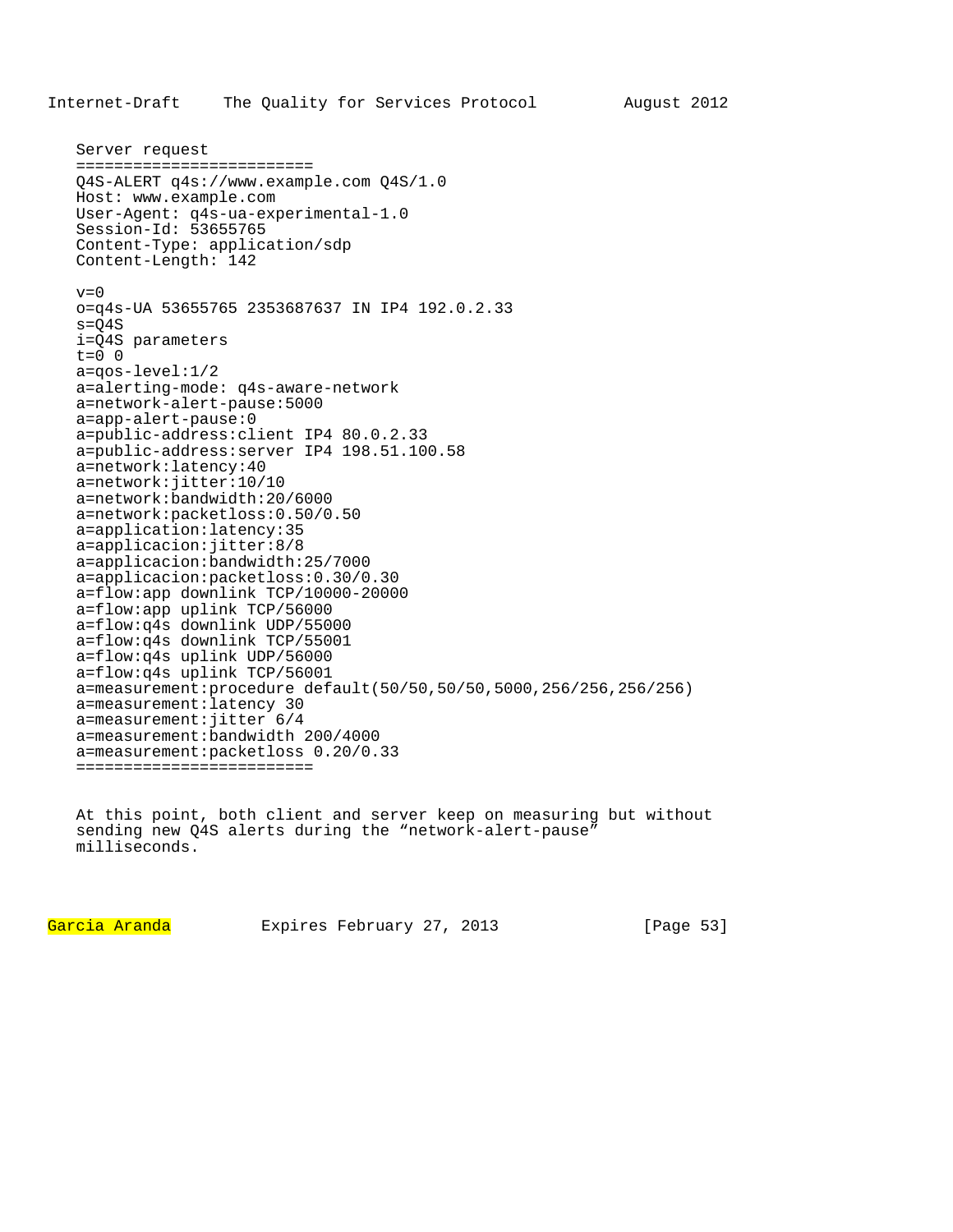b) Policy-server alerting mode: the server MUST send a Q4S-ALERT message to the network policy server, and the policy server MUST answer with the same Q4S-ALERT request message.

Garcia Aranda Expires February 27, 2013 [Page 54]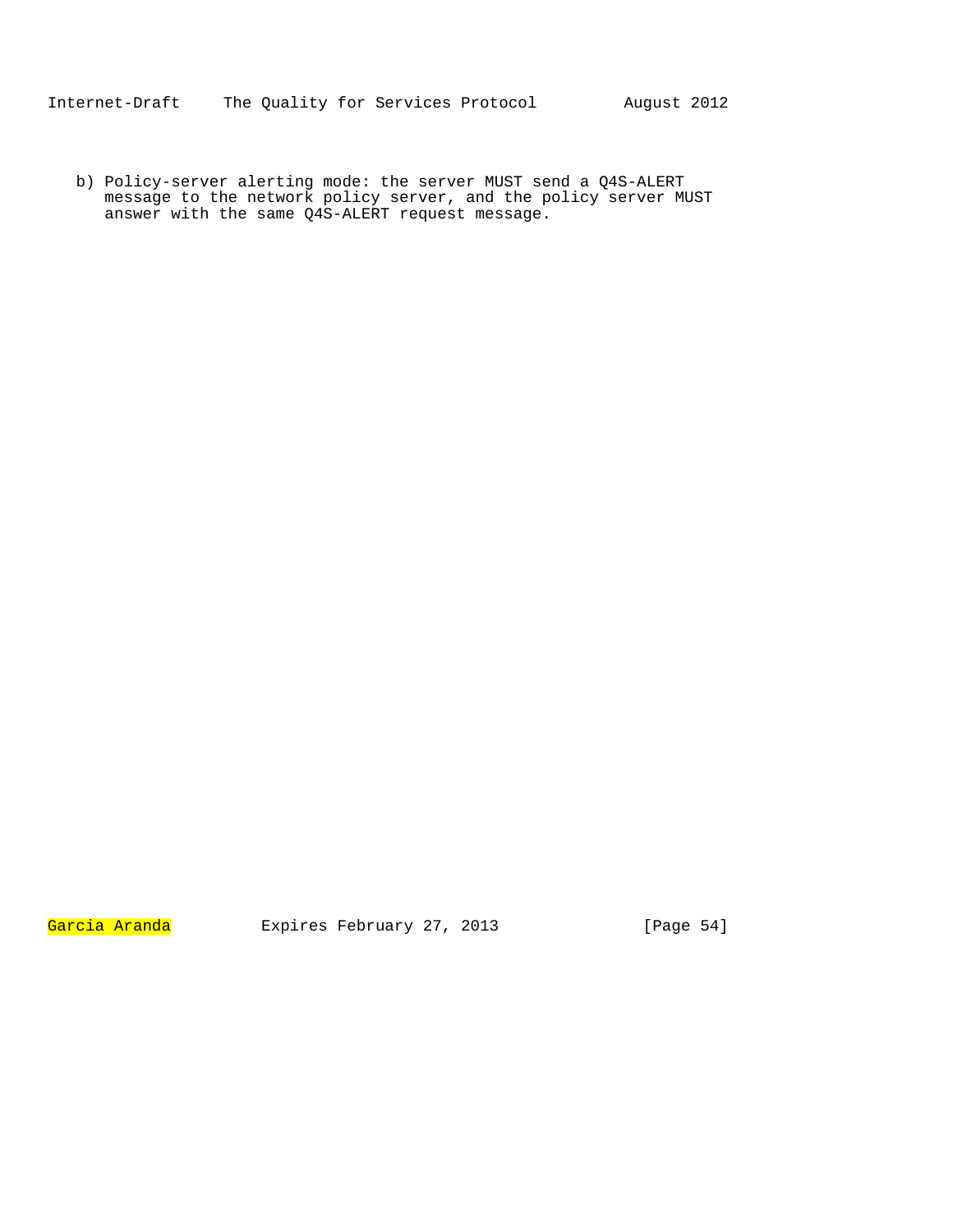```
Server request 
========================= 
Q4S-ALERT q4s://www.example.com Q4S/1.0 
Host: www.example.com 
User-Agent: q4s-ua-experimental-1.0 
Session-Id: 53655765 
Signature: 6ec1ba40e2adf2d783de530ae254acd4f3477ac4
Content-Type: application/sdp 
Content-Length: 142 
v=0o=q4s-UA 53655765 2353687637 IN IP4 192.0.2.33 
s = Q4Si=Q4S parameters 
t=0 0
a=qos-level:1/2 
a=alerting-mode: policy-server 
a=network-alert-pause:5000 
a=app-alert-pause:25000 
a=public-address:client IP4 192.0.2.33 
a=public-address:server IP4 198.51.100.58 
a=network:latency:40 
a=network:jitter:10/10 
a=network:bandwidth:20/6000 
a=network:packetloss:0.50/0.50 
a=application:latency:35 
a=applicacion:jitter:8/8 
a=applicacion:bandwidth:25/7000 
a=applicacion:packetloss:0.30/0.30 
a=flow:app downlink TCP/10000-20000 
a=flow:app uplink TCP/56000 
a=flow:q4s downlink UDP/55000 
a=flow:q4s downlink TCP/55001 
a=flow:q4s uplink UDP/56000 
a=flow:q4s uplink TCP/56001 
a=measurement:procedure default(50/50,50/50,5000,256/256,256/256) 
a=measurement:latency 30 
a=measurement:jitter 6/4 
a=measurement:bandwidth 200/4000 
a=measurement:packetloss 0.20/0.30 
=========================
```
At this point, during Negotiation phase, both client and server keep on measuring without sending new Q4S alerts during the "networkalert-pause" milliseconds specified in the SDP. This way, both client and server will detect any improvement in network conditions

Garcia Aranda Expires February 27, 2013 [Page 55]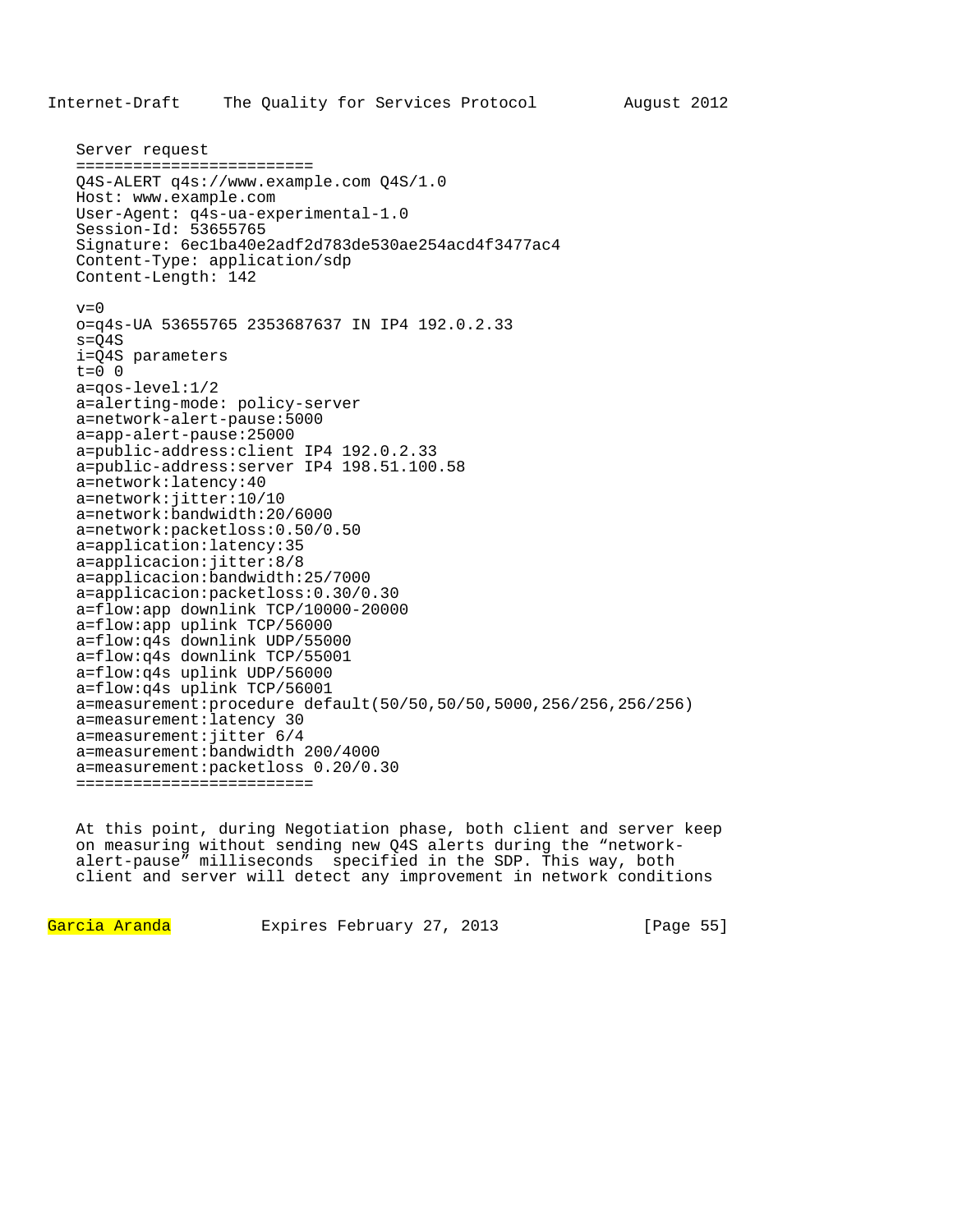as soon as the network reacts. The application can start as soon as the number of measurements indicated in the measurement procedure attribute indicates that the quality parameters are met.

Same applies to Continuity phase: the measurement dialog between client and server must not be interrupted by any possible ALERT message.

# 7.5.4.1. Policy server role

A network policy server in charge of Q4S ALERT processing may implement all or some of these features (but not exclusive to):

- o Server validation in terms of quality constraints.
- o Authentication (Signature validation) and security (block malicious clients)
- o Policy rules (following rules are only examples):
	- Maximum quality level allowed for the ACP
	- Time bands allowed for providing quality sessions
	- Number of simultaneous quality sessions allowed
	- Maximum time used by allowed quality sessions
	- Etc.

If any of the policy rules fail, a Q4S-ALERT message must be answered by a 6XX error, indicating the cause.

## 7.5.5. QoS Level changes

If any constraint was violated, client or server (depending on alerting mode) MAY trigger a Q4S-ALERT asking for higher qos-level attribute. The maximum qos-level allowed is 9, both uplink and downlink.

If the qos-level has reached the maximum value for downlink or uplink without matching the constraints, then a CANCEL request MUST be sent by the client using the TCP port determined in the handshake

Garcia Aranda Expires February 27, 2013 [Page 56]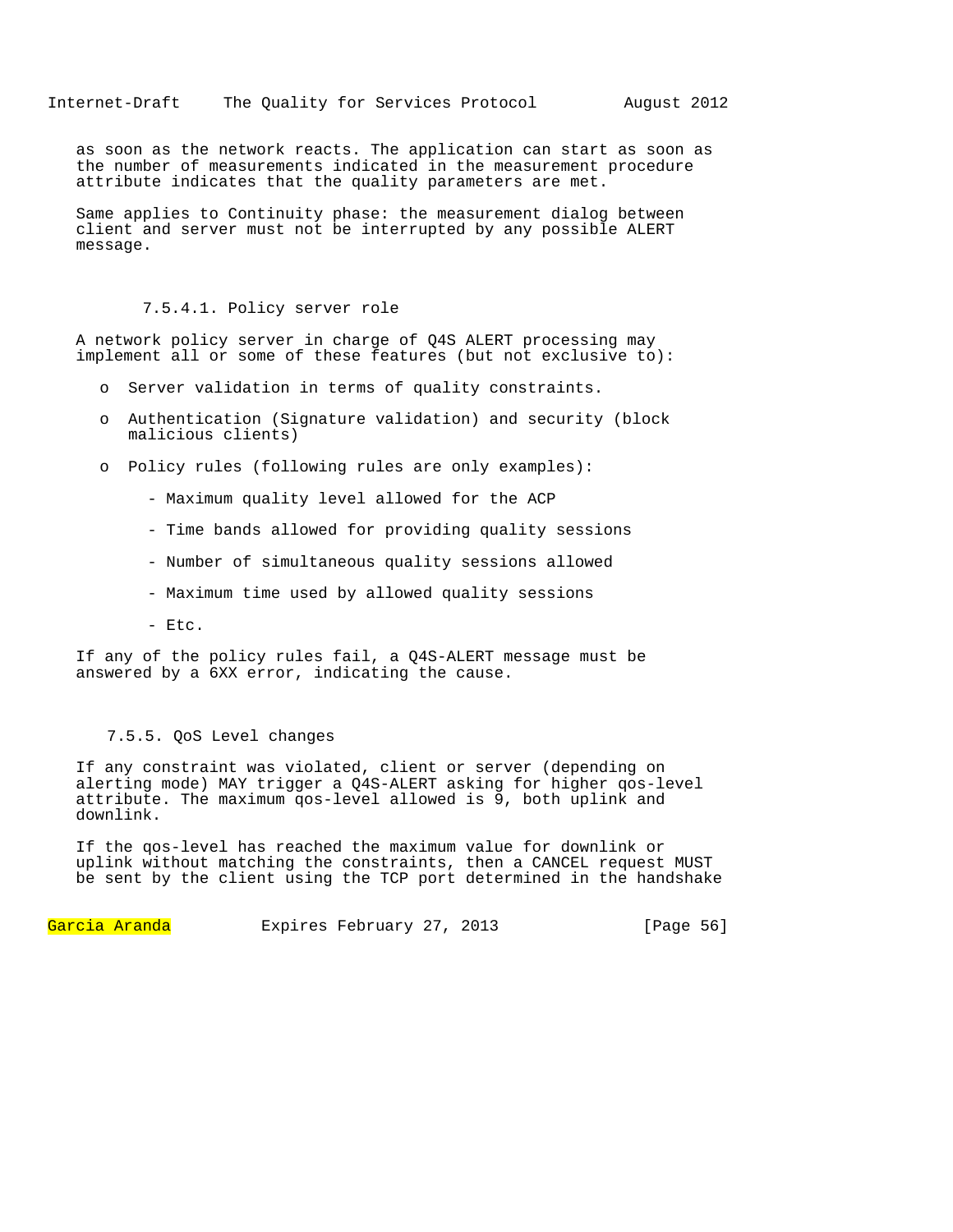# Internet-Draft The Quality for Services Protocol August 2012

phase in order to release the session. In reaction to the reception of the CANCEL request, the server MUST send a CANCEL request too. If no CANCEL request is received, the expiration time cancels the session at server side.

Client Request: ========================= CANCEL q4s://www.example.com Q4S/1.0 User-Agent: q4s-ua-experimental-1.0 Session-Id: 53655765 Content-Type: application/sdp Content-Length: 142

(SDP not shown) =========================

Server Request in reaction to Client Request: ========================= CANCEL q4s://www.example.com Q4S/1.0 Session-Id: 53655765 Expires: 0 Content-Type: application/sdp Signature: 6ec1ba40e2adf2d783de530ae254acd4f3477ac4 Content-Length: 131

(SDP not shown) =========================

# 7.6. Continuity phase

During the negotiation phase, latency, jitter, bandwidth and packet loss have been measured. During the continuity phase bandwidth will not be measured again because bandwidth measurements may disturb application performance.

This phase is supposed to be executed at the same time as the real time application is being used.

This draft only covers the default procedure. The continuity operation with default procedure is based on a sliding window of samples. The number of samples involved in the sliding window may be

Garcia Aranda Expires February 27, 2013 [Page 57]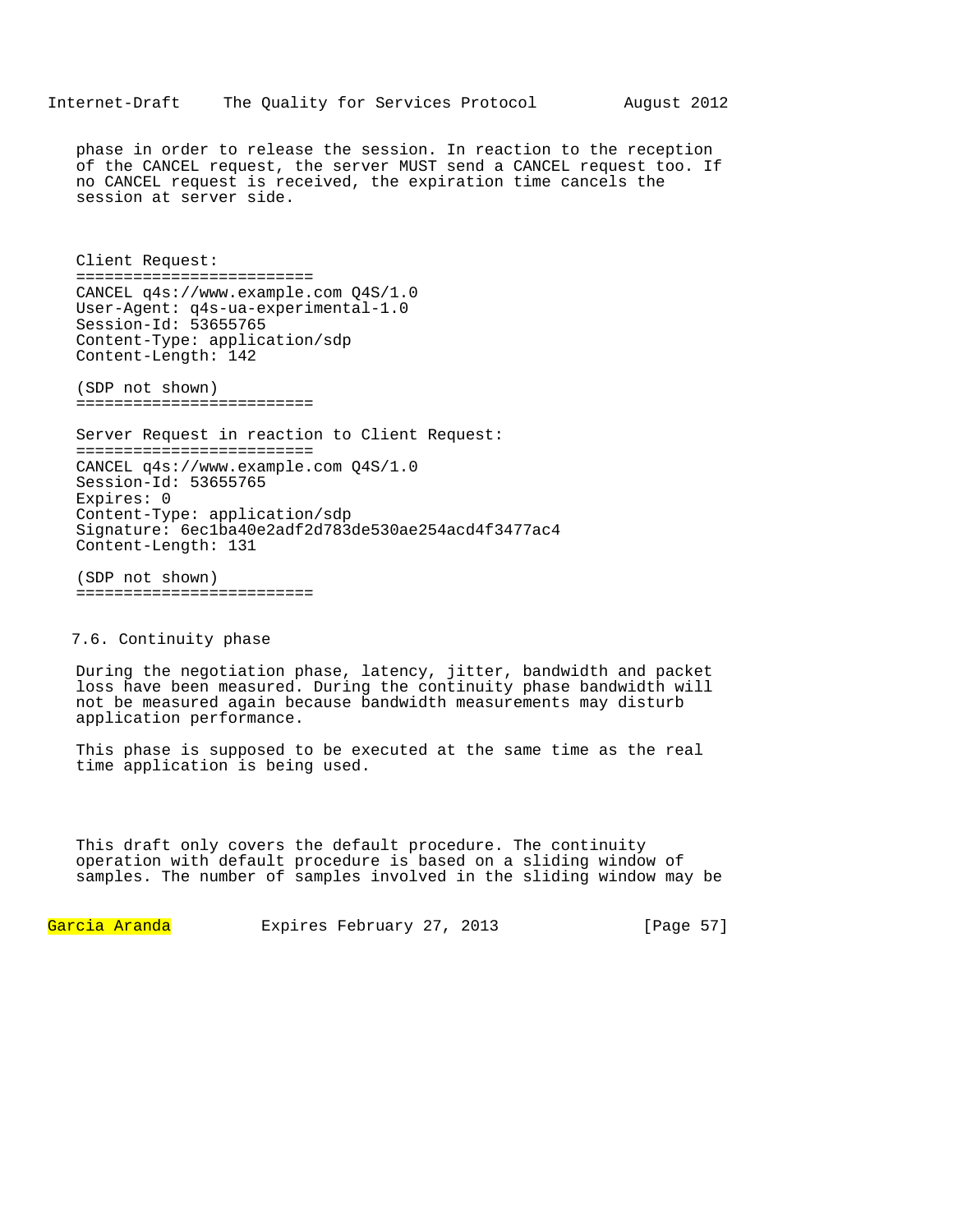Internet-Draft The Quality for Services Protocol August 2012

different for jitter and latency than for packet-loss calculations according to the fifth and sixth parameters of the measurement procedure attribute. In this example, the jitter and latency sliding window comprises 40 samples whereas the size of the packet-loss sliding window is 100 samples:

a=measurement:procedure default(50/50,75/75,5000,40/40,100/100)

In addition, the sizes of these windows are configurable per direction: uplink and downlink values may differ.

PING requests are sent continuously (in both directions) and when the Sequence-Number header reaches the maximum value, the client continues sending PING messages with the Sequence-Number header starting again at zero. When the server PING Sequence-Number header reaches the maximum value, it does the same, starting again from zero.

On the client side, the measured values of downlink jitter, downlink packet loss and latency are calculated using the last samples, discarding older ones, in a sliding window schema.

|  |  |  |  | 55 56 57 253 254 255 0 1 2 55 56 |  |  |  |  |  |
|--|--|--|--|----------------------------------|--|--|--|--|--|
|  |  |  |  |                                  |  |  |  |  |  |

# Figure 10 Sliding samples window

Only if the server detects that the measured values (downlink or uplink jitter, packet loss or latency) are not reaching the network constraints, a Q4S ALERT is triggered and sent to the client.

In q4s-aware-network alerting mode, if the client receives a Q4S ALERT message, it MUST answer sending the Q4S ALERT request message back to the server including the SDP (with its corresponding digital signature), or with a 6xx error response message.

Both client and server will keep performing measurements but no other Q4S ALERT message MUST be sent during "network-alert-pause" milliseconds. The operations needed to act on the network and the agents in charge of them are out of scope of this draft.

Garcia Aranda Expires February 27, 2013 [Page 58]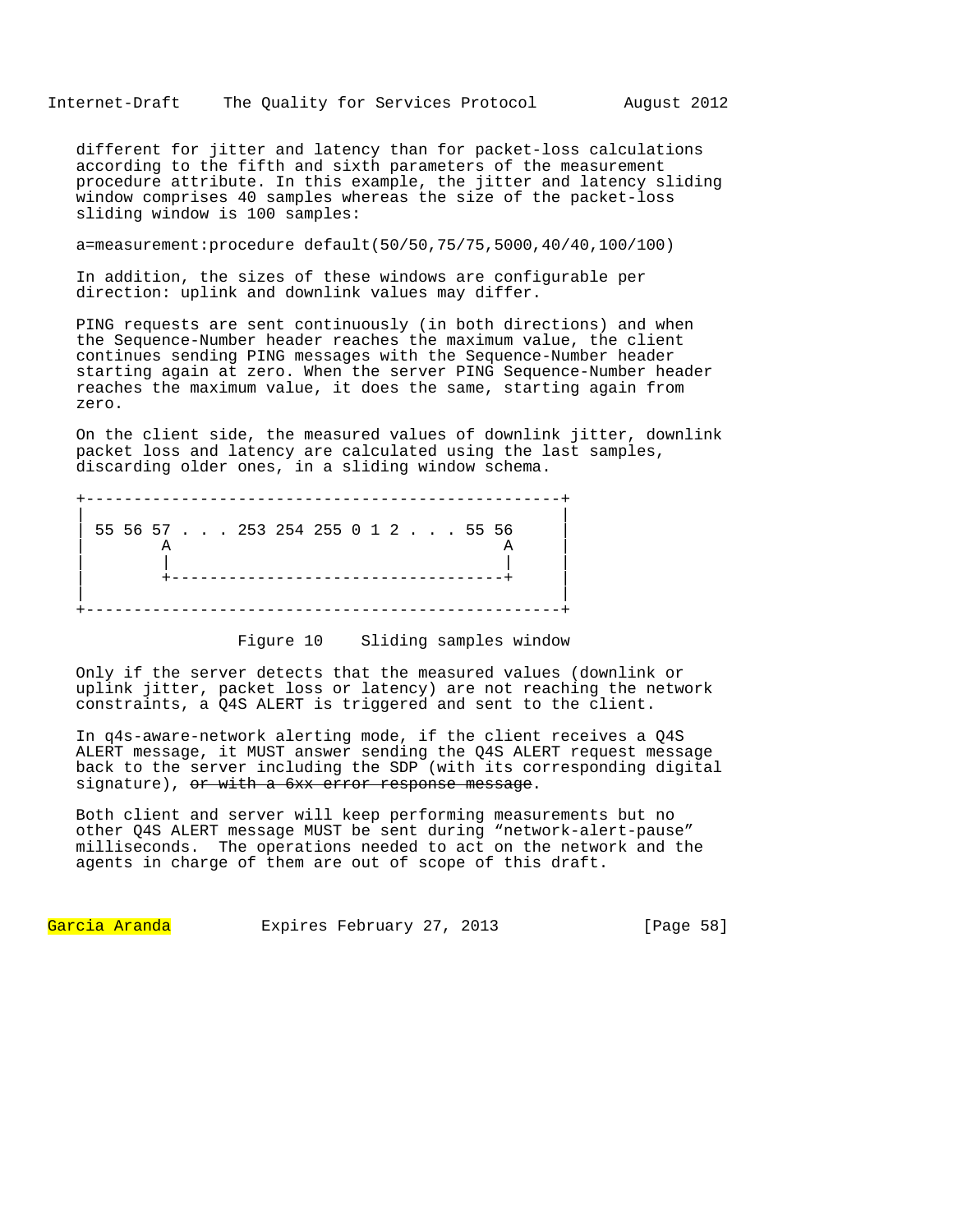| Client                                  | Server |
|-----------------------------------------|--------|
|                                         |        |
|                                         |        |
| $\leftarrow$ -------- 200 OK ---------- |        |
| <------- 04S-ALERT ---------            |        |
| -------- 04S-ALERT -------->            |        |
| $\leftarrow$ --------- PING ----------  |        |
| ---------- 200 OK --------->            |        |
| ----------- PING ---------->            |        |
| $\leftarrow$ -------- 200 OK ---------- |        |
| $\leftarrow$ --------- PING ----------- |        |
| ---------- 200 OK --------->            |        |
|                                         |        |
|                                         |        |

Figure 11 Continuity in q4s-aware-network alerting mode

In policy-server alerting mode, if the server detects that the measured values (downlink or uplink jitter, packet loss or latency) are not reaching the network constraints, a Q4S ALERT is triggered and sent to the policy server.

The policy server MUST answer sending the Q4S ALERT request message back to the server including the SDP (with its corresponding digital signature), or with a 6xx error response message.

The measurement dialog between the client and the server must not be interrupted by any possible ALERT message.

Garcia Aranda Expires February 27, 2013 [Page 59]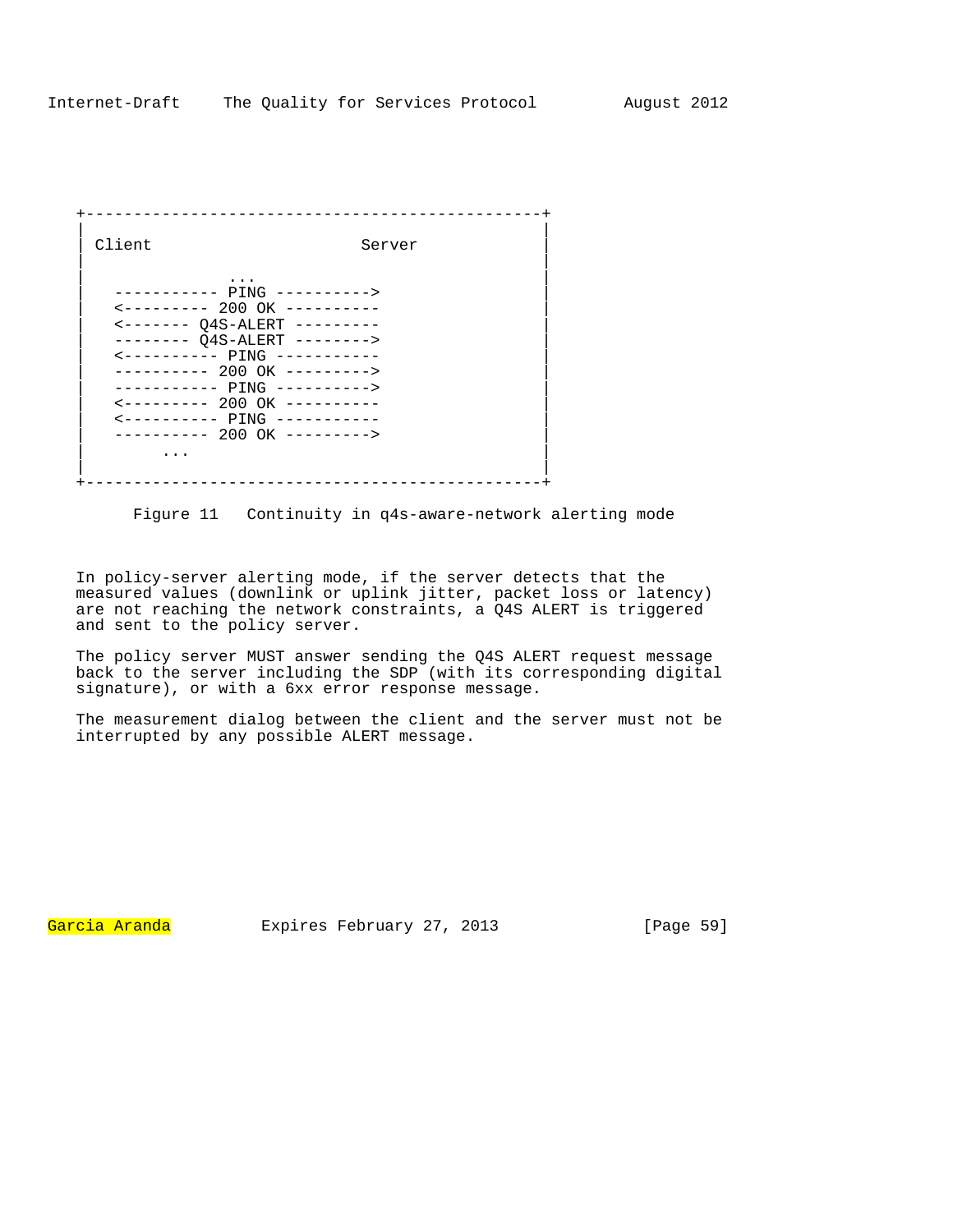| Client                                                                                                                                                                                                                                                                                                                       | Server                                                                                 | Policy<br>Server |
|------------------------------------------------------------------------------------------------------------------------------------------------------------------------------------------------------------------------------------------------------------------------------------------------------------------------------|----------------------------------------------------------------------------------------|------------------|
| $---$ PING $------$<br>$\leftarrow -200 \text{ OK} \rightarrow - \rightarrow - \rightarrow - \rightarrow -$<br>$\leftarrow$ - - - - PTNG - - - - - - - -<br>$\leftarrow -200 \text{ OK} \rightarrow - \rightarrow - \rightarrow - \rightarrow -$<br>$\leftarrow$ ----- PING --------<br>$--- 200 OK --- --- ---$<br>$\cdots$ | <--- 200 OK -------- ---- 04S-ALERT ----><br>--- PING ----------> <--- 04S-ALERT ----- |                  |

Figure 12 Continuity in policy-server alerting mode

# 7.7. Termination Phase

The Termination phase is not a phase itself but an end point for the established Q4S session. This phase is reached in the following cases:

- A CANCEL message has been received. The client sends a CANCEL message due to the impossibility of the network to meet the required quality constraints. The client and server application will be notified by the respective Q4S stack.
- Session expires: if after the Expires time no client or server activity is detected, that end cancels the session.
- A BEGIN message has been received by the server. The preexisting Q4S quality session is cancelled and a new session will be initiated.

The meaning of Termination phase in terms of release of resources or accounting is application dependent and out of scope of the Q4S protocol.

In policy-server alerting mode, Q4S CANCEL messages must be forwarded from the server to the network policy server in order to release possible assigned resources for the session.

Garcia Aranda Expires February 27, 2013 [Page 60]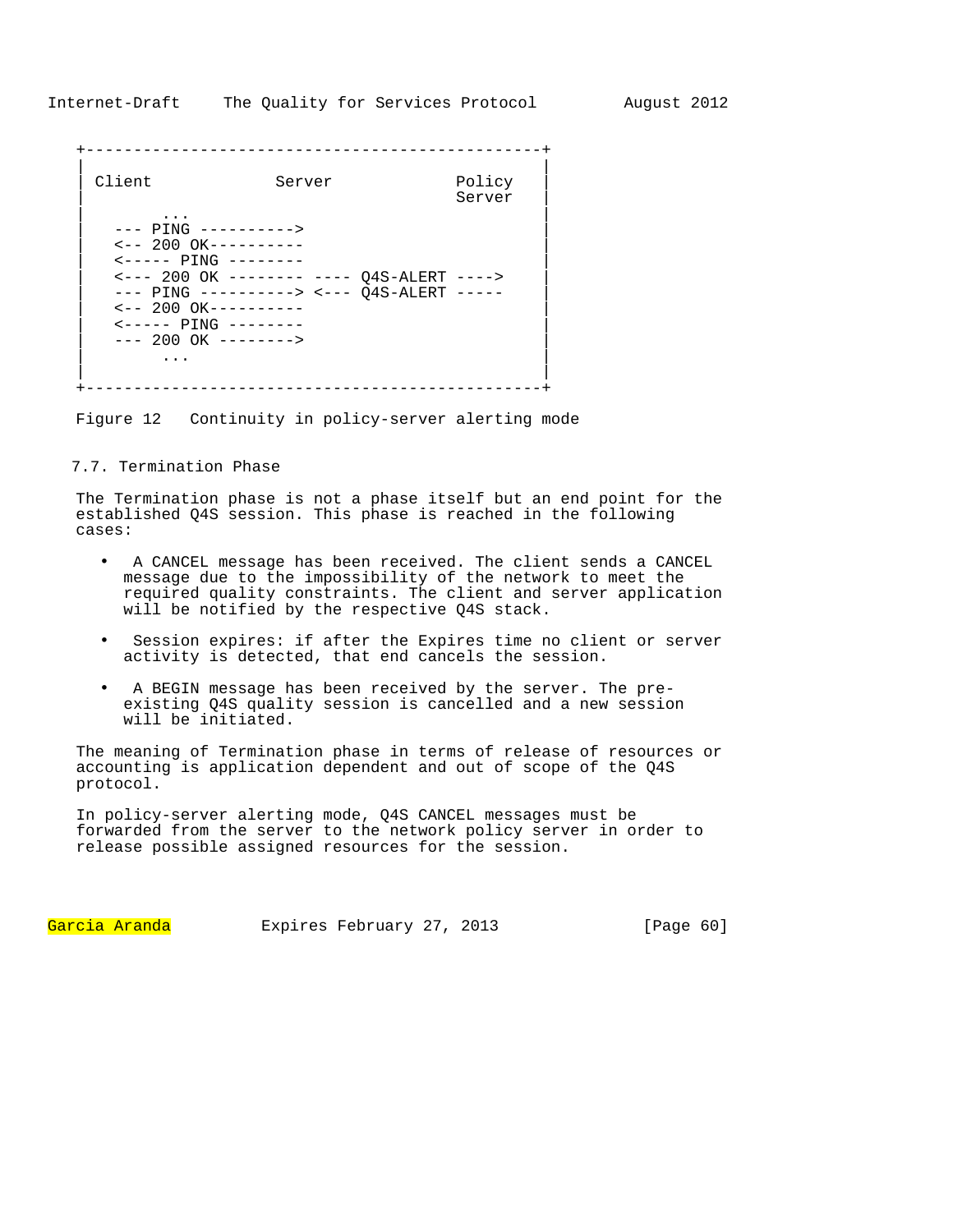## 7.8. Dynamic constraints and flows

Depending on the nature of the application, the constraints to be reached may evolve, changing some or all constraint values in any direction.

The client MUST be able to deal with this possibility. When the server sends an SDP document attached to a reply (200 OK, or Q4S-ALERT, etc), the client MUST take all the new received values, overriding any previous value in use.

The dynamic changes on the constraints can be as a result of two possibilities:

- o The application communicates to the Q4S server a change in the constraints. In this case the application requirements can evolve and the Q4S server will be aware of them.
- o The application uses TCP flows. In that case, in order to guarantee a constant throughput, the nature of TCP behavior forces the use of a composite constraint function, which depends on RTT, packet loss and window control mechanism implemented in each TCP stack.

TCP throughput can be less than actual bandwidth if the Bandwidth-Delay Product (BDP) is large or if the network suffers from a high packet loss rate. In both cases, TCP congestion control algorithms may result in a suboptimal performance.

Different TCP congestion control implementations like Reno [14], High Speed TCP (RFC 3649 [15]), CUBIC [16], Compound TCP (CTCP [17]), etc. reach different throughputs under the same network conditions of RTT and packet loss. In all cases, depending on the RTT measured value, the Q4S server could change dynamically the packetloss constraints (defined in SDP) in order to make possible to reach a required throughput or vice versa (use packetloss measurement to change dynamically latency constraints).

A general guideline to calculate the packetloss constraint and RTT constraint consists in approximating the throughput using a simplified formula, which should take into account the TCP stack implementation of the receiver, in addition to RTT and packet loss:

Th= Function( RTT, packet loss, ...)

Then, depending on RTT measured values, set dynamically the packetloss constraint.

Garcia Aranda Expires February 27, 2013 [Page 61]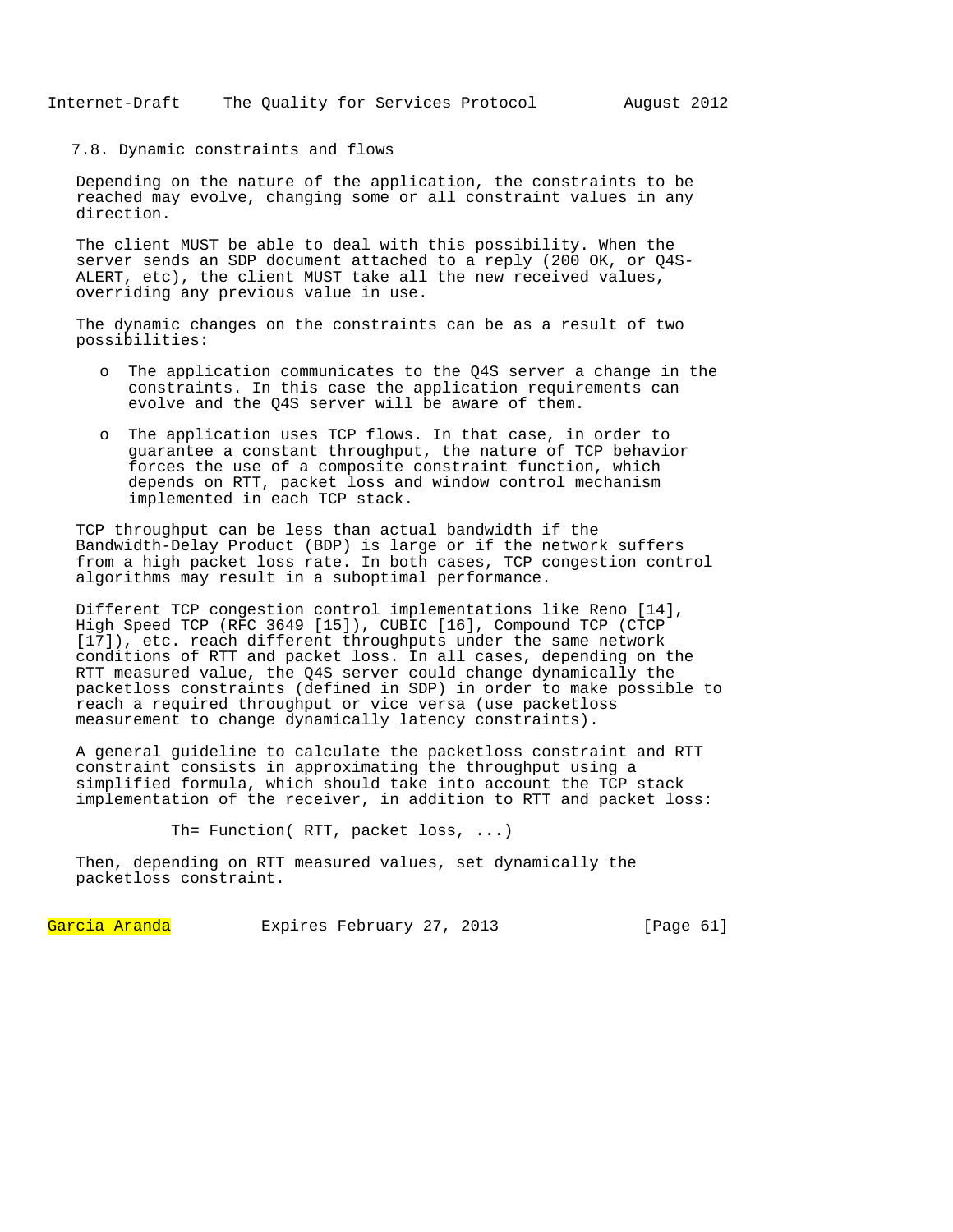It is possible to easily calculate a worst-case boundary for the Reno algorithm, which should ensure for all algorithms that the target throughput is actually achieved. Except that, high-speed algorithms will then have even a larger throughput, if more bandwidth is available.

For the Reno algorithm, the Mathis' formula may be used [15] for the upper bound on the throughput:

```
Th \leq (MSS/RTT)*(1 / sqrt{p})
```
In absence of packet loss, a practical limit for the TCP throughput is the receiver\_window\_size divided by the round-trip time. However, if the TCP implementation uses a window scale option, this limit can reach the available bandwidth value.

7.9. Qos-level downgrade operation

During the continuity phase it might be desirable to downgrade the current qos-level SDP parameter.

The strategy to carry out downgrades must include the possibility to exclude specific app flows from SDP dynamically. The Q4S flows would be downgraded to allow for measurements on a lower quality level without interference of the application flows. A Q4S client MUST allow this kind of SDP modifications by the server.

Periodically (every several minutes, depending on the implementation) a Q4S-ALERT could be triggered, in which the level is downgraded for Q4S flows, excluding application flows from the embedded SDP of that request.

This mechanism allows to measure at lower levels of quality while application flows continue using a higher qos level value.

- o If the measurements in the lower level meet the constraints, then a new Q4S-ALERT to this lower qos-level may be triggered, in which the SDP includes the application flows in addition to Q4S flows.
- If the measurements in the lower level do not meet the constraints, then a new Q4S-ALERT to the previous qos-level MUST be triggered, in which the SDP includes only the Q4S flows.

Garcia Aranda Expires February 27, 2013 [Paqe 62]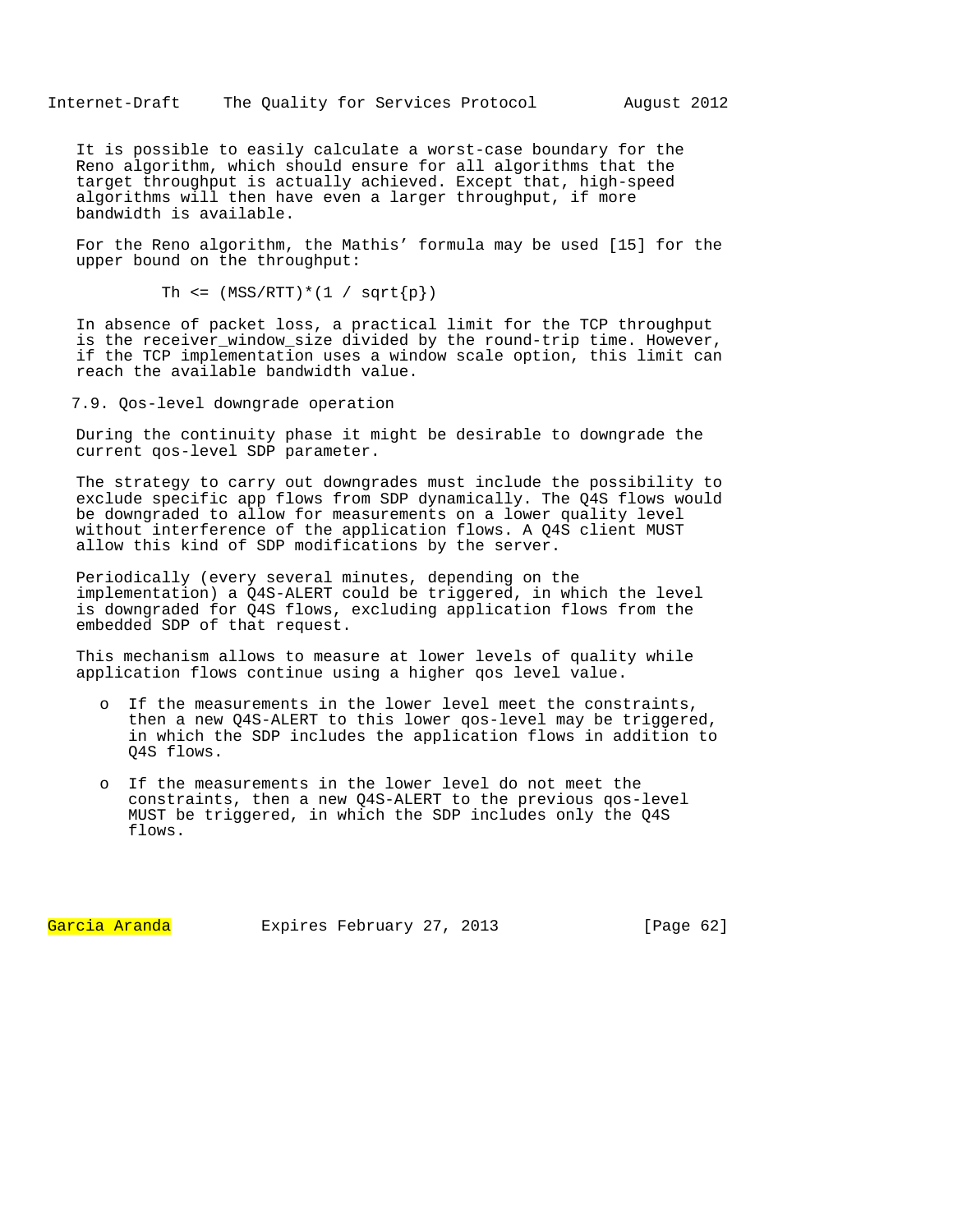

Figure 13 Possible evolution of qos-level

This mechanism avoids the risk of disturbing the application, while the measurements are being run in lower levels. However, this optional optimization of resources MUST be used carefully.

The chosen period to measure a lower qos level is implementation dependent. Therefore it is not included as a measurement procedure parameter. It is recommended to use a large value, such as 20 minutes.

7.10. Sanity check of Quality sessions

A session may finish due to several reasons (client shutdown, client CANCEL request, constraints not reached, etc), and any session finished MUST release the assigned resources.

In order to release the assigned server resources for the session, the "Expires" header indicates the maximum interval of time without exchanging any Q4S message.

8. General User Agent behavior

8.1. Roles in peer to peer scenarios

In order to allow peer to peer applications, a Q4S User Agent (UA) MUST be able to assume both client and server role. The role assumed depends on who sends the first message.

Garcia Aranda Expires February 27, 2013 [Page 63]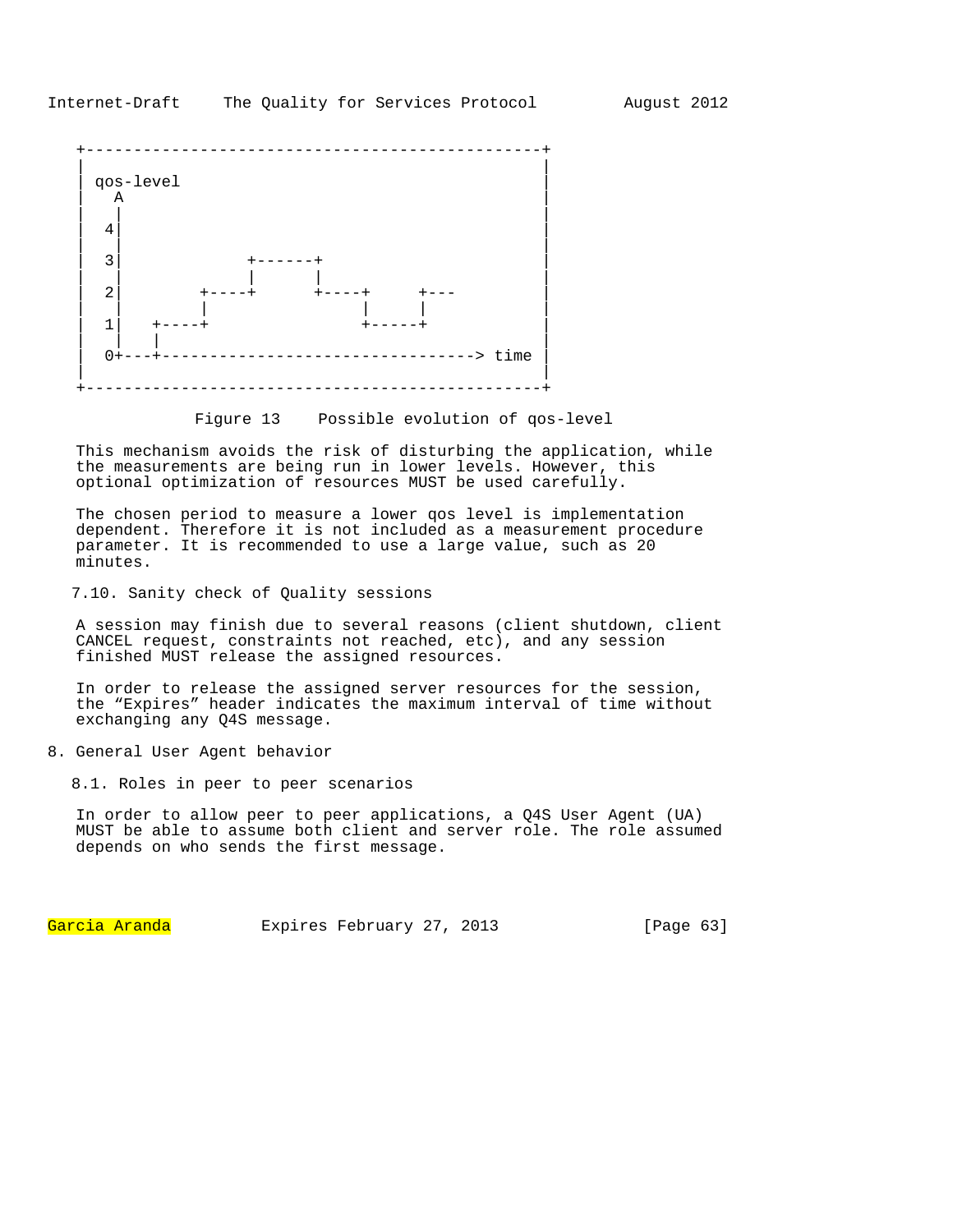In a communication between two UAs, the UA that sends the Q4S BEGIN request in the first place, for starting the handshake phase, shall assume the client role.

If both UASs send the BEGIN request at the same time, they will wait for a random time to restart again.

Otherwise, an UA may be configured to act only as server (e.g., content provider's side).

+-----------------------------------------------+ | | UA(Client) UA(Server) | | | -------- Q4S BEGIN -------------> | | <------- Q4S BEGIN -------------- | | | | ------- Q4S BEGIN --------------> | | <------ Q4S 200 OK -------------- | | | | | +-----------------------------------------------+

Figure 14 P2P roles.

8.2. Multiple Quality sessions in parallel

to be defined

8.3. General client behavior

A Q4S Client has different behaviors. We will use letters X,Y,Z to designate each different behavior (follow the letter bullets in the figure below).

X) When it sends messages over TCP (methods BEGIN, READY, Q4S-ALERT and CANCEL) it behaves strictly like a state machine that sends requests and waits for responses. Depending on the response type it enters in a new state.

When it sends UDP messages (methods PING and BWIDTH), a Q4S client is not strictly a state machine that sends messages and waits for responses because:

Garcia Aranda Expires February 27, 2013 [Page 64]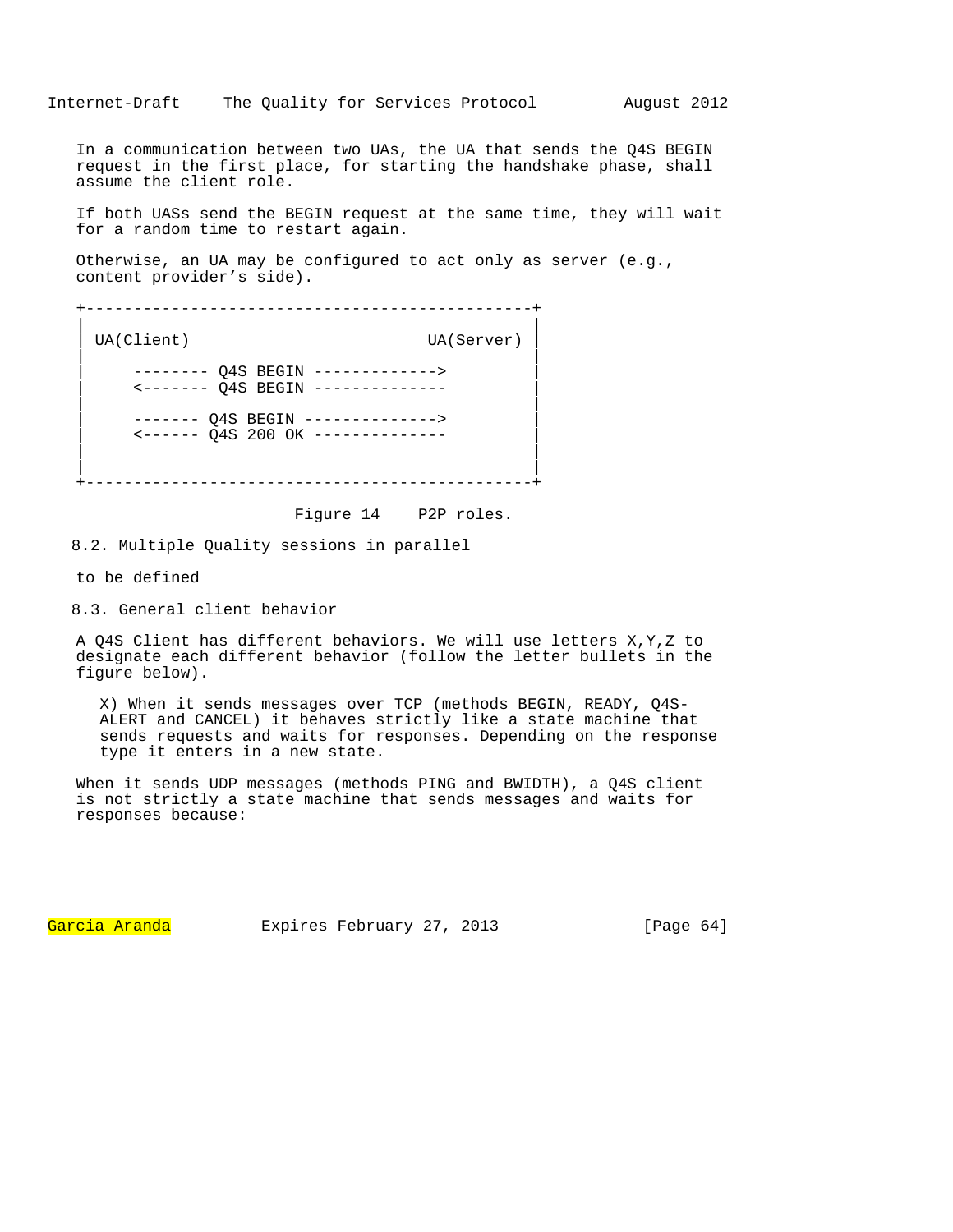Y) At latency, jitter and packet loss measurement, the PING requests are sent periodically, not after receiving the response to the previous request. In addition, the client MUST answer the PING requests coming from the server, therefore assumes the role of a server.

Z) At bandwidth and packet loss measurement stage, the client does not expect to receive responses when sending BWIDTH requests to the server. In addition, it MUST receive and process all server messages in order to achieve the downlink measurement.

The Q4S-ALERT and CANCEL may have a conventional answer if an error is produced, otherwise the corresponding answer is formatted as a request message.

| Handshake | Negotiation                                                                  | Phase | Continuity   Termination |
|-----------|------------------------------------------------------------------------------|-------|--------------------------|
| Phase     | Phase                                                                        |       | Phase                    |
|           | X ---------> Y --> X --> Z --> X ---> Y --> X ---> X<br>А<br>$+ - - - - - +$ | А     |                          |

Figure 15 Phases & client behaviors.

## 8.3.1. Generating requests

A valid Q4S request formulated by a Client MUST, at a minimum, contain the following header fields:

If no SDP is included: the header Session-Id and Sequence-Number are mandatory.

If SDP is included: Session-Id is embedded into SDP, therefore the inclusion of Session-Id header is optional but if present must have the same value. Measurements are embedded into the SDP only for Q4S-ALERT messages in order to be signed.

At any time, if the server sends a new SDP with updated values, client MUST take it into account.

Garcia Aranda Expires February 27, 2013 [Page 65]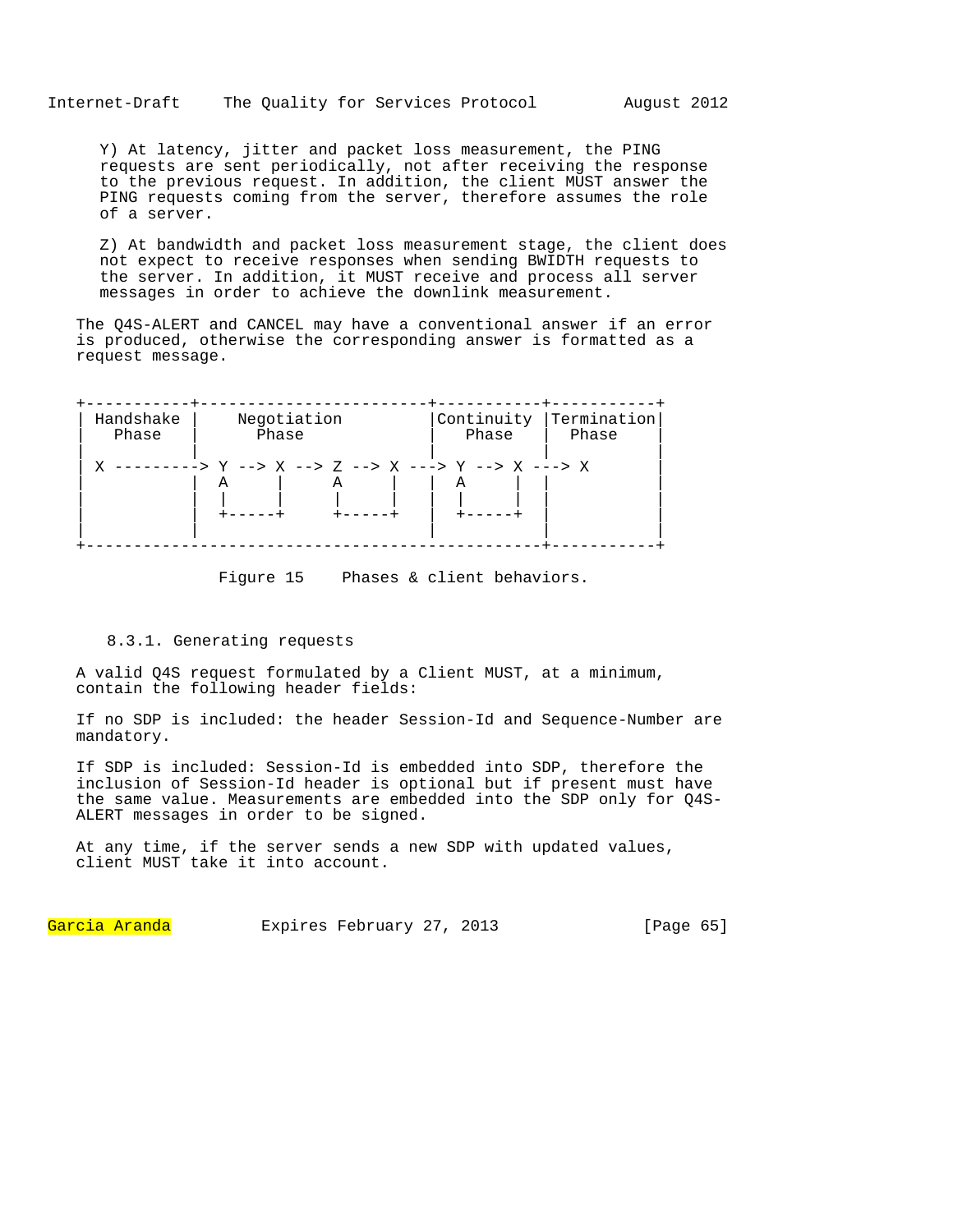8.4. General server behavior

If a server does not understand a header field in a request (that is, the header field is not defined in this specification or in any supported extension), the server MUST ignore that header field and continue processing the message.

The role of the server is changed at negotiation and continuity phases, in which server MUST send packets to measure jitter, latency and bandwidth. Therefore, the different behaviors of server are (follow the letter bullets in the figure below):

R) When the client sends messages over TCP (methods BEGIN, READY Q4S-ALERT and CANCEL) it behaves strictly like a state machine that receives messages and sends responses.

When the client begins to send UDP messages (methods PING and BWIDTH), a Q4S server is not strictly a state machine that receives messages and sends responses because:

S) At latency, jitter and packet loss measurement, the PING requests are sent periodically by the client but also by the server. In this case the server behaves as a server answering client requests but also behaves as a client, sending PING requests toward the client and receiving responses.

T) At bandwidth and packet loss measurement, the server sends BWIDTH requests to the client. In addition, it MUST receive and process client messages in order to achieve the uplink measurement.

The Q4S-ALERT and CANCEL may have a conventional answer if an error is produced, otherwise the corresponding answer is formatted as a request message.

.

Garcia Aranda Expires February 27, 2013 [Paqe 66]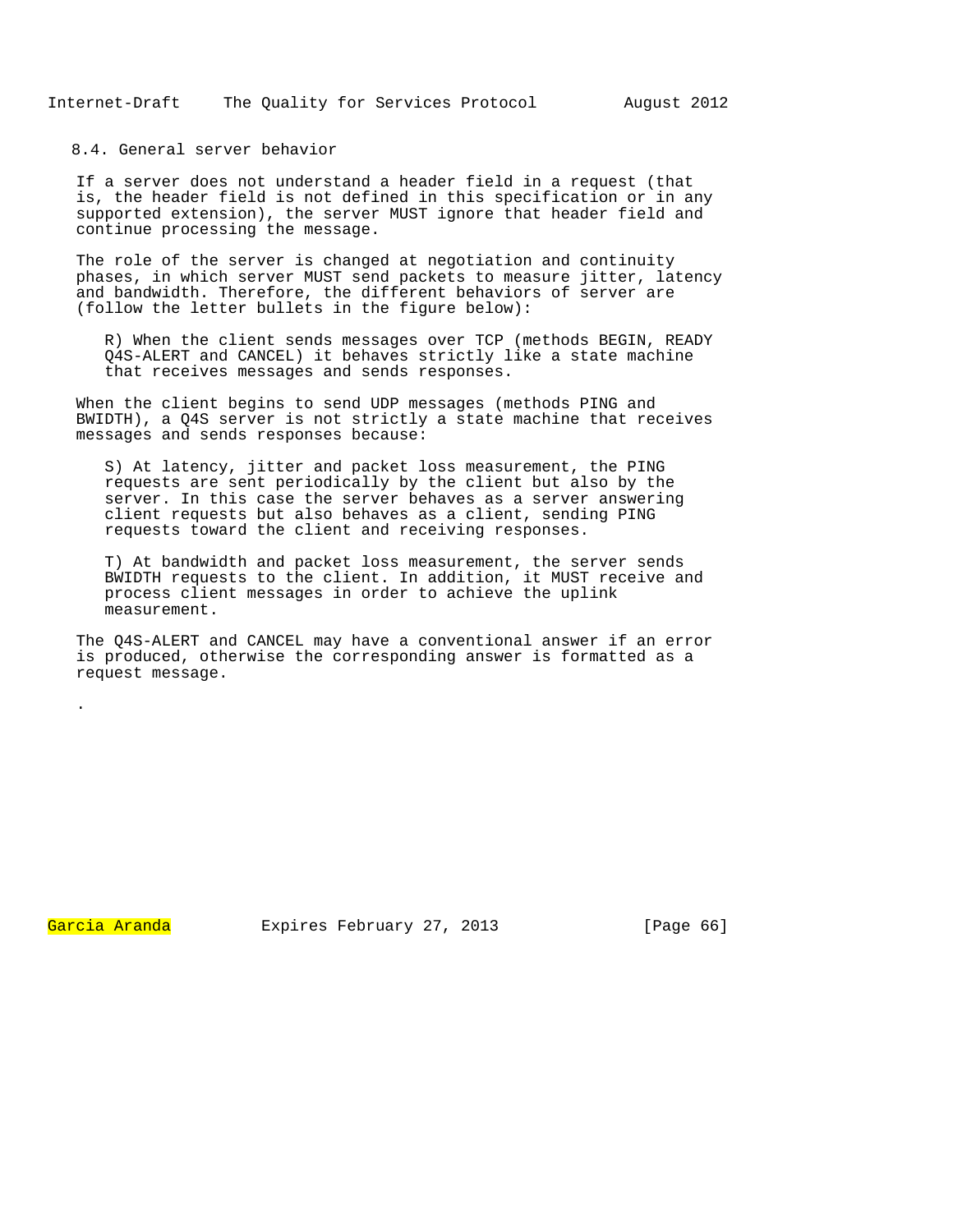| Handshake | Negotiation                                                  | Phase | Continuity Termination |  |  |
|-----------|--------------------------------------------------------------|-------|------------------------|--|--|
| Phase     | Phase                                                        |       | Phase                  |  |  |
| R         | ---------> S --> R --> T --> R ---> S --> R ---> R<br>А<br>А |       |                        |  |  |

Figure 16 Phases & server behaviours.

## 9. Implementation Recommendations

9.1. Default client constraints

To provide a default configuration, it would be good that the client had a configurable set of Quality headers in the implementation settings menu. Otherwise these quality headers will not be present in the first message.

Different business models (out of scope of this proposal) may be achieved: depending on who pays for the quality session, the server can accept certain Client parameters sent in the first message, or force billing parameters on the server side.

## 9.2. Latency and Jitter measurements

In execution systems, where the timers are not accurate, a recommended approach consists of including the optional header "Timestamp" in the PING request with the time in which the message has been sent. This allows an accurate measurement of the jitter even with no identical intervals of time between PINGs.

## 9.3. Bandwidth measurements

In programming languages or Operating Systems with timers or limited clock resolution, it is recommended to use an approach based on several intervals to send messages of 1KB, in order to reach the

Garcia Aranda Expires February 27, 2013 [Page 67]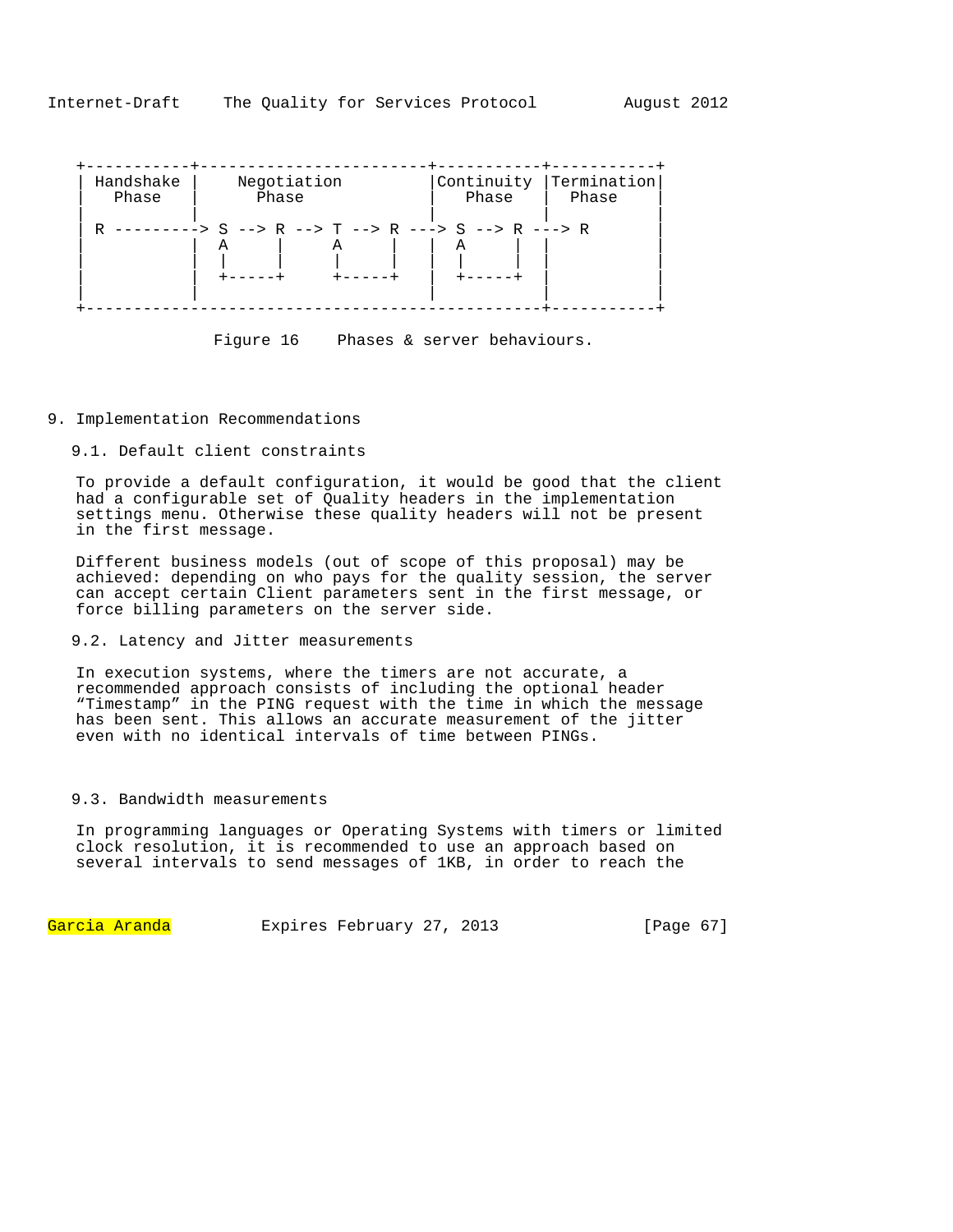required bandwidth consumption using a rate as close as possible to a constant rate.

For example, if the resolution is 1 millisecond, and the bandwidth to reach is 11Mbps, a good approach consists of sending:

1 message of 1KB every 1 millisecond +

1 message of 1KB every 3 milliseconds +

1 message of 1KB every 23 milliseconds

The number of intervals depends on required bandwidth and accuracy that the programmer wants to achieve.

In execution systems where the timers are not accurate, a recommended approach consists of checking at each interval, the number of packets that should have been sent at this timestamp since origin and send the needed number of packets in order to reach the required bandwidth.

The shorter packets are used, the more constant is the rate of bandwidth measurement. However, this may stress the execution system in charge of receiving and processing packets. As a consequence, some packets may be lost because of stack overflows. To deal with this potential issue, a larger packet is recommended (2KB or more) taking into account the overhead produced by the chunks headers.

# 9.4. Packet loss measurement resolution

Depending on application nature and network conditions, a packet loss resolution less than 1% may be needed. In such case, there is no limit to the number of samples used for this calculation. A tradeoff between time and resolution should be reached in each case. For example, in order to have a resolution of 1/10000, the last 10000 samples should be considered in the packetloss measured value.

The problem of this approach is the reliability of old samples. If the interval used between PING messages is 50ms, then to have a resolution of 1/1000 it takes 50 seconds and a resolution of 1/10000 takes 500 seconds (more than 8 minutes). The reliability of a packet loss calculation based on a sliding window of 8 minutes depends on how fast network conditions evolve.

Garcia Aranda Expires February 27, 2013 [Page 68]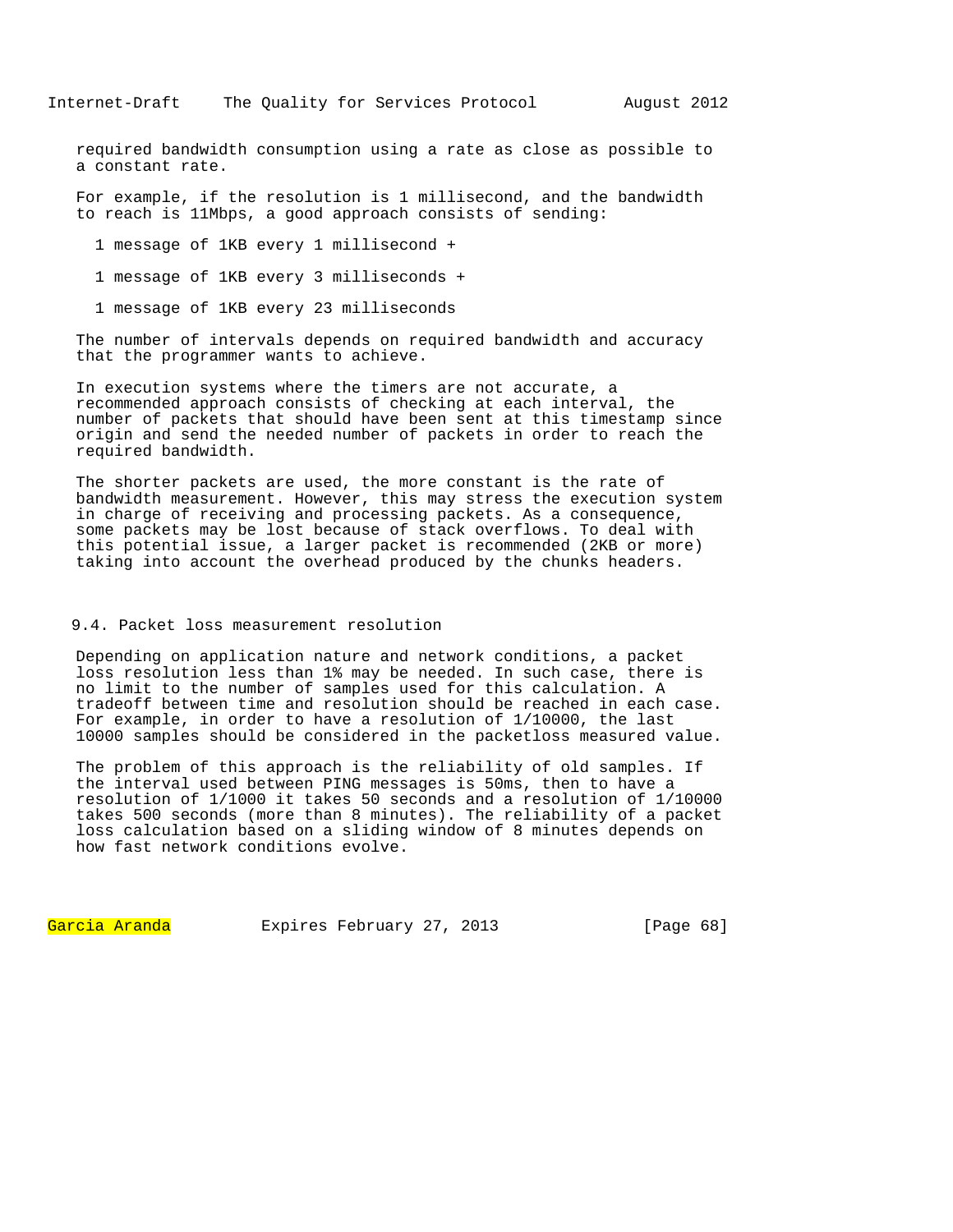## 9.5. Measurements and reactions

Q4S can be used as a mechanism for measure and trigger network tuning and application level actions (i.e. lowering video bit-rate, reduce multiplayer interaction speed, etc) in real-time in order to reach the application constraints, addressing measured possible network degradation.

## 9.6. Instability treatments

There are two scenarios in which Q4S can be affected by network problems: loss of Q4S packets and outlier samples

# 9.5.1. Loss of control packets

Lost UDP packets (PING or BWIDTH messages) don't cause any problems for the Q4S state machine, but if TCP packets are lost, some undesirable consequences could arise.

Q4S does have protection mechanisms to overcome these situations. Examples:

- If a BEGIN packet is lost or its corresponding answer, after a certain timeout, the client SHOULD resend another BEGIN packet, resetting the session
- If a READY packet is lost, after a certain timeout, the client SHOULD resend another READY packet.
- If a QOS ALERT request is lost or its corresponding answer, after a certain timeout, the originator SHOULD resend another Q4S-ALERT packet.
- If CANCEL request is lost or its corresponding answer, after a certain timeout, the originator SHOULD resend another CANCEL packet.

9.5.2. Outlier samples

Garcia Aranda Expires February 27, 2013 [Paqe 69]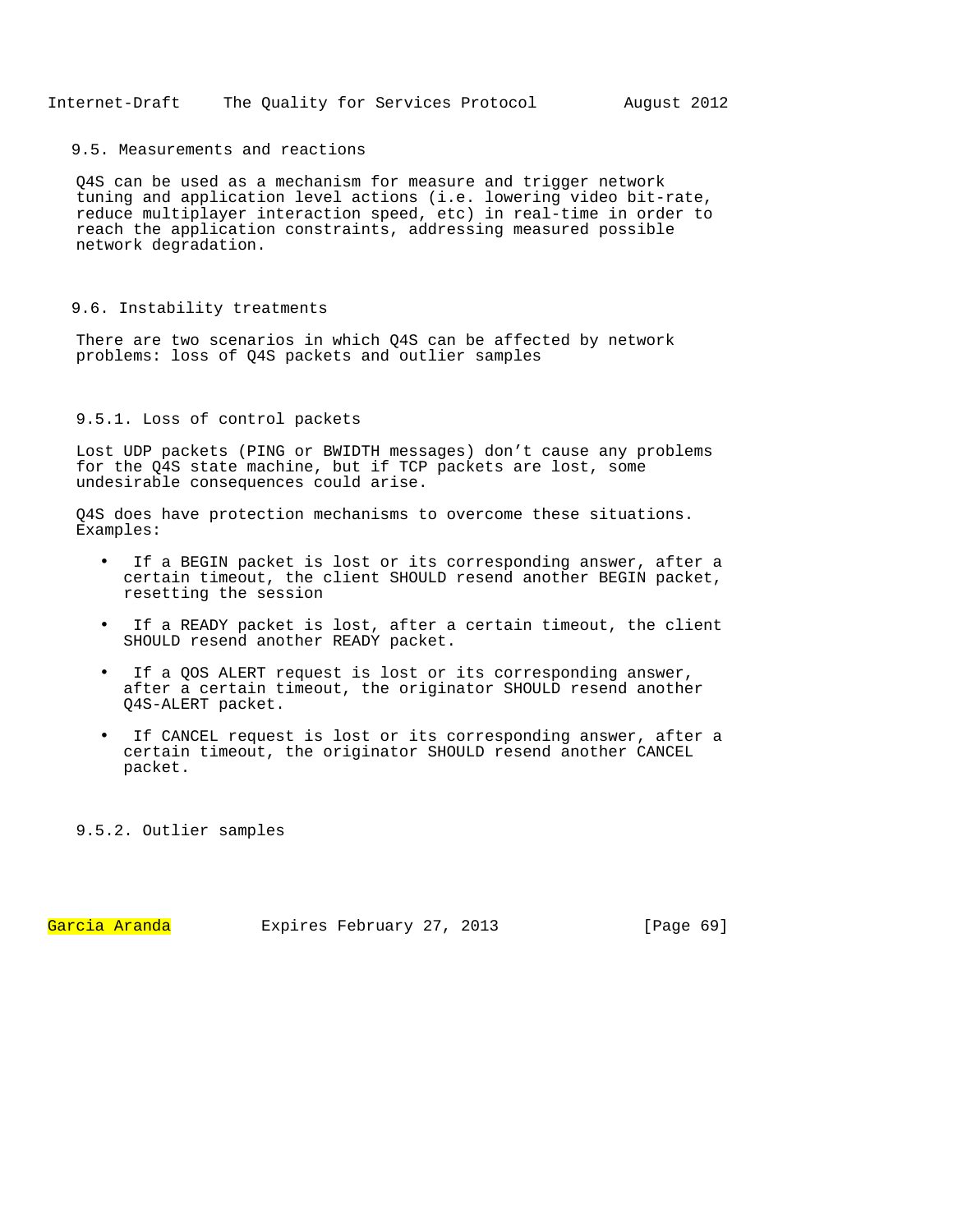Outlier samples are those jitter or latency values far from the general/average values of most samples.

Hence Q4S default measurement method uses the statistical median formula for latency calculation, the outlier samples are neutralized. This is a very common filtering for noise or errors on signal and image processing.

9.7. Scenarios

Q4S could be used in two scenarios:

- o client to ACP (Application content provider)
- o client to client (peer to peer scenario)

9.7.1. Client to ACP

Normal scenario

9.7.2. Client to client

In order to solve the client to client scenario, a Q4S register function MUST be implemented. This allows clients contact each other for sending the BEGIN message. In this scenario, the Register server would be used by peers to publish their Q4S-Resource-Server header and their public IP address to make possible the assumption of server role.

The register function is out of scope of this protocol version, because different HTTP mechanisms can be used and Q4S MUST NOT force any.

10. Security Considerations

Different types of attacks can be avoided:

o Spoofing of server IP address can be avoided using the digital signature mechanism. The network can easily validate this digital signature using the public key of the server certificate.

Garcia Aranda Expires February 27, 2013 [Page 70]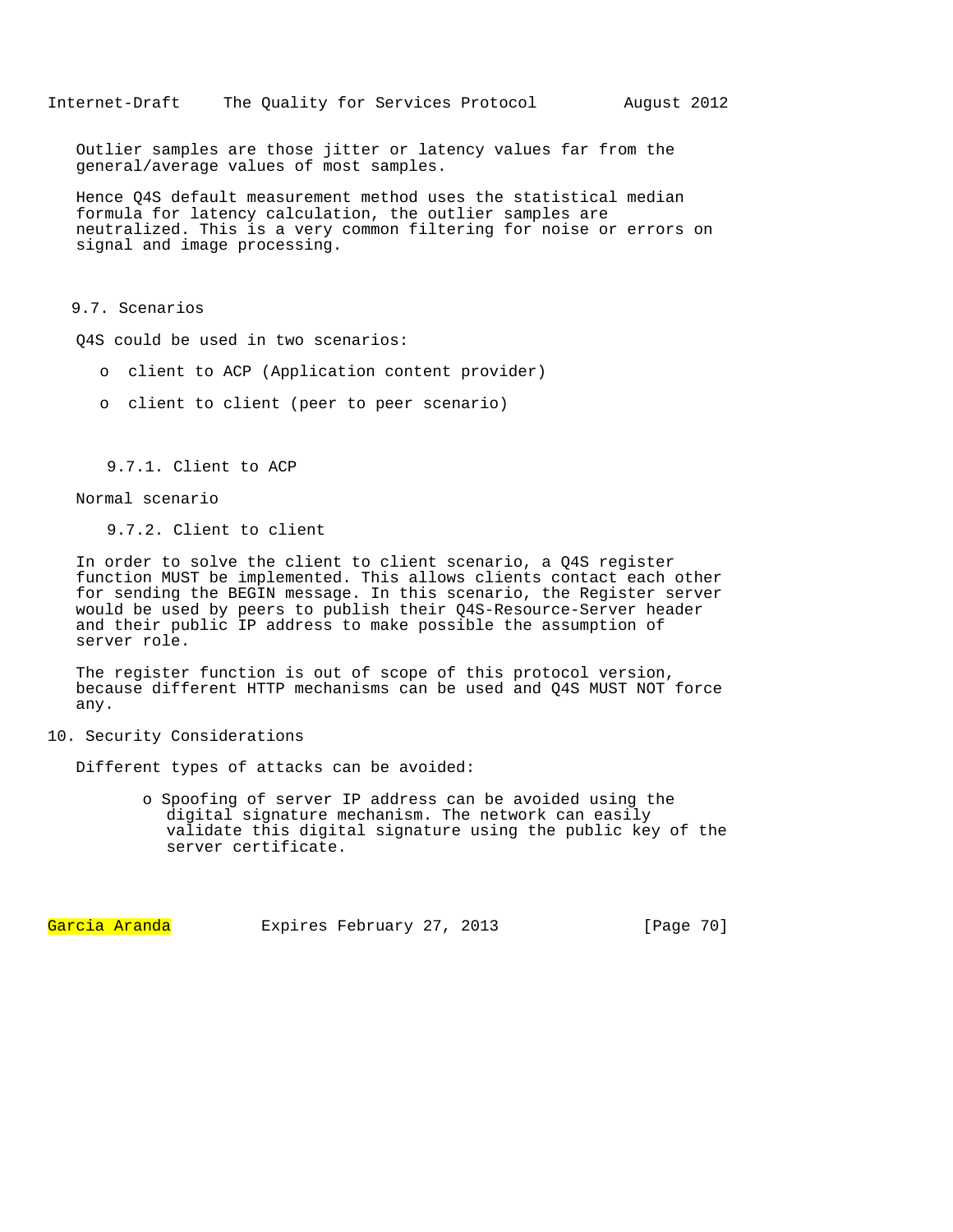This protocol could be supported over IPSec to increase privacy, although it is out of scope of this proposal.

# 11. IANA Considerations

A specific port for Q4S TCP control flow mechanism could be assigned. It could simplify the network implementation. Other possibility is to use any other port (like 80, HTTP). In this case the network could use the protocol designator "Q4S" as the mark for distinguish and treat the packets.

Q4S uses SDP as a container for session information, in which quality attributes have been added as extended "session-level" attributes. These set of new attributes should be registered (in order to avoid the prefix "X-"). In this document, this set of attributes has been presented as registered attributes.

This is the list of attribute field names to register:

Garcia Aranda Expires February 27, 2013 [Page 71]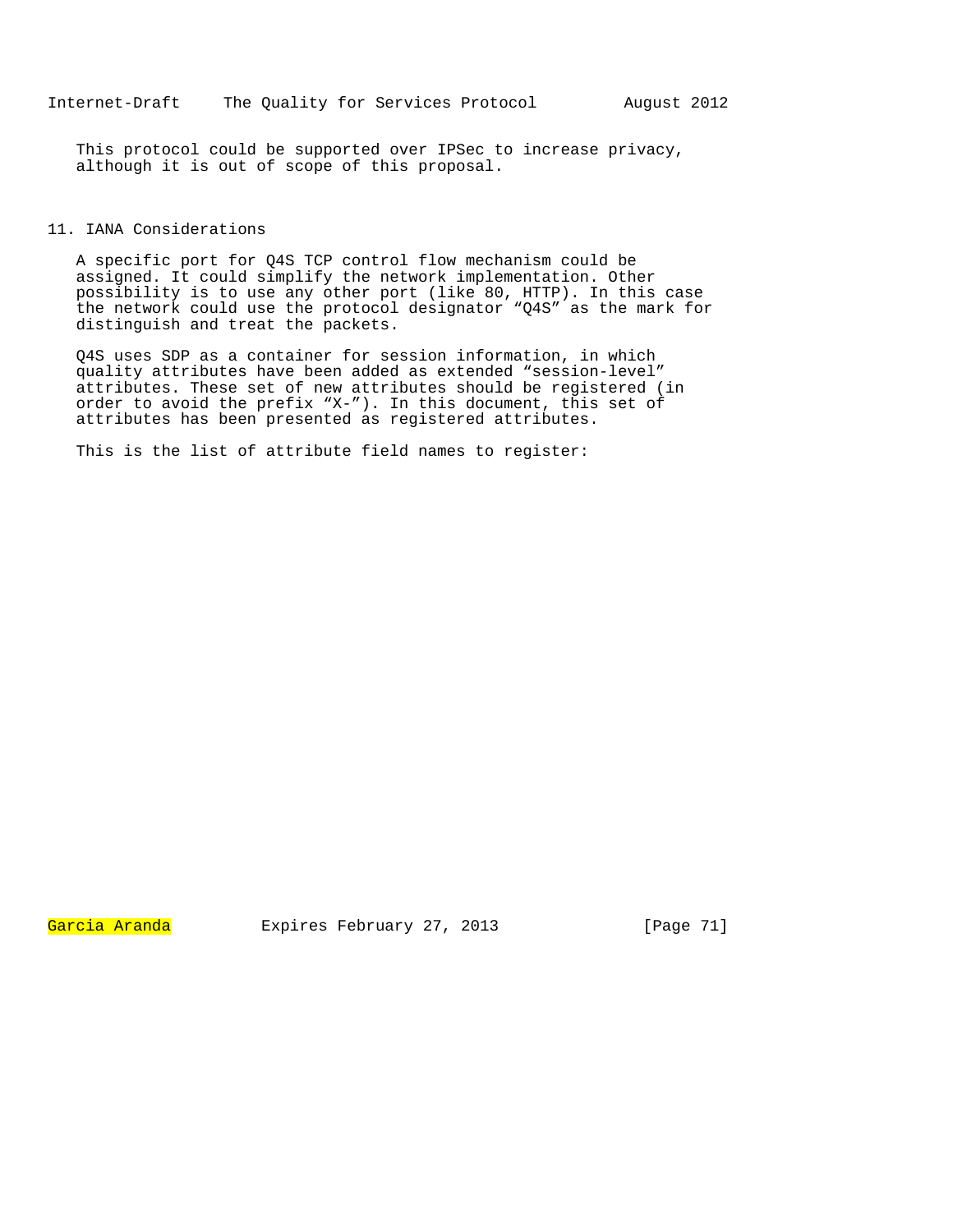Attribute name: qos-level Type of attribute: session level Subject to the charset attribute: NO Explanation of purpose: defines the current QoS profile in uplink and downlink for the communication between client and server. The exact meaning of each level is implementation dependant but in general, a higher qos-level value corresponds to a better quality network profile. Appropriate attribute values: [0..9] "/" [0..9]

Attribute name: alerting-mode Type of attribute: session level Subject to the charset attribute: NO Explanation of purpose: defines the receiver of the Q4S alerts sent by the server. In q4s-aware-network alerting mode, Q4S alerts are sent to the client. In this case the network is supposed to be Q4S aware, and reacts by itself to these alerts. In policy-server alerting mode, Q4S alerts sent to the network policy server. In this case the network is not Q4S aware and a specific node (policy server) is supposed to be in charge of achieving network tuning mechanisms. The "alerting-mode" attribute is optional, and its default value, when it is not present, is "policy-server". Appropriate attribute values: <"q4s-aware-network"|"policy-server">

Attribute name: network-alert-pause Type of attribute: session level Subject to the charset attribute: NO Explanation of purpose: interval of time in milliseconds that the server must wait between Q4S-ALERT messages in order to allow network tuning operations. Measurements are not affected by this pause. Appropriate attribute values: [0..60000]

Attribute name: app-alert-pause Type of attribute: session level Subject to the charset attribute: NO Explanation of purpose: interval of time in milliseconds between application notifications of violated quality constraints as specified in the application parameters. Appropriate attribute values: [0..300000]

Attribute name: public-address Type of attribute: session level Subject to the charset attribute: NO

Garcia Aranda Expires February 27, 2013 [Page 72]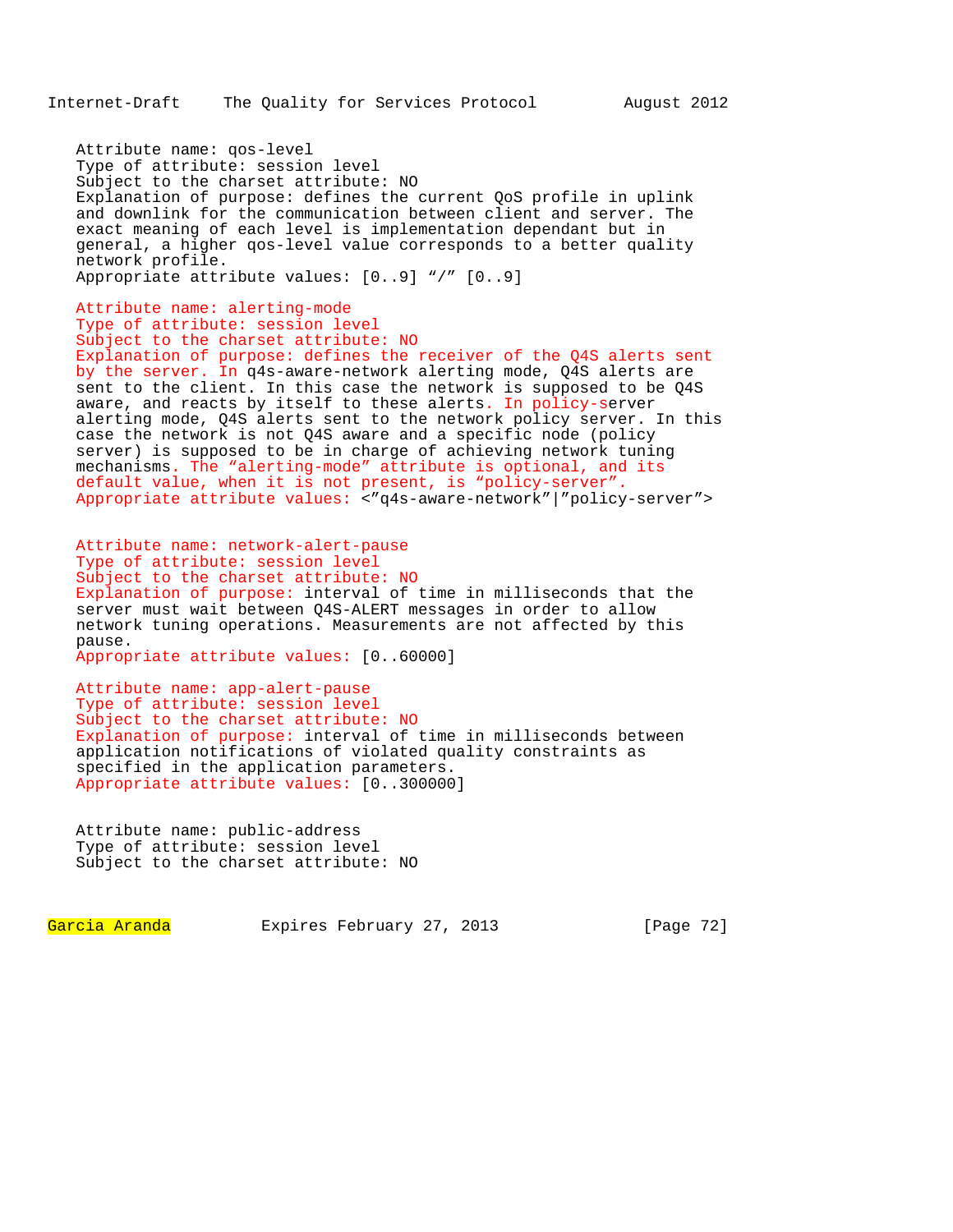Explanation of purpose: contains the public IP address of the client or the server. Appropriate attribute values:<"client"|"server"><"IP4"|"IP6"> <value of IP address> Attribute name: latency Type of attribute: session level Subject to the charset attribute: NO Explanation of purpose: defines the latency constraints in milliseconds for the communication between client and server. Appropriate attribute values: [0..9999] Attribute name: jitter Type of attribute: session level Subject to the charset attribute: NO Explanation of purpose: defines the jitter constraints in milliseconds in uplink and downlink for the communication between client and server. Appropriate attribute values: [0..9999] "/" [0..9999] Attribute name: bandwidth Type of attribute: session level Subject to the charset attribute: NO Explanation of purpose: define the bandwidth constraints in kbps in uplink and downlink for the communication between client and server. Appropriate attribute values: [0..99999] "/" [0..99999] Attribute name: packetloss Type of attribute: session level Subject to the charset attribute: NO Explanation of purpose: define the packet loss tolerance constraints in 100% in uplink and downlink for the communication between client and server. Appropriate attribute values: [0.00 ..100.00] "/"[0.00 ..100.00] Attribute name: application Type of attribute: session level Subject to the charset attribute: NO Explanation of purpose: define the quality parameter tolerance constraints with uplink and downlink values for the communication between the client and the server for four different parameters: latency, jitter, bandwidth and packetloss. Attribute values: <"latency:"> [0..9999] <"jitter:"|"bandwidth:"> [0..99999] "/" [0..99999]] <"packetloss:" [0.00 ..100.00] "/"[0.00 ..100.00]]

Garcia Aranda Expires February 27, 2013 [Page 73]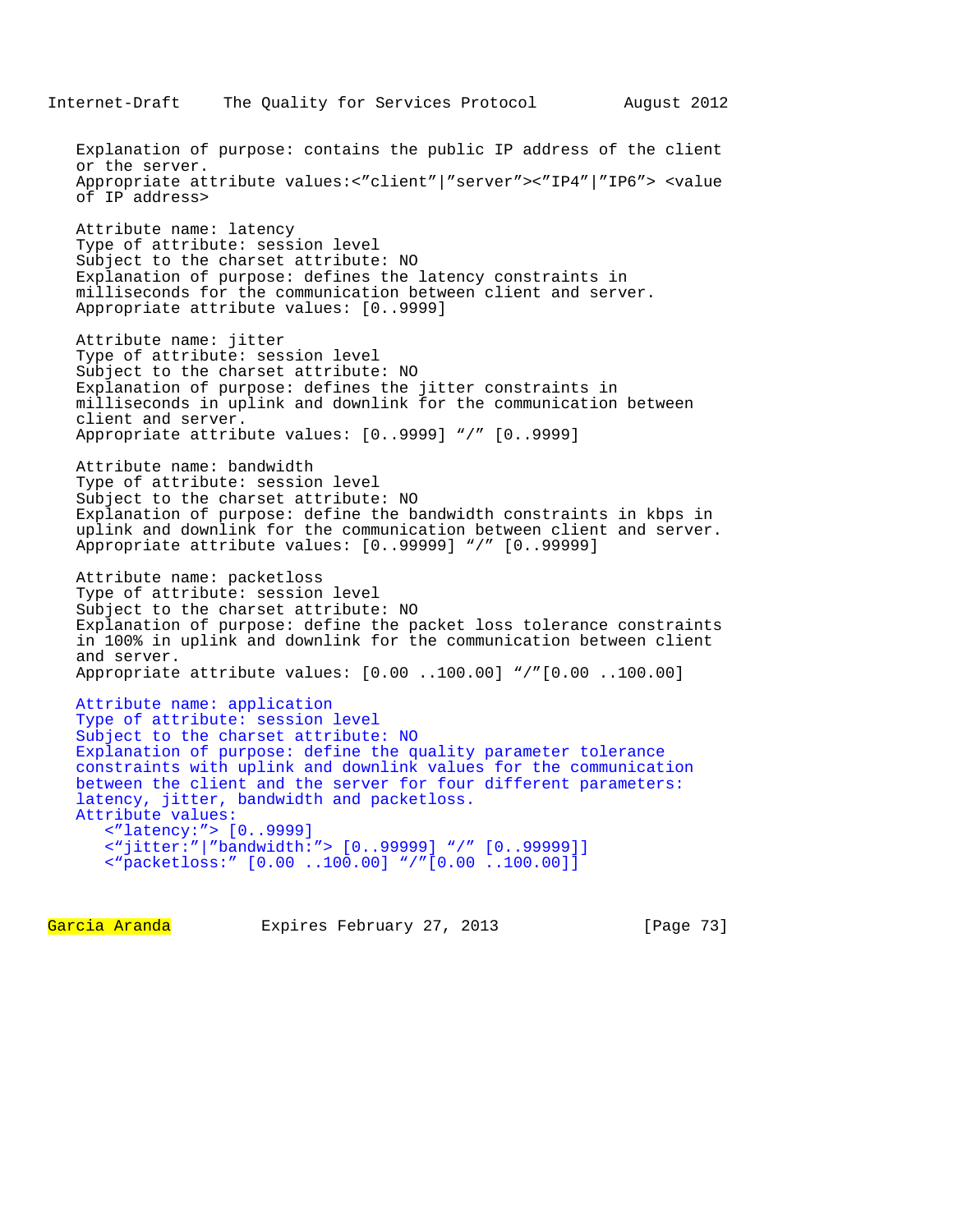Attribute name: flow Type of attribute: session level Subject to the charset attribute: NO Explanation of purpose: define a flow between a client and a server. The flow involves purpose (application or q4s -control-), destination port (server or client) protocol (UDP or TCP) and port or range or ports The "clientListeningPort" is a port in which the client listens for server requests and MUST be used as origin port of client responses. The "serverListeningPort" is a port in which server is listening for incoming messages from the client. The origin port of server responses may be different than "serverListeningPort" value. Attribute values: <"q4s"|"app"> <"serverListeningPort"|"clientListeningPort"> <"UDP"|"TCP"> <0..65535>[ "-" [0..65535]] Attribute name: measurement Type of attribute: session level Subject to the charset attribute: NO Explanation of purpose: define the procedure to measure the quality and the different values for each measurement Attribute values: "procedure/" <procedure> | "latency "[0..9999] "/" [0..9999] | "jitter "[0..9999] "/" [0..9999] | "bandwidth "[0..99999] "/" [0..99999] | "packetloss "[0.00..100.00] "/" [0.00..100.00]

If the attribute value is "procedure", the rest of the line MUST contain the name of the procedure and optional parameters, separated by  $"$ ,  $"$ .

In the case of procedure "default", the valid values are:

```
a=measurement:procedure default,[0..999]"/" [0..999] "," [0..999] 
"/" [0..999] "," [0..9999] "," [0..999]/[0..999] "," 
[0..999]/[0..999]
```
where:

The first parameter is the interval of time (in milliseconds) between PING requests during the negotiation phase. Uplink and downlink values from the client's point of view are separated by "/". This allows having different responsiveness values depending on the control resources used in each direction.

Garcia Aranda Expires February 27, 2013 [Page 74]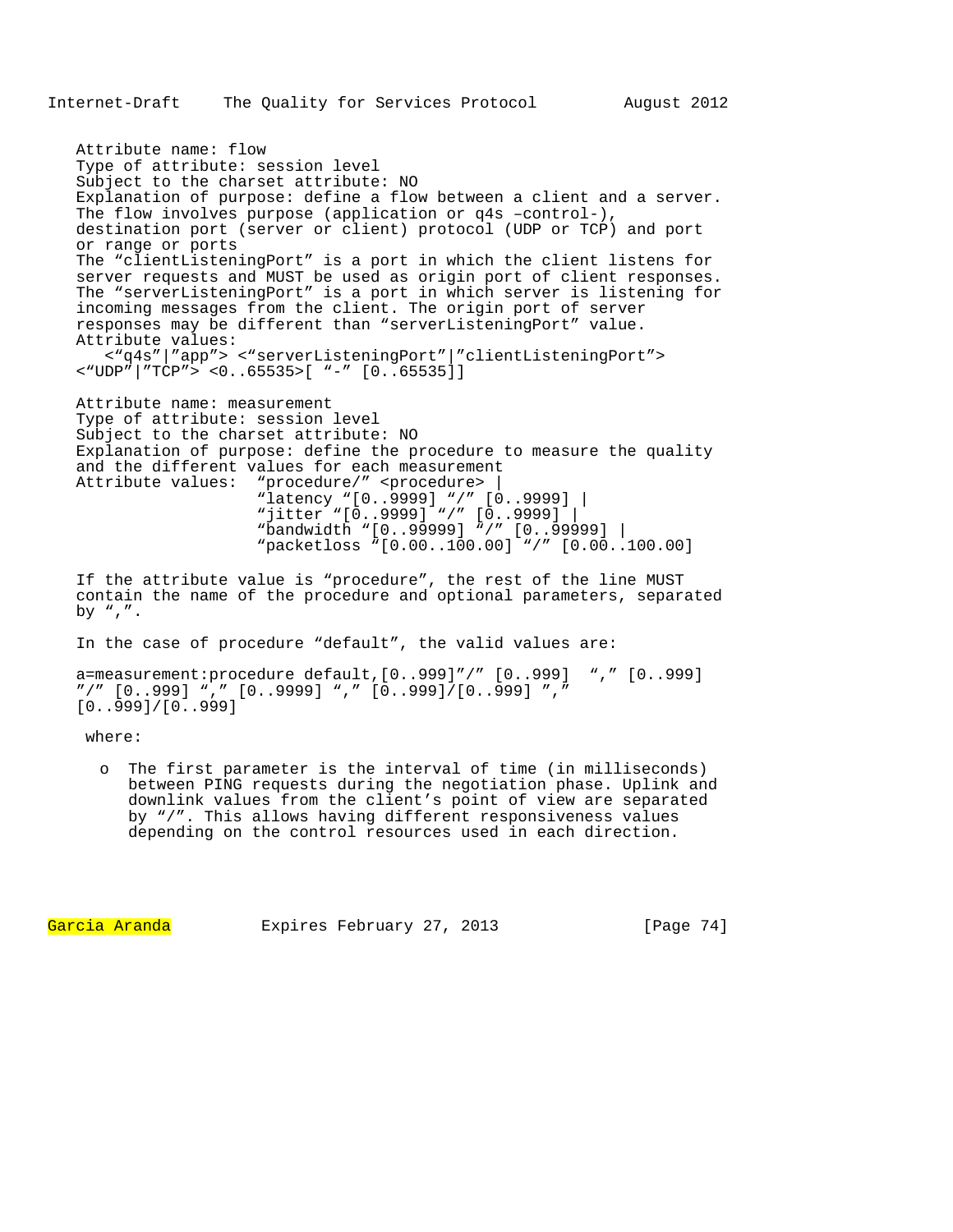- o The second parameter is the time interval (in milliseconds) between PING requests during the continuity phase. Uplink and downlink values are separated by "/". This allows having two different responsiveness values depending on the control resources used in each direction.
- o The third parameter is the time interval to be used to measure bandwidth during the negotiation phase.
- o The fourth parameter indicates the window size for jitter and latency calculations. Forward and reverse values are separated by  $"\,$ /".
- o The fifth parameter indicates the window size for packet loss calculations. Forward and reverse values are separated by "/".

Other procedure names are allowed, but at least "default" procedure implementation is mandatory in client and servers.

## 12. Conclusions

Q4S defines four phases with different purposes, and inside these phases the negotiated measurement procedure is used. Different measurement procedures can be used (even RTCP itself) inside Q4S. Basically, Q4S only defines how to transport SLA information and measurement results as well as providing some mechanisms for alerting network and/or application. Q4S does not ask for resources. Q4S only alerts if one (or some) of SLA quality parameters are being violated. Depends on server (Application content provider) to do something with this information and return it back to a SLAcompliant state.

Garcia Aranda Expires February 27, 2013 [Page 75]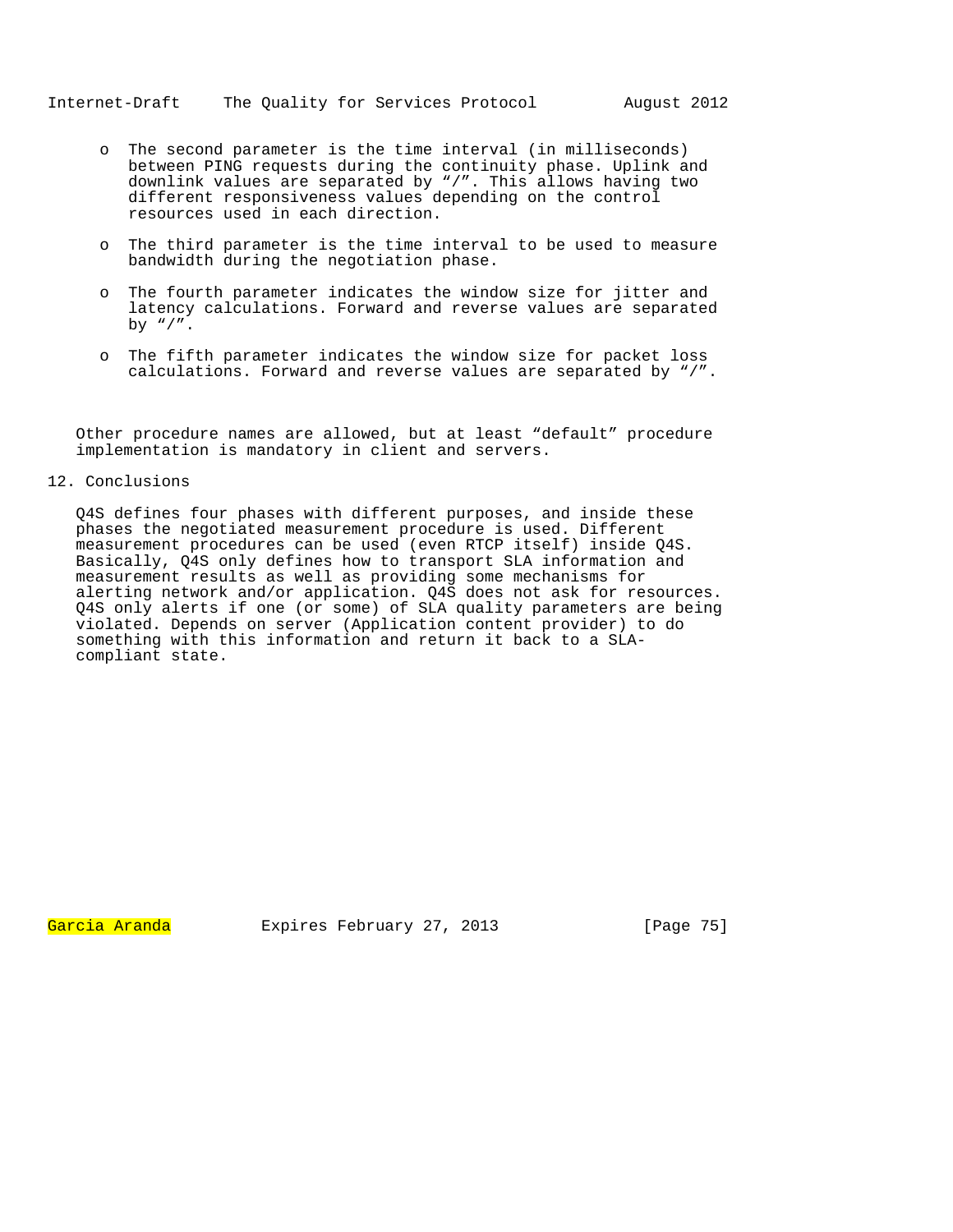## 13. References

- 13.1. Normative References
- [1] Fielding, R., Gettys, J., Mogul, J., Frystyk, H., Masinter, L., Leach, P. and T. Berners-Lee, "Hypertext Transfer Protocol -- HTTP/1.1" RFC 2616, June 1999.
- [2] Handley, M. and V. Jacobson, "SDP: Session Description Protocol", RFC 4566, July 2006.
- [3] Bradner, S., "Key words for use in RFCs to Indicate RequirementLevels", BCP 14, RFC 2119, March 1997.
- [4] Berners-Lee, T., Fielding, R. and L. Masinter, "Uniform Resource Identifiers (URI): Generic Syntax", RFC 3986, January 2005.
- [5] Rosenberg, J. and H. Schulzrinne, "An Offer/Answer Model with SDP", RFC 3264, June 2002.
- [6] Rivest, R., "The MD5 Message-Digest Algorithm", RFC 1321, April 1992.
- [7] Johnsson, J., B. Kaliski, "Public-Key Cryptography Standards (PCS) #1: RSA Cryptography Specifications version 2.1", RFC 3447, February 2003.
- [8] Postel, J., "DoD Standard Transmission Control Protocol", RFC 761, January 1980.
- [9] Postel, J., "User Datagram Protocol", STD 6, RFC 768, August 1980.
- [10] Schulzrinne, H., Casner, S., Frederick, R., Jacobson, V. "RTP: A Transport Protocol for Real-Time Applications", RFC 3550, july 2003.
- [11] Yergeau, F., "UTF-8, a transformation format of ISO 10646", RFC 3629, November 2003.
- [12] Resnick, P., "Internet Message Format", RFC 5322, October 2008

Garcia Aranda Expires February 27, 2013 [Page 76]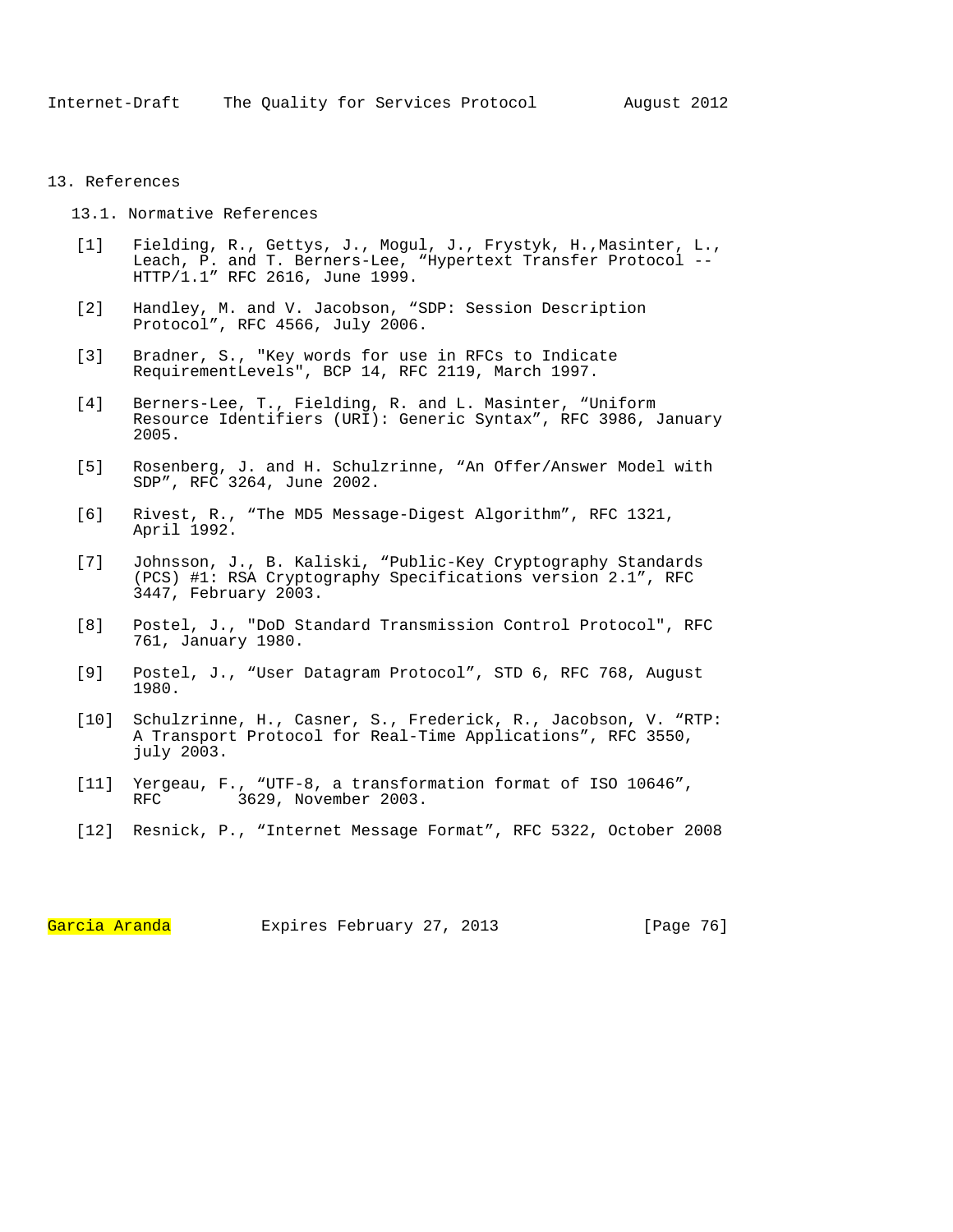## 13.2. Informative References

- [13] Rosenberg, J., Schulzrinne, H., Camarillo, G., Johnston, A. Peterson, J., Sparks, R., Handley, M. and Schooler, E. , "SIP: Session Initiation Protocol", RFC 3261, June 2002.
- [14] Mathis, M., Semke, J., Mahdavi, J., Ott, T., "The Macroscopic Behavior of the TCP Congestion Avoidance Algorithm", Computer Communications Review, 27(3), July 1997.
- [15] Floyd, S., "HighSpeed TCP for a Large Congestion Windows", RFC 3649, December 2003.
- [16] Rhee, I., Xu, L., Ha, S., "CUBIC for Fast Long-Distance Networks", Internet-draft draft-rhee-tcpm-cubic-02, February 2009.
- [17] Sridharan, M., Tan, K., Bansal, D., Thaler, D., "Compound TCP: A New TCP Congestion Control for High-Speed and Long Distance Networks", Internet-draft draft-sridharan-tcpm-ctcp-02, November, 2008.

Garcia Aranda Expires February 27, 2013 [Page 77]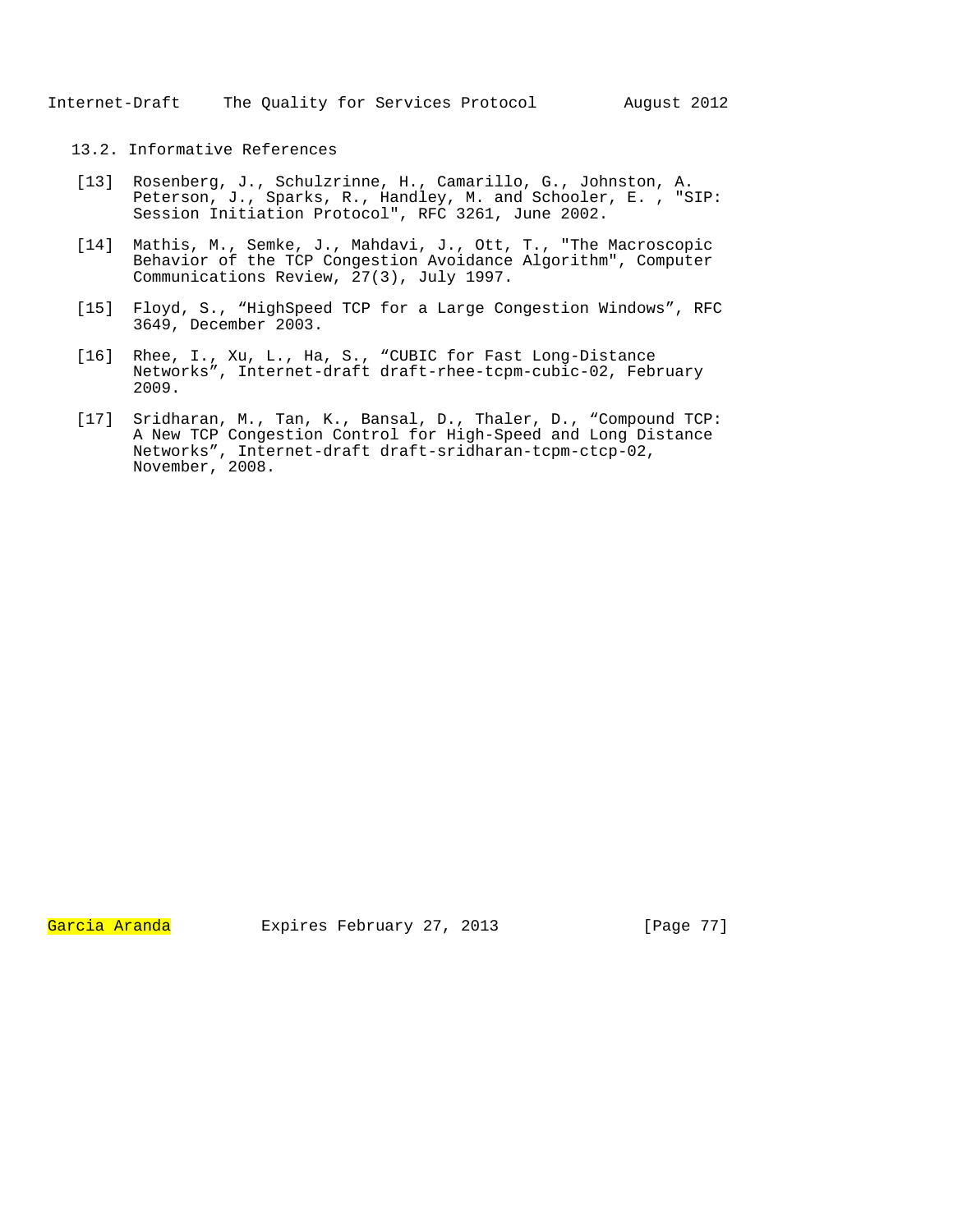## 14. Acknowledgments

Many people have made comments and suggestions contributing to this document. In particular, we would like to thank:

Sonia Herranz Pablo, Clara Cubillo Pastor, Francisco Duran Pina, Michael Scharf, Jesus Soto Viso and Federico Guillen.

Garcia Aranda Expires February 27, 2013 [Page 78]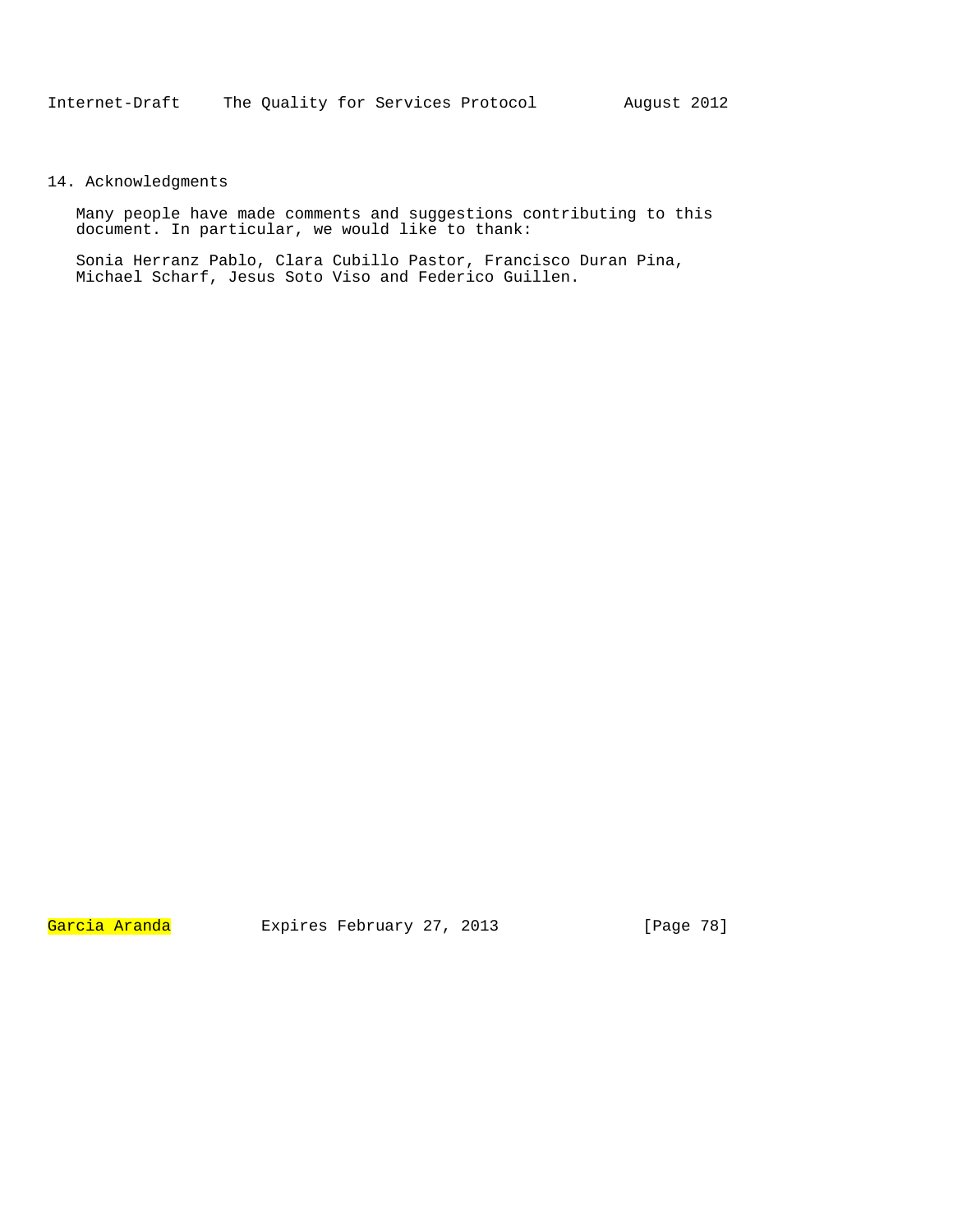15. Authors' Addresses Jose Javier Garcia Aranda Alcatel-Lucent C/Maria Tubau 9 28050 Madrid Spain Phone: +34 91 330 4348 Email: Jose\_Javier.Garcia\_Aranda@alcatel-lucent.com Jacobo Perez Lajo Alcatel-Lucent C/Maria Tubau 9 28050 Madrid Spain Phone: +34 91 330 4165 Email: jacobo.perez@alcatel-lucent.com Luis Miguel Diaz Vizcaino Alcatel-Lucent C/Maria Tubau 9 28050 Madrid Spain Phone: +34 91 330 4871 Email: Luismi.Diaz@alcatel-lucent.com Gonzalo Munoz Fernandez Alcatel-Lucent C/Maria Tubau 9 28050 Madrid Spain Phone: +34 91 330 4000 Email: gonzalo.munoz@alcatel-lucent.com Carlos Barcenilla Universidad Politecnica de Madrid Avenida Complutense 30 28040 Madrid Spain Phone: +34 91 549 5700 - 3032 Email: barcenilla@dit.upm.es

Monica Cortes Universidad Politecnica de Madrid Avenida Complutense 30

Garcia Aranda Expires February 27, 2013 [Page 79]